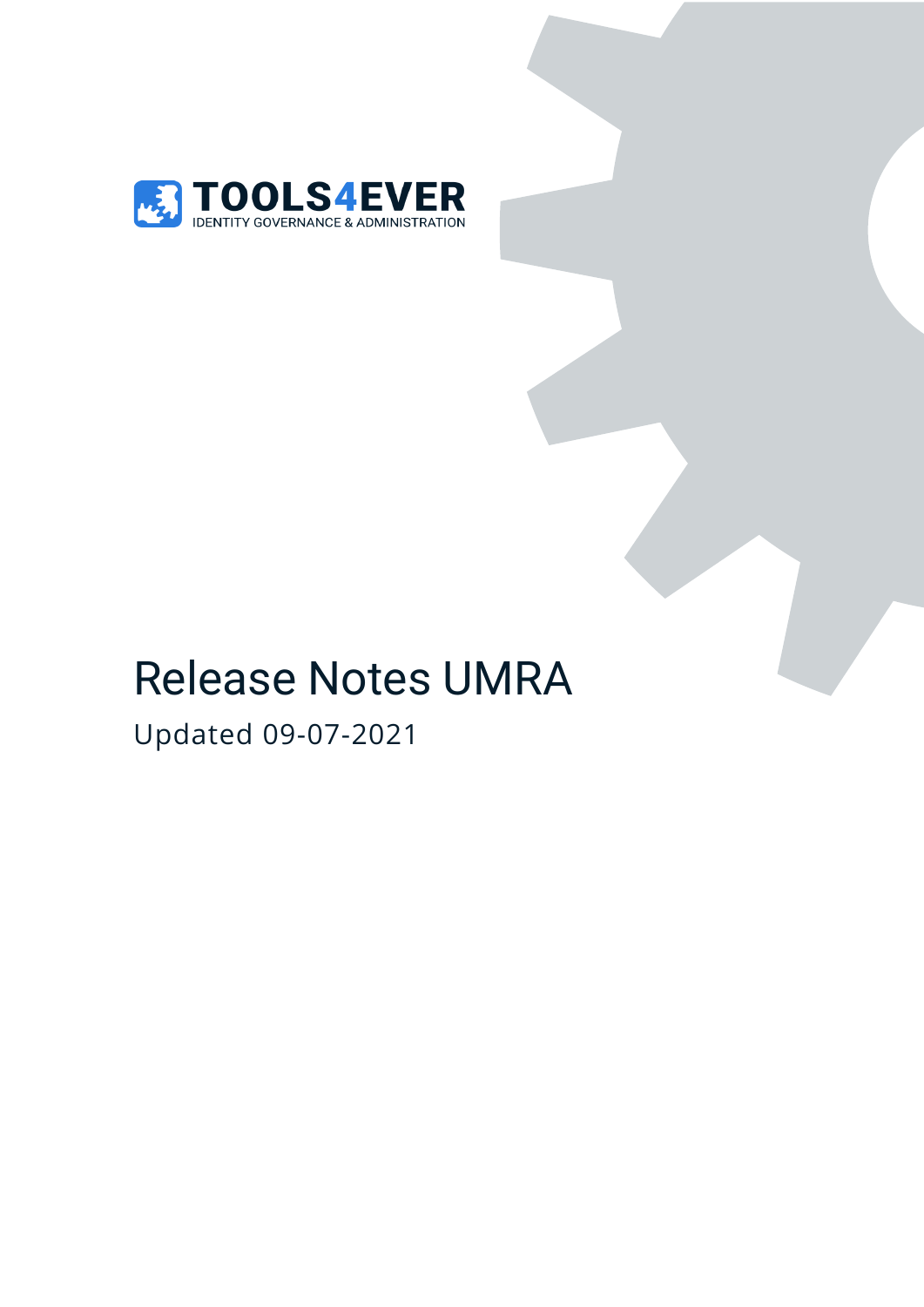## **INDEX**

M.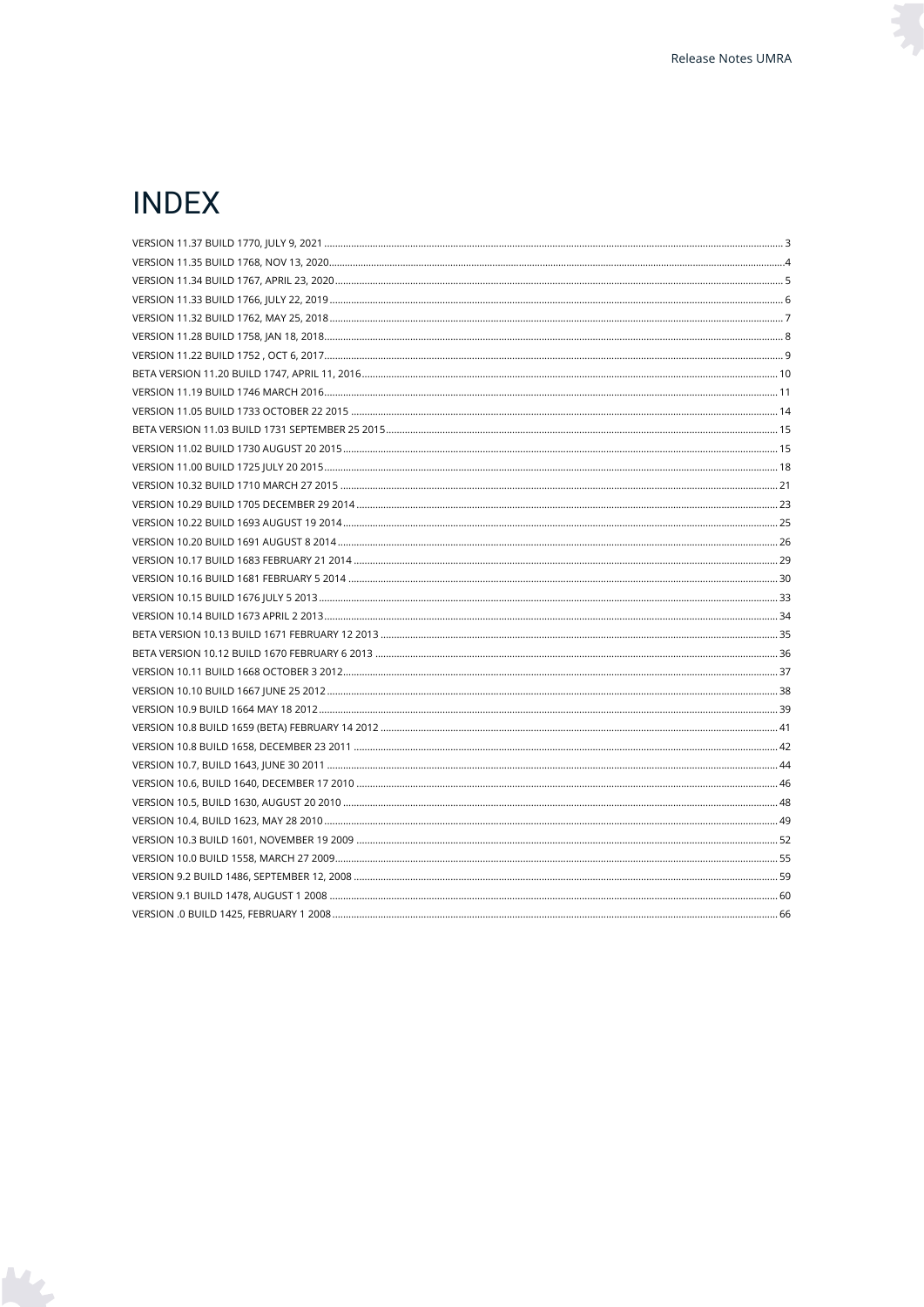### VERSION 11.37 BUILD 1770, JULY 9, 2021

### **Enhancements**

1. Itslearning: Added Customstring0 (referred to as CustomField6) as possible property for the create person action. (ticket id 12665)

### **Fixes**

- 1. Action: Setup security. When using the option "Use backup and restore privileges" the intended return value could in some situations be overwritten as a side effect by successful subsequent actions, thus reporting success inadvertently. (ticket id 1501)
- 2. Google GSuite / Cumlaude: Objects in an array where not always returned by Powershell. Adjusted in an utility library. (ticket id 12311)



 $\overline{M}_{\ell}$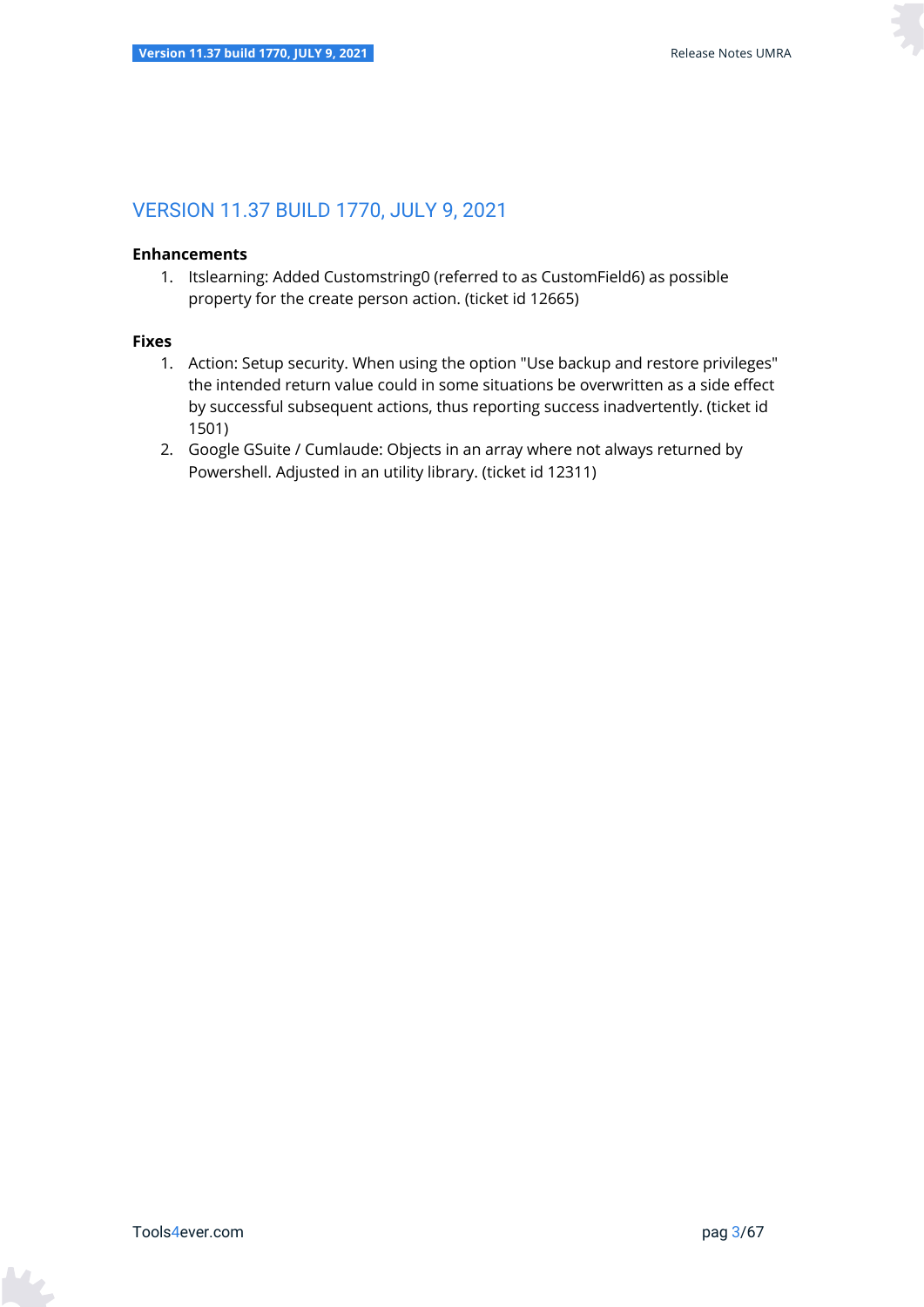### VERSION 11.35 BUILD 1768, NOV 13, 2020

### **Enhancements**

- 2. SomToday: Added EckID Column to the students and employees table (as extra column at the end). (ticked id 9521)
- 3. SomToday: Added the possibility to retrieve students starting in future school years. (ticket id 9830)
- 4. AFAS: Extra dynamic action added "UmraPsAfasUpdateConnectorExecute" This allows the execution of update connectors by specifying the xml of the data to update directly. (ticket id 8979 and 9457)

### **Fixes**

- 3. CumLaude: The Edit User action failed when an EckID was specified. This is fixed. (ticket id 10033)
- 4. CumLaude: The Create User action now correctly creates a user with a disabled personal work space if such is specified. (ticket id 10332)

M,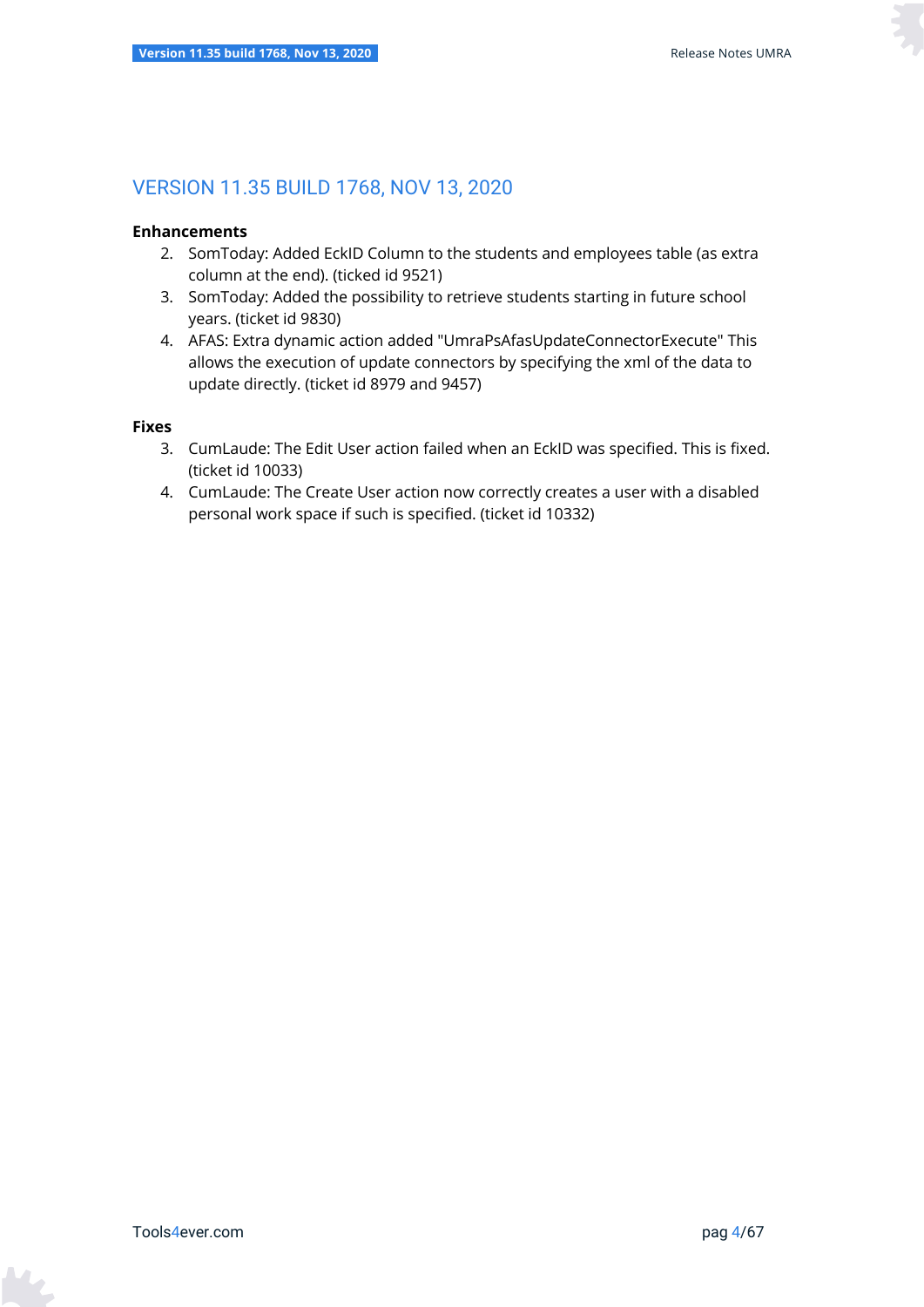### VERSION 11.34 BUILD 1767, APRIL 23, 2020

### *Enhancements*

- *1.* **SomToday:** Added support for setting the RemoteID attribute for students, employees, and caretakers. Note that retrieving existing Remote ID is not supported by the used API, and therefore it is only implemented on the 'Authorization' update actions. (ticket id 9137)
- *2.* **AFAS:** Extra dynamic action "update object with flag" to be able to provide inserts with the updateobject action. (ticket id 8803)

### *Fixes*

- *1.* **Itslearning.** Itslearning get persons incorrectly converted the DateOfBirth from local time to gmt, which might result in an incorrect value. This is now fixed. (ticket id 7202)
- *2.* **SomToday** removed support for the openID attribute, as that was not correctly supported by the API .

M,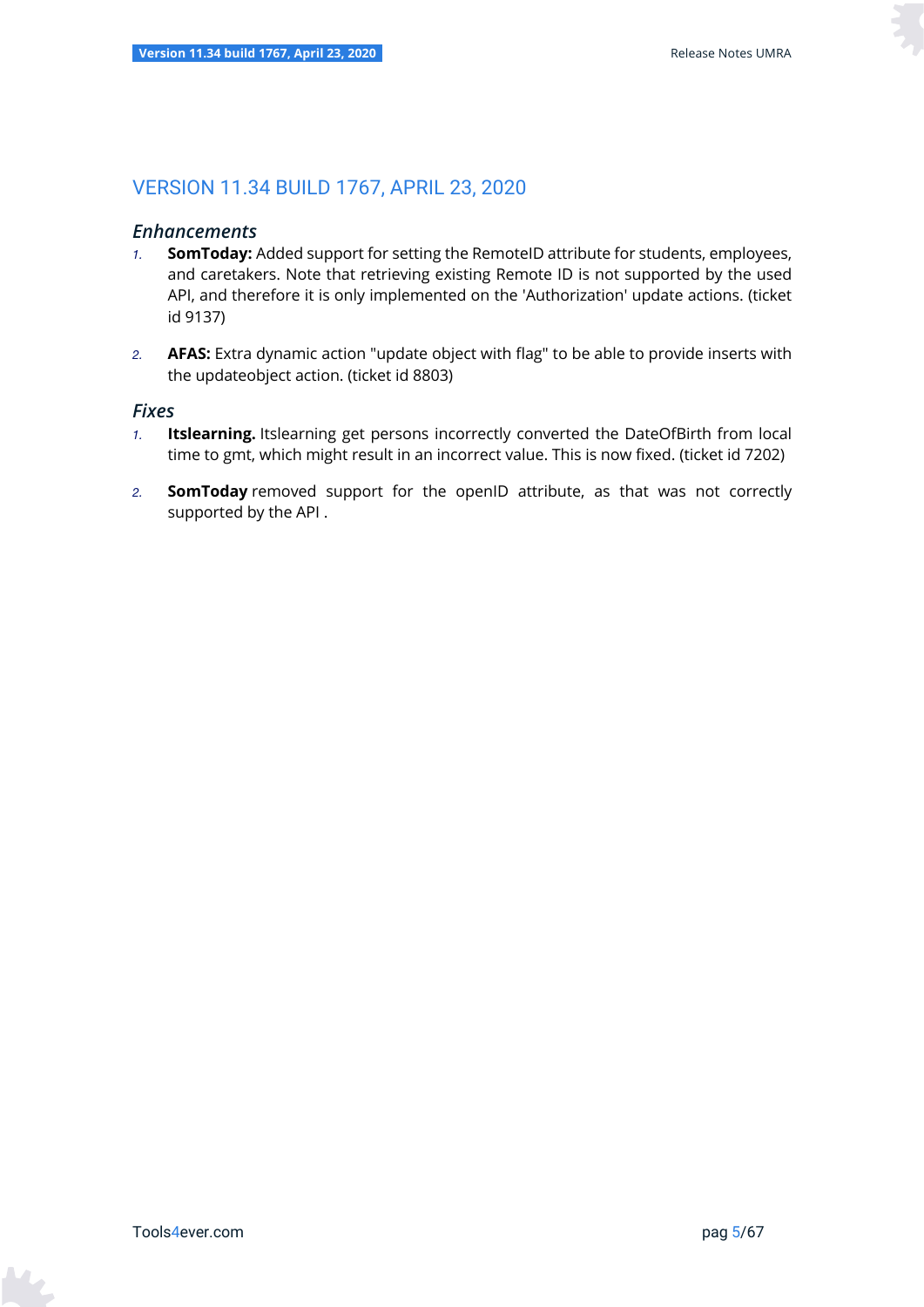### VERSION 11.33 BUILD 1766, JULY 22, 2019

### *Enhancements*

- *3.* **ItsLearning:** Added support for the ECK-Id when updating users. (ticket id 5947)
- *4.* **CumLaude:** Added support for the ECK-Id when updating users. (ticket id 5577)
- *5.* **SomToday:** Added support for the externId employee attribute.

 $M_{\chi}$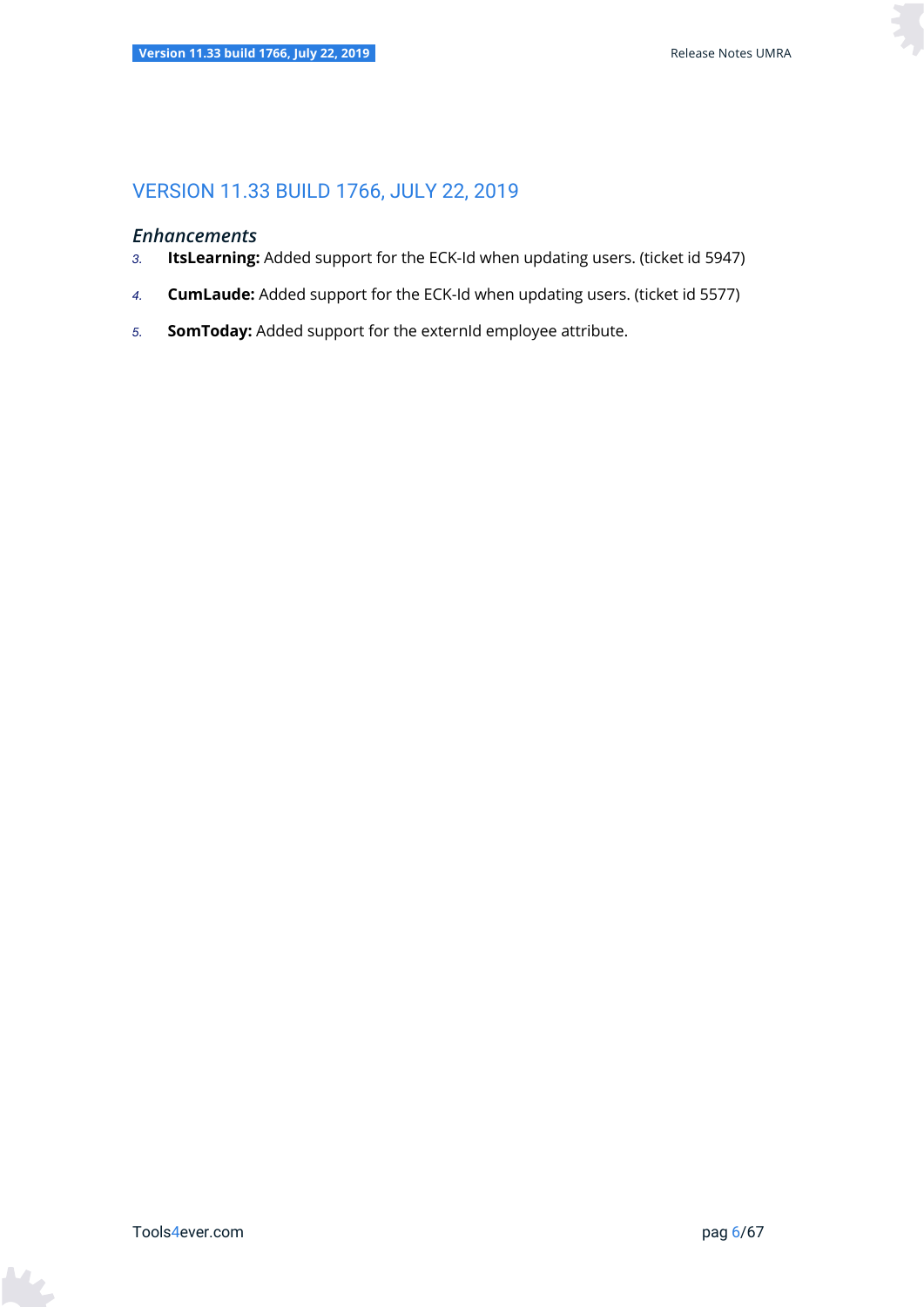### VERSION 11.32 BUILD 1762, MAY 25, 2018

### *Enhancements*

- *6.* **Action: Send mail message (PS).** The license requirement for this action has been changed, it is now part of the "Base" function module instead of the "Powershell" function module. This enables the option to send mail messages using SSL. Note that the action requires the "Tools4ever Powershell service" to be installed.
- *7.* **Aura connector**. Support for the CcMailAddress property of the user has been added to the relevant actions.
- *8.* **Cumlaude (Natschool).** It is now possible to specify whether or not an associated personal folder should be created when creating a group.

### *Fixes*

- *1.* **Action: Generate table**. The option to prevent writing the database connection string to the log was disabled by default, it is now enabled by default.
- *2.* **Export project**. The options added in version 1758 for "Search LDAP", "Generate table", and "Update database" were not exported when exporting a project to XML format. This resulted in default settings for those options when importing the scripts from backup.
- *3.* **Atvo3 (SOM)**: It is enforced that the BSN value is not provided to UMRA.
- *4.* **Itslearning:** When adding an Itslearning person to a role group (e.g. 'teacher'), the validity of the role name was explicitly checked before submitting the membership request to Itslearning . This check has been removed because it was too restrictive. Checking the validity of role names will now be done by Itslearning upon submit.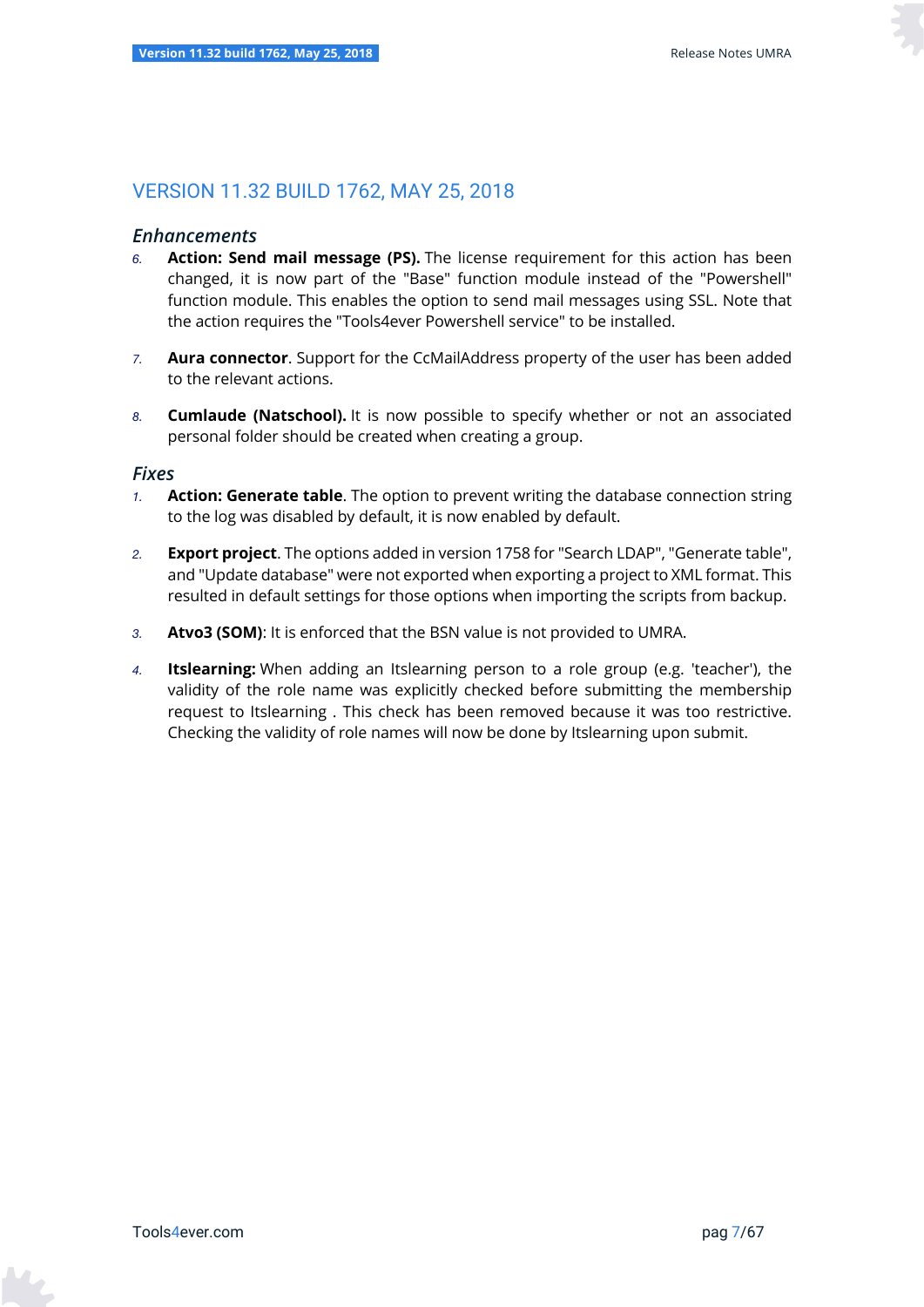### VERSION 11.28 BUILD 1758, JAN 18, 2018

- *1.* **Action: Delete Directory** (fix). The error status of the action was not correctly set for some errors, such as sharing violations.
- *2.* **Action: If-Then-Else** (enhancement). The implementation of the condition "Has no value or does not exist" does not trigger on empty text values. An new selectable condition has been added called "Is empty string or has no value or does not exists" that will trigger on empty text values.
- *3.* **Powershell Service installation** (Enhancement). On first startup, the PowerShell service will no longer unconditionally install the PowerShell libraries contained in the PowershellAgentlib.xmllib file that is shipped with the UMRA version. Instead it now verifies the versions of the individual libraries, and does not replace existing libraries that have a higher version number. This prevents issues when upgrading, if the existing libraries where updated manually to a later version than shipped with the UMRA version.
- *4.* **Atvo3 (SOM)** (fix). Included Powershell library updated to version 23. Because of a change in the interface in SomToday, an extra argument must be specified when retrieving students.
- *5.* **ITSL** (fix): Included Powershell library update to version 53. Fix for out-of-range birthday values, and group membership issues.
- *6.* **Action: Powershell Custom Setup Remote Connection** (fix). Powershell library updated to version 6. Specification of some options could cause syntax errors in command.
- *7.* **Action: Search LDAP** (enhancement). An option is added to make the output format more in line with the output of the generic table actions. This allows for better comparison between tables.
- *8.* **Action: Search LDAP** (enhancement). An option is added to allow a paged search.
- *9.* **Action: Generate table** (enhancement). An option is added to prevent writing the database connection details to the log file. This option is enabled by default.
- *10.* **Action: Update database** (enhancement). An option is added to prevent writing the database connection details to the log file. This option is enabled by default.
- *11.* **GUI**: (fix). When pressing the <delete> key in the script comment pane of the script editor, it will now delete the selected highlighted text in the comment, and no longer try to delete the currently selected action in the main action pane.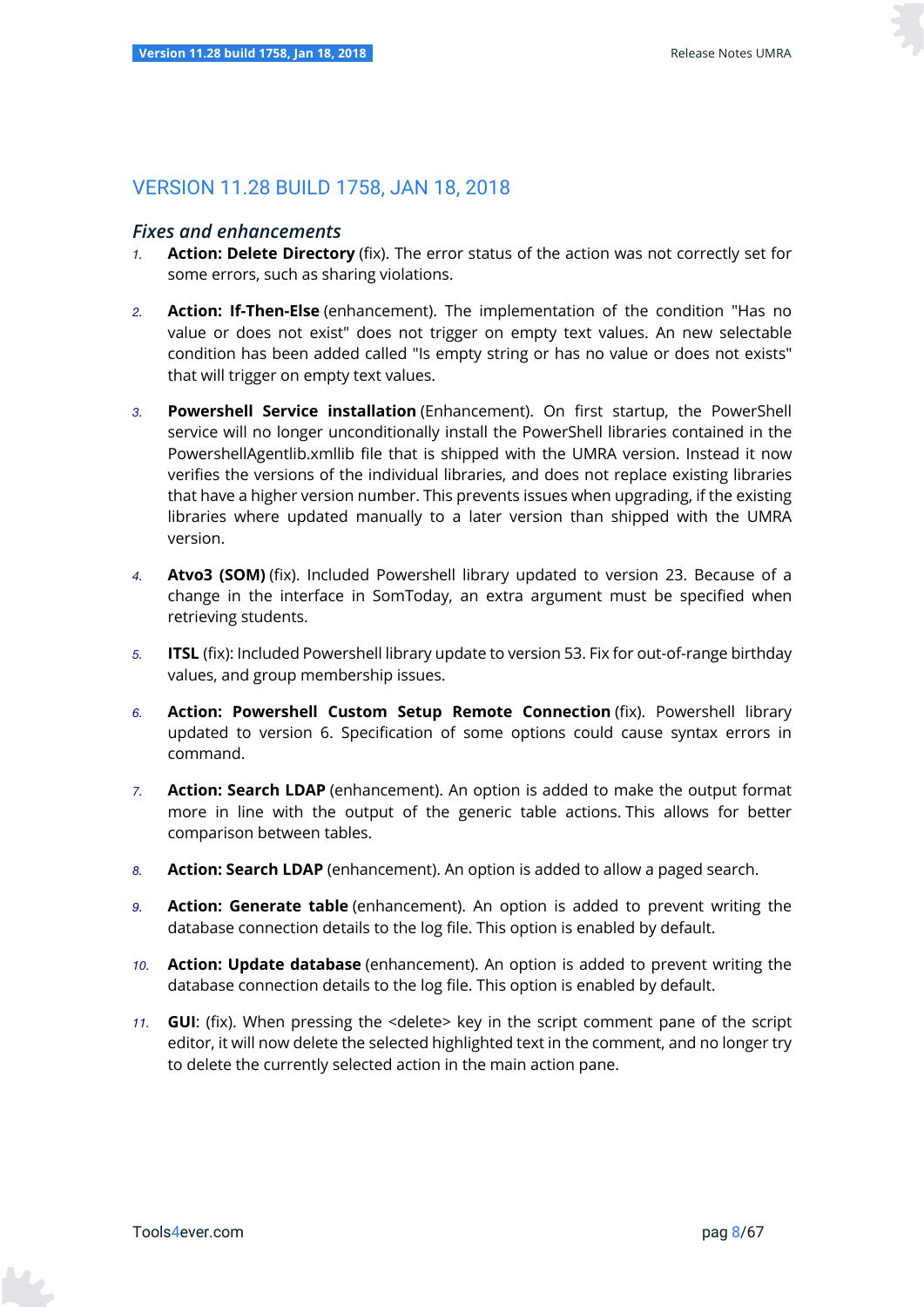### VERSION 11.22 BUILD 1752 , OCT 6, 2017

- *1.* AFAS (fix). The Photo directory is no longer the root, but instead the specified directory. (30/Sept/2016)
- *2.* AFAS (enhancement). Support is added for token based login. (30/Sept/2016)
- *3.* SAP (fix). When installing the 64 bit UMRA service, the 32 bit Jvrlog.dll file is now copied to the service directory, as it is still required when interfacing with SAP. (11/Jul/2017)
- *4.* Action: Office 365 List all users licenses (fix). The ServiceStatus field in the list is now filled with the provisioning status of the user for each individual service.(18/Jul/2017)
- *5.* Action: Hash text (new). A new action is provided to generate a hash value from a text variable. The resulting hash is stored as a base64 encoded string. Supported hash algorithms are MD5, SHA1, SHA265, and SHA512. (5/Oct/2017)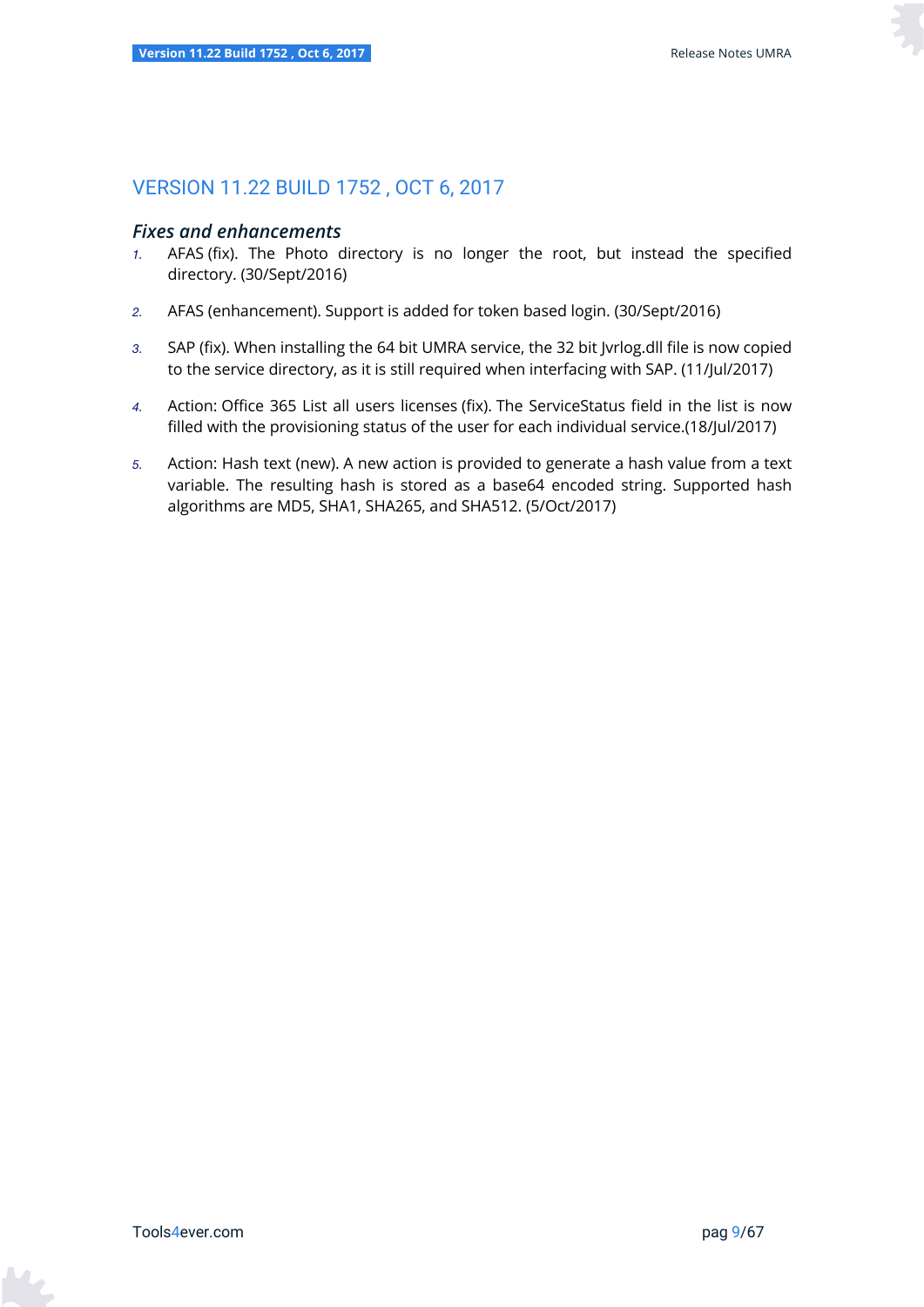### BETA VERSION 11.20 BUILD 1747, APRIL 11, 2016

- *1.* **Action: Office 365 Edit users** (fix)**.** The "Office365BlockCredential" will now unblock the user if set to "No" (10/Mar/2016).
- *2.* **Action: Powershell Custom Setup Remote Connection** (fix). The configuration parameters "Skip certificate check" and "ProxyAccessType" did not work correctly.(11/Mar/2016)
- *3.* **Action: Edit Mailbox(Exchange2010)** (fix). In the previous version setting some optional boolean parameters to false had no effect. (4/Apr/2016)
- *4.* **Action: Get Calendar Processing (Exchange2010)**(new). New action to retrieve the calendar processing settings of a mailbox. (4/Apr/2016)
- *5.* **Action: Edit Calendar Processing (Exchange2010)** (new). New action to edit the calendar processing settings of a mailbox. (4/Apr/2016)
- *6.* **Action: Get Calendar Notification (Exchange 2010)** (new). New action to retrieve the calendar notification settings of a mailbox. Note that there is no accompanying edit action, as exchange does not allow administrative access to the Set-CalendarProcessing commandlet. (4/Apr/2016)
- *7.* **Action: Edit remote mailbox (Exchange2010)** (fix). The ImmutableId parameter is no longer ignored. (1/Apr/2016)
- *8.* **Service configuration option: License expiration mail** (enhancement). Added an option to specify the relative threshold of free user licenses below which a warning email is sent. (11/Apr/2016)
- *9.* **Installation Package** (fix). Some new installation components for the console, were registered with the incorrect feature (Forms Client). This could cause issues (for example missing files) when installing the console without installing the forms client. (11/Apr/2016)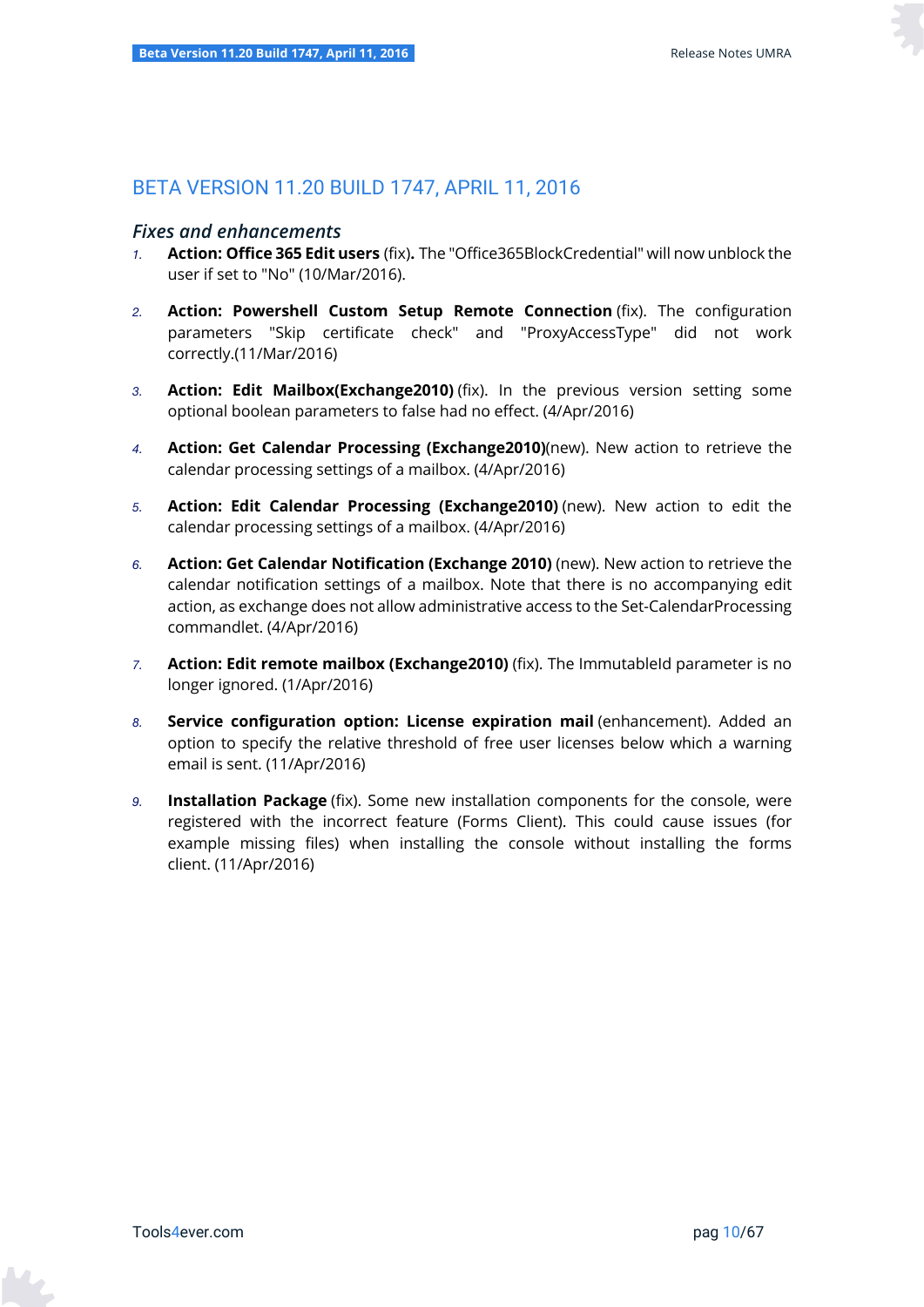### VERSION 11.19 BUILD 1746 MARCH 2016

#### *major changes*

1. **UMRA Service.** A 64 bit version of the UMRA service is now available as an option when performing a fresh install of the UMRA service. Main purpose is to allow the service to exceed the 2GB virtual memory limit for 32 bit systems. (8/Dec/2015)

#### *build environment changes*

- 1. **General build environment**. Data compression library "Zlib" is updated to version 1.2.8. This library is mainly used for showing large log files in the console. The update is required for 64 bit service support. Also updated in standard 32 bit service and console. (30/Oct/2015)
- 2. **General build environment.** Lotes Notes cpp Library (lcppn.dll) is updated to version 8.02 (was 8.0). The update is needed for 64 bit service support. Also updated in standard 32 bit service and console. (12/Nov/2015)
- **3. General build environment**. OpenSSL library is updated to version 1.0.2d. This library is mainly used for license checks. The update is needed for 64 bit service support. Also updated in standard 32 service and console. (12/Nov/2015)

- 1. **Google** (discontinuation legacy interface). The methods used by the legacy google actions, located at the "Google" node in the action tree, have now been retired by Google. Therefore these actions have now been removed from the action tree. Use the actions located at the "Google apps" node in the tree instead. (16/Nov/2015)
- 2. **Action: Convert value of variable** (fix). The conversion operation "Convert base 16 string containing Sid to Sid String" contained an error that resulted in incorrect conversion results. This has been fixed. (17/Nov/2015)
- 3. **GUI: Manage service projects window** (fix). The "Rename" operation's initial suggestion for the new name was the name as displayed in the tree (including the date), instead of only the actual name itself. Now it suggests only the original name. (17/Nov/2015)
- 4. **Action: Update database** (fix). When the SQL script contained multiple SQL statements, the error/success status of the UMRA project only reflected the result of the last statement. Failure of any but the last statement was only logged. Now the UMRA project error status will be raised on a failure in any of the configured statements. (19/Nov/2015)
- 5. **Action: Convert Table to HTML** (new). Added a new action to convert the table to HTML. Result is a simple text variable containing the table in HTML. Formatting options can be specified explicitly, or a preformatted template can be chosen. (26/Nov/2015)
- 6. **GUI: Dialog "Manage server Projects"** (enhancement). Added possibility to sort projects based on the modification or creation time. (4/Dec/2015)
- 7. **GUI: Dialog "Manage server Projects"** (fix). When importing projects, and not choosing for overwriting, the name of the new project in the tree was not correctly modified in the previous release. (4/Dec/2015)
- 8. **Action: Join table data** (enhancement). The name of the columns on which to join, can now be specified as a variable. (4/Dec/2015)
- 9. **Action: List printer documents** (fix). The number of columns of the result table was not correctly set when the table was empty. (4/Dec/2015)
- 10. **Action: Edit Mailbox(Exchange2010)** (enhancement). Added an option to suppress error messages when the mailbox does not exist. (11/Dec/2015)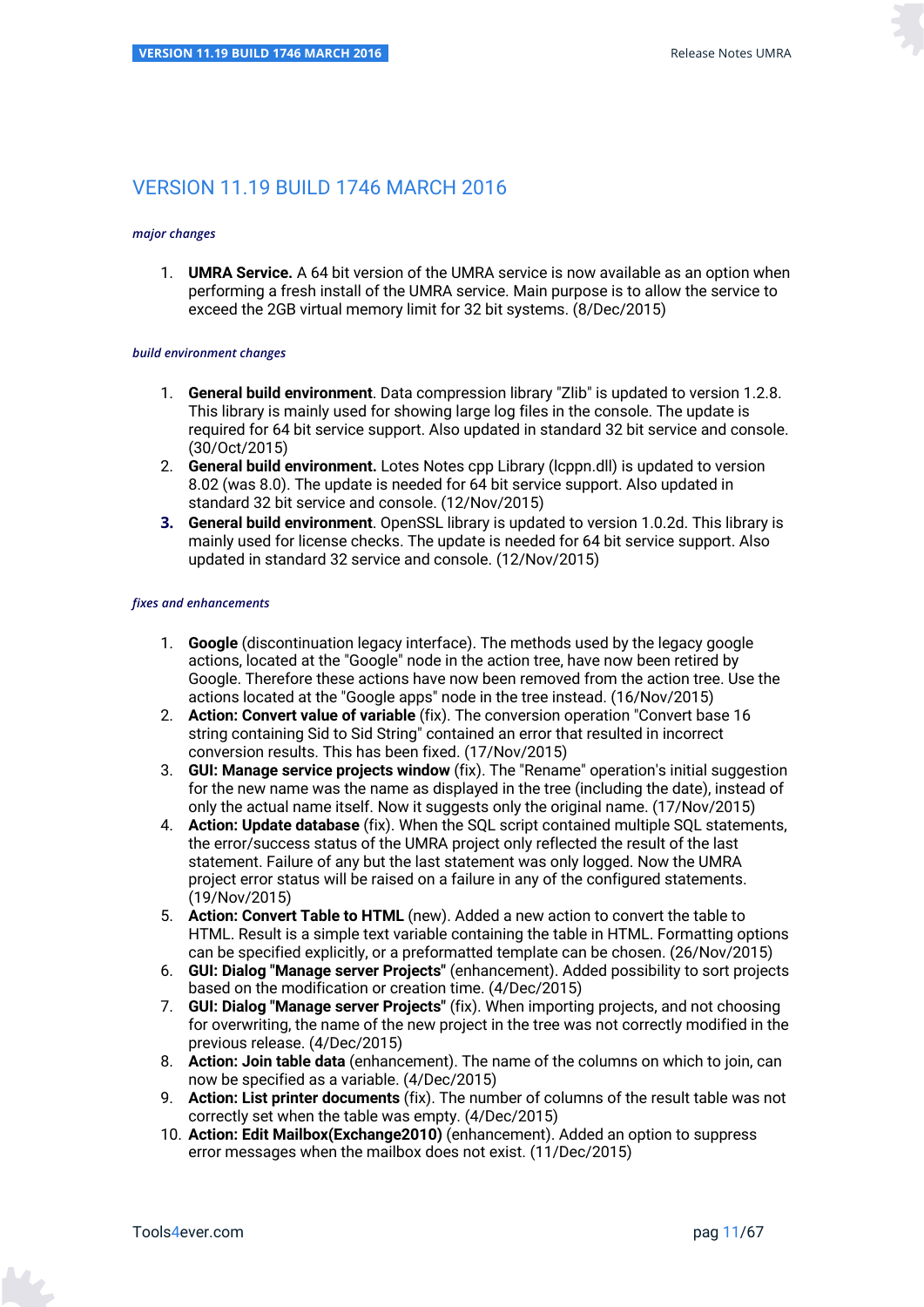- 11. **Powershell Service** (Enhancement/modification). When returning a result table, and a specific data member (column) is specified to be returned, but this member is not available in the actual data ("Member not found" message), this no longer results in an failure of the action. Instead the action returns successfully, and the missing values are replaced by a text indicating the error. (14/Dec/2015).
- 12. **Action: Create (enable) mailbox(Exchange 2010)** (enhancement). Added support for equipment, room and shared mailboxes. (15/Dec/2015)
- 13. **Action: Enable remote mailbox (Exchange2010)** (new). New action that calls the Enable-RemoteMailbox cmdlet to create a mailbox in the cloud-based service for an existing user in the on-premises Active Directory. (28/dec/2015)
- 14. **Action: Disable remote mailbox (Exchange2010)** (new). New action that calls the Disable-RemoteMailbox cmdlet to remove mailboxes from the cloud-based service but keep the associated user objects in the on-premises Active Directory. (28/dec/2015)
- 15. **Action: List remote mailboxes (Exchange2010)** (new). New action that calls the Get-RemoteMailbox cmdlet to retrieve the mail-related attributes of users in the onpremises organization that have associated mailboxes in the cloud-based service. (28/dec/2015)
- 16. **Action: Edit remote mailbox (Exchange2010)** (new). New action that calls the Set-RemoteMailbox cmdlet to modify the mail-related attributes of an existing user in Active Directory that's associated with a mailbox in the cloud-based service.(28/dec/2015)
- 17. **Exchange 2010/2013/2016** (enhancement). Verified compatibility of Exchange 2010 actions with exchange 2016. (28/dec/2015)
- 18. **Google Apps** (Enhancement). Updated the shipped version of the google apps connector to version 1.0.3.8. In total 40 new actions have been added, mainly regarding the management of classroom courses, mobile devices and managing the Google schema. (28/dec/2015)
- 19. **Action: Edit user (AD)** (fix). The "User must change password at next logon " setting was not set when a new password was also specified in the same Edit action. Note, that the "Edit user logon" action did not have this issue. (29/dec/2015)
- 20. **Action: Protect object (AD)** (new). An new action is added to set or clear the "Protect object from accidental deletion" flag for any object in the AD. (5/Jan/2016)
- 21. **Action: Generate table** (enhancement). The connection string builder dialog in the GUI, will now check if the console is connected to a 64 bit UMRA service. If so, it will display the 64 bit version of the standard windows dialog. As this is not possible in a 32 bit application, a small 64 bit application is started that implements the dialog. (14/Jan/2016)
- 22. **Logging** (enhancement). The logging will now also show in each log message the ID (generally a 4 digit number) of the associated execution thread in UMRA. This is especially useful in scenarios where several identical projects are running concurrently. (15/Jan/2016)
- 23. **Action: Encrypt/Decrypt text.** (new/enhanced). The existing "encrypt text" action is extended with new functionality that allows encryption and decryption of data with a self supplied password. (16/Jan/2016)
- 24. **Service configuration option: License expiration mail (**new**).** A service configuration option is added to enable an automated mail being sent when a license is close to its limits. (29/Jan/2016)
- 25. **GUI: Dialog about** (fix). Fixed some broken links to the web pages. (2/Feb/2016)
- 26. **Action: Send HTML mail message** (fix). SMTP sockets are now correctly closed after sending the message. (9/Feb/2016).
- 27. **GUI:Password Synchronization Manager service settings dialog** (enhancement). Added option to automatically open specified project for edit on exit of dialog. (9/Feb/2016)
- 28. **Action: Manage Table** (enhancement). In the operation "export to .csv", in the case of UTF\_7 or UTF\_8 encodings, the "Byte Order Mark" is now optional. (11/Feb/2016)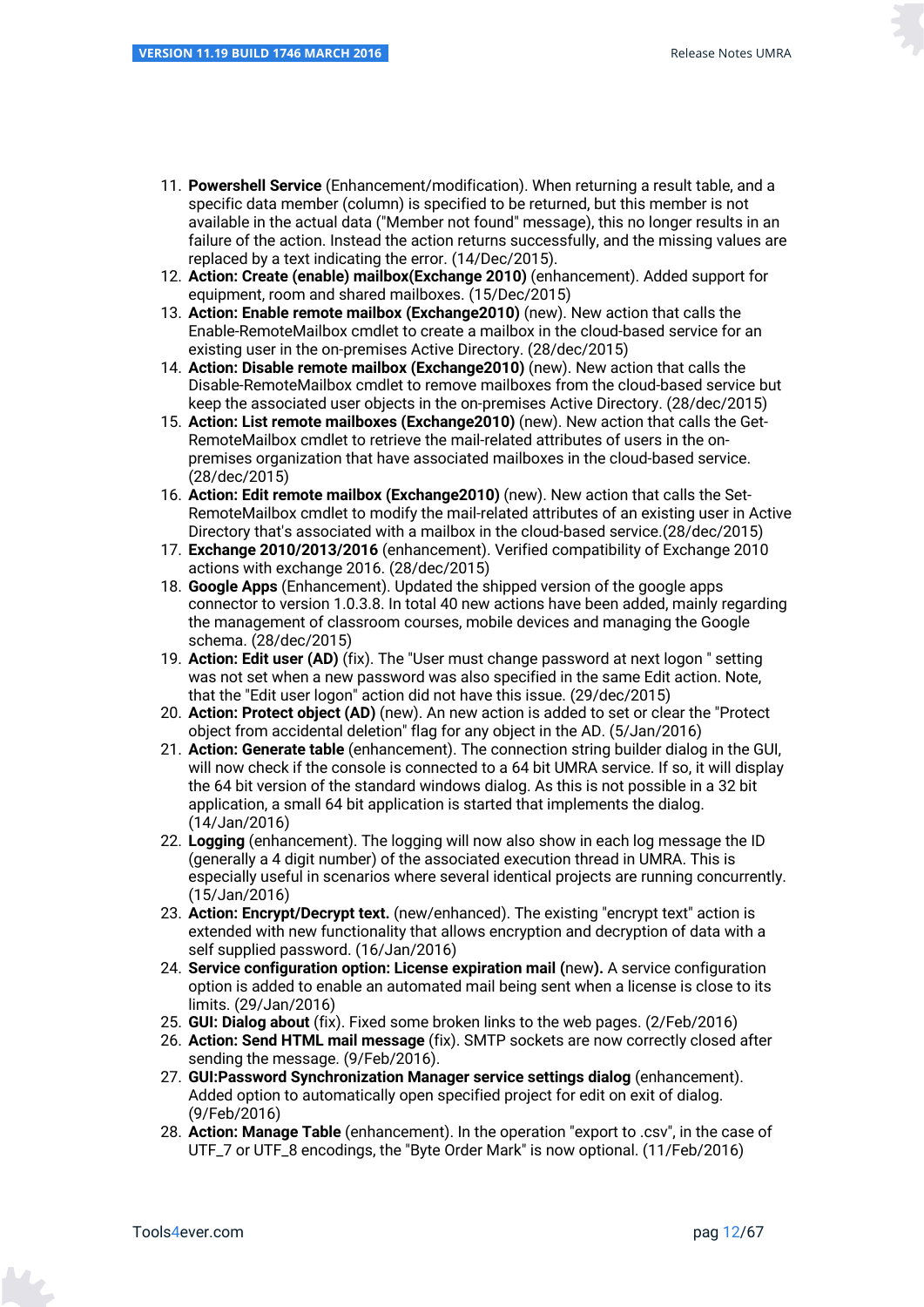$\frac{1}{2}$ 

- 29. **Action: Manage Table** (enhancement). The operation "export to .csv", can be configured to save the output to a set of cyclic files. (11/Feb/2016)
- 30. **Action: List UMRA Licenses** (fix). When the listing contained site or demo licenses, this could cause an assertion failure. (18/Feb/2016)

 $\mathbf{H}_2$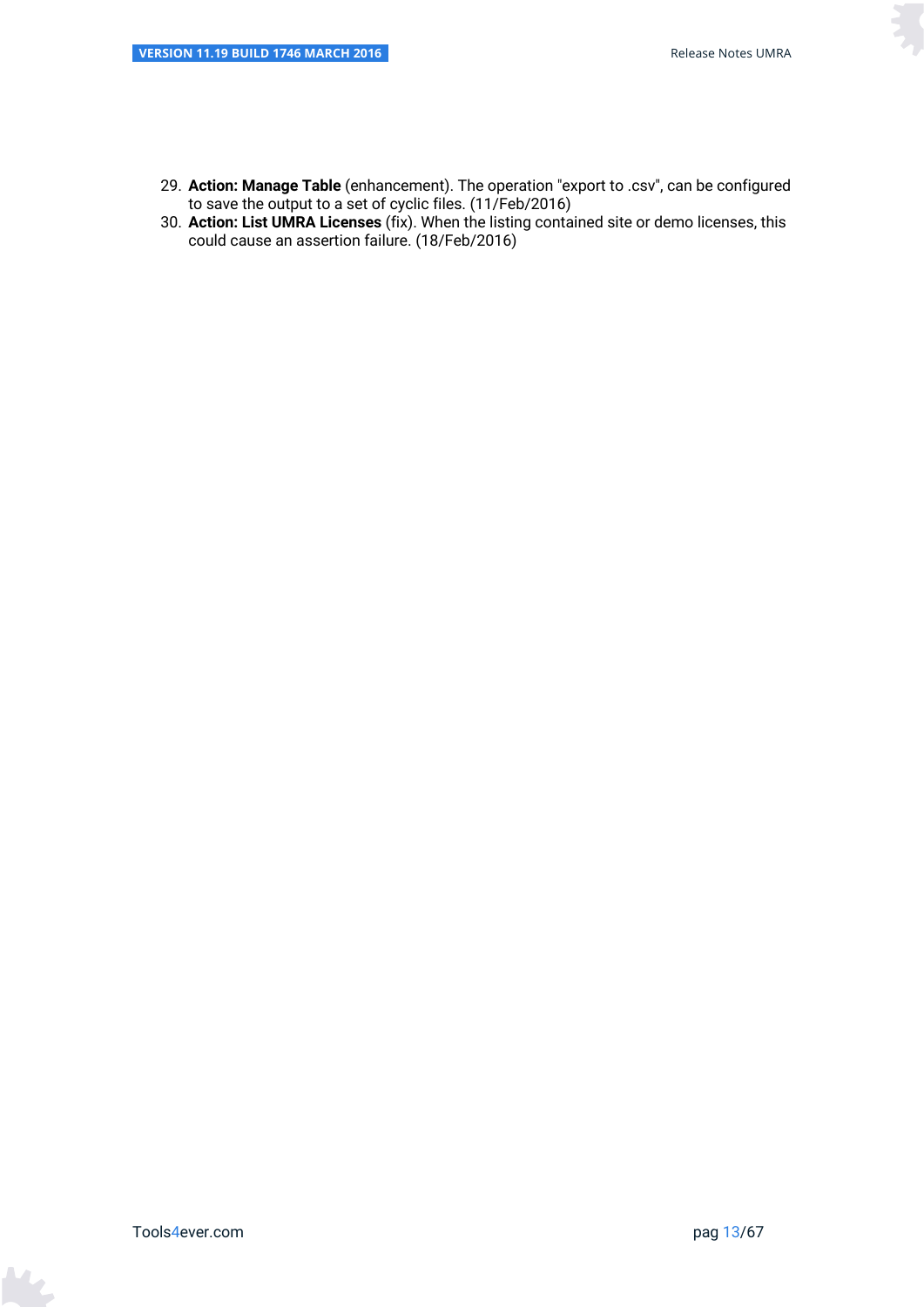### VERSION 11.05 BUILD 1733 OCTOBER 22 2015

- 1. **Action: Convert value of variable** (fix). The operation to convert a GUID as returned by an AD query to a GUID in string format with separators, did not correctly account for the non-consecutive byte order in the original raw GUID. This has been fixed. The action is also renamed to "Convert raw GUID to base16 string GUID with separators". (28/Sep/2015)
- 2. **Action: Send a task start request to the task scheduler** (new). Added a script action to send an asynchronous start request ("run now") to a scheduled project. Previously this was only possibly manually by means of the management console. (9/Oct/2015)
- 3. **Task scheduling dependencies** (fix). When a project was specified to be dependent on a specific other project, the runtime check would always ensure that the other project was not running, irrespective of whether the governing checkbox was ticked. Now it behaves according to the checkbox. (09/Oct/2015).
- 4. **GUI: Dialog "Manage server Projects"**(enhancement)**.** Projects will now record their creation and modification dates. The dialog will show the creation and modification date of the project. For existing projects the creation and modification date will be initialized with the create and modify time of the project file. (09/Oct/2015)
- 5. **GUI: Dialog "Open Umra Project"**(enhancement)**.** This dialog shows after "File/open project**".** Server based projects will now show their creation and modification dates. (19/Oct/2015)
- 6. **Action**: **Manage Table** (fix). The operation "export table data to csv file" did not correctly release all its temporary memory. This could eventually lead to a lack of available memory in the UMRA service. This has been fixed (12/Oct/2015)
- 7. **Service Installation and Upgrade** (change). Upgrading an UMRA service is a major operation that can potentially have a significant impact on the current UMRA performance and behavior. To prevent unsolicited upgrades, a password protection is introduced: when upgrading an existing service from the GUI, a special "upgrade password" must be entered in order to proceed. (13/Oct/2015)
- 8. **Service Logging:** (enhancement). The main service log will, before each project execution, log the amount of free virtual memory available for the UMRA service. It will log a warning if it is below around 200MB. (15/Oct/2015)
- 9. **Action: Get global memory status** (new). Added a script action to retrieve the memory available to the process that runs the script. Can be used to send notification mails if the process gets low on memory. (19/Oct/2010)
- 10. **PSM** (fix). A minor memory leak and a handle leak have been fixed in the PSM dll. (20/Oct/2015)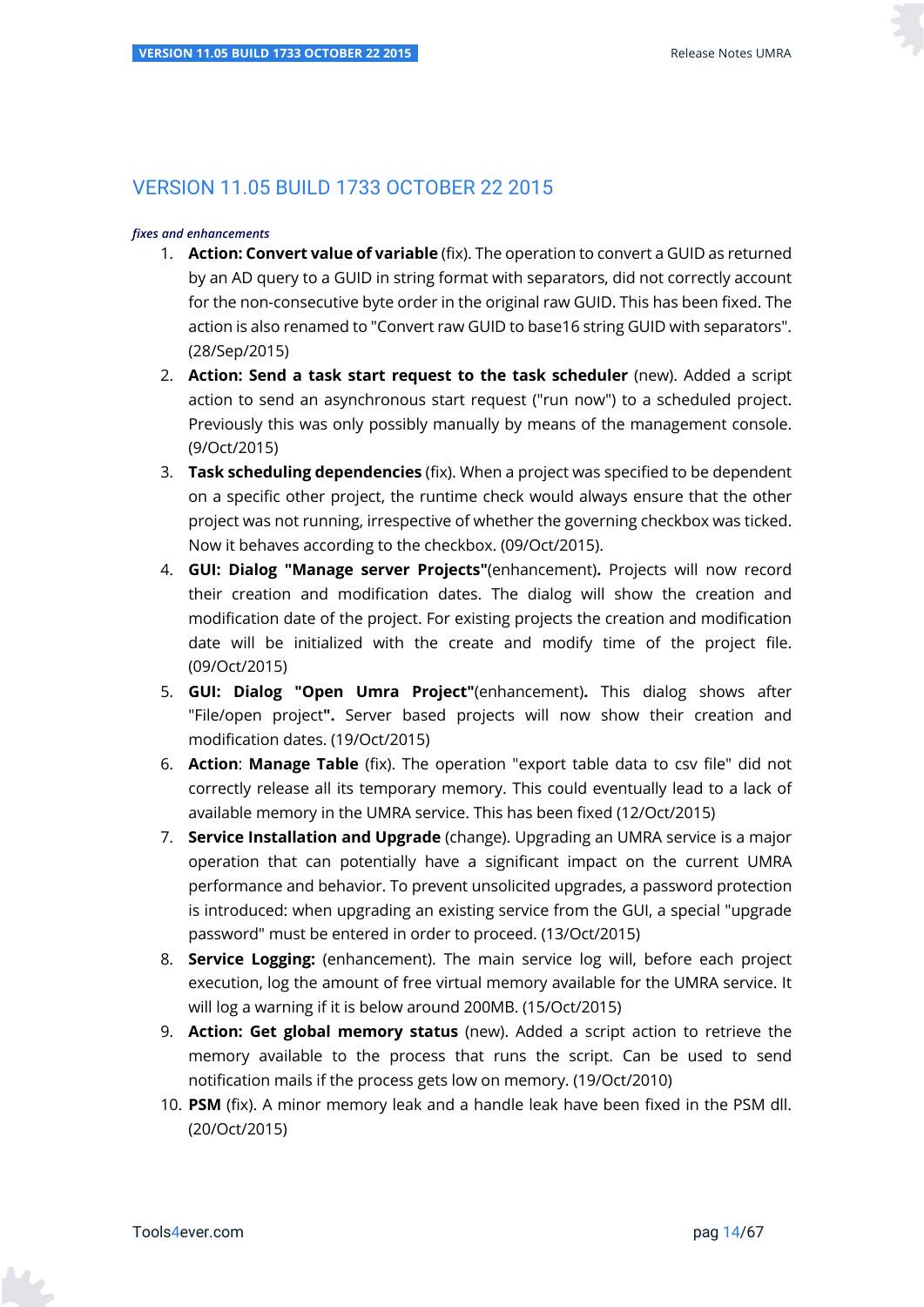- 11. **N@TSchool** (fix). Fixed a compatibility issue of the N@TSchool actions with version 4 of Powershell. Actions failed with the notification "Cannot overwrite variable tmpPersons because the variable has been optimized". This error will not occur anymore. (6/Oct/2015)
- 12. **Action: Powershell Custom Setup Remote Connection** (fix). Sessions based explicitly on a computer name instead of an URL failed because the "AllowRedirection" option was specified for the session, which is not allowed for such connections. Now this option is not longer set for such sessions (6/Oct/2015);
- 13. **PSM** (change). When upgrading the version of the PSM dll on a domain controller, the previous version will continue to operate until the required reboot of the domain controller, instead of being put in idle mode at the begin of the upgrade process. (22/Oct/2015)

### BETA VERSION 11.03 BUILD 1731 SEPTEMBER 25 2015

### *fixes and enhancements*

- 1. **Action: Update date-time variable** (fix). The operation "Update display options" could, in case of an unsupported time formatting specification, cause the UMRA service to exit. This is fixed, and now it will treat the error as a normal script error. (25/Sep/2015);
- 2. **Action: Format Column**. (change). When a format is performed on a column in a table, and the field that must be formatted contains a table itself, (instead of a normal text value), the entire inner table is converted to a single text value before the formatting operation starts. In case of a 1 by 1 inner table, it is the contents of the only data field that is converted to text. Behavior is undefined for inner tables of other sizes.
- 3. **Aura connector** (enhancement). Support for branches has been added to the user 'create' and 'edit' and 'get' actions. (25/Sep/2015).

### VERSION 11.02 BUILD 1730 AUGUST 20 2015

#### *major changes*

*1. Action: Go to label (change/enhancement). Action behavior has been modified for the case that the destination label is specified by a variable, but at runtime this variable does not contain a valid destination label. Options have been added to specify how such an event should be handled. For new "Go to" actions the default behavior is to raise an error and follow the options specified in the standard*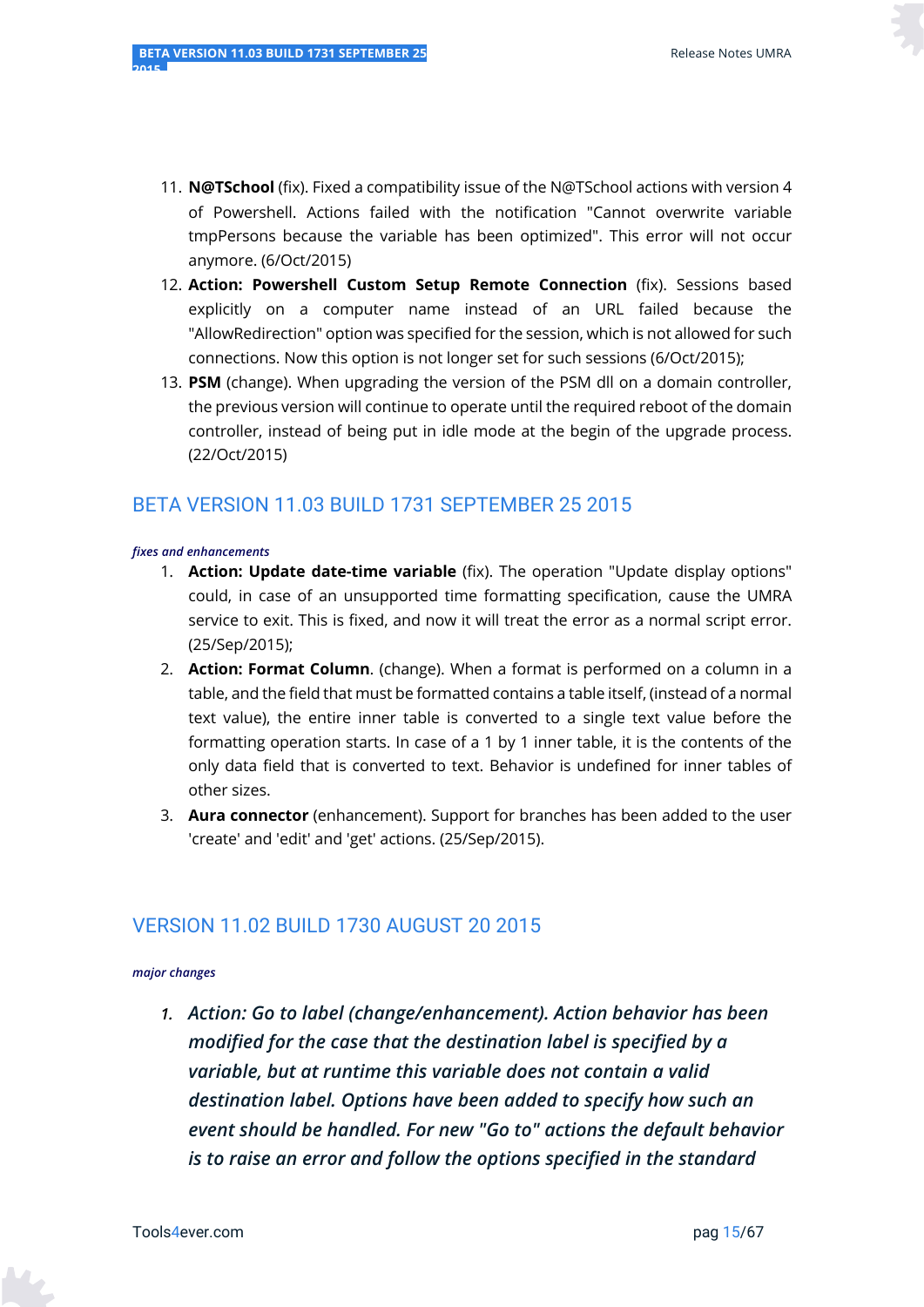*"onerror" tab, instead of jumping to the end of the script. Existing actions in scripts will keep the original behaviour, by automatically selecting the "legacy" option on upgrade. (07/Aug/2015)*

- **1. UMRA installation package (fix)**. Updated the version number of several file resources to automatically match the version and build number of the console . This fixes the issue that on upgrades some files where not replaced with newer ones. (03/Aug/2015);
- **2. UMRA installation package (fix)**. The installation procedure will now recognize the installation location of installations done with the previous installation package creation software, and unregister them. (18/Aug/2015)
- **3. Action: Manage Table (enhancement)**. The operation "Log table data" will, in addition to the name of each column, display the name of the underlying data type of each column when known. (04/Aug/2015)
- **4. Action: Format Column (enhancement)**. The action logs a warning message when trying to modify columns that do not contain textual data, and an error message if conversion from formatted text back to the original type actually fails. (04/Aug/2015)
- **5. Action:Manage Table (enhancement)**. The operation "export table data to csv file" supports output to UTF-8 and other character encodings. (13/08/2015);
- **6. Action: Send mail message (PS) (Enhancement)**. Added support to specify the port number of the SMTP service. (13/08/2015);
- **7. PSM (fix)**. Fixed an issue with updating the "PendingFileRenameOperations" registry setting in version 1725, required for the installation procedure for the notification dll. (14/Aug/2015)
- **8. Action: Manage Table (enhancement)**. The operation "Get the data at the specified row and column of the table" now supports variables in the specification of the name of the output variable. (18/aug/2015).
- **9. Action: Set Variable (fix)**. The option "Set only if variable does not yet exists" now also works for dynamic variables. (18/Aug/2015)
- **10. Action: If then else (enhancement)**. The "left" variable in conditions statements can now be a dynamic variable. (18/Aug/2015)
- **11. Action: If then else (enhancement)**. Added the condition "does not exist", in addition to the existing "has no value or does not exist", to be able to distinguish between a non-existent table variable, and an empty table. (18/Aug/2015).
- **12. Action: Generate generic Table** (fix). Database queries reading "uniqueidentifier" columns now properly display leading 0 chars in the result. (20/Aug/2015);
- **13. Action: Generate generic Table (fix)**. Database queries with empty result sets could potentially cause stability issues. (20/Aug/2015);
- **14. Action: @VO (fix)**. The first connection attempt after a start of the Powershell service might fail. (27/Aug/2015)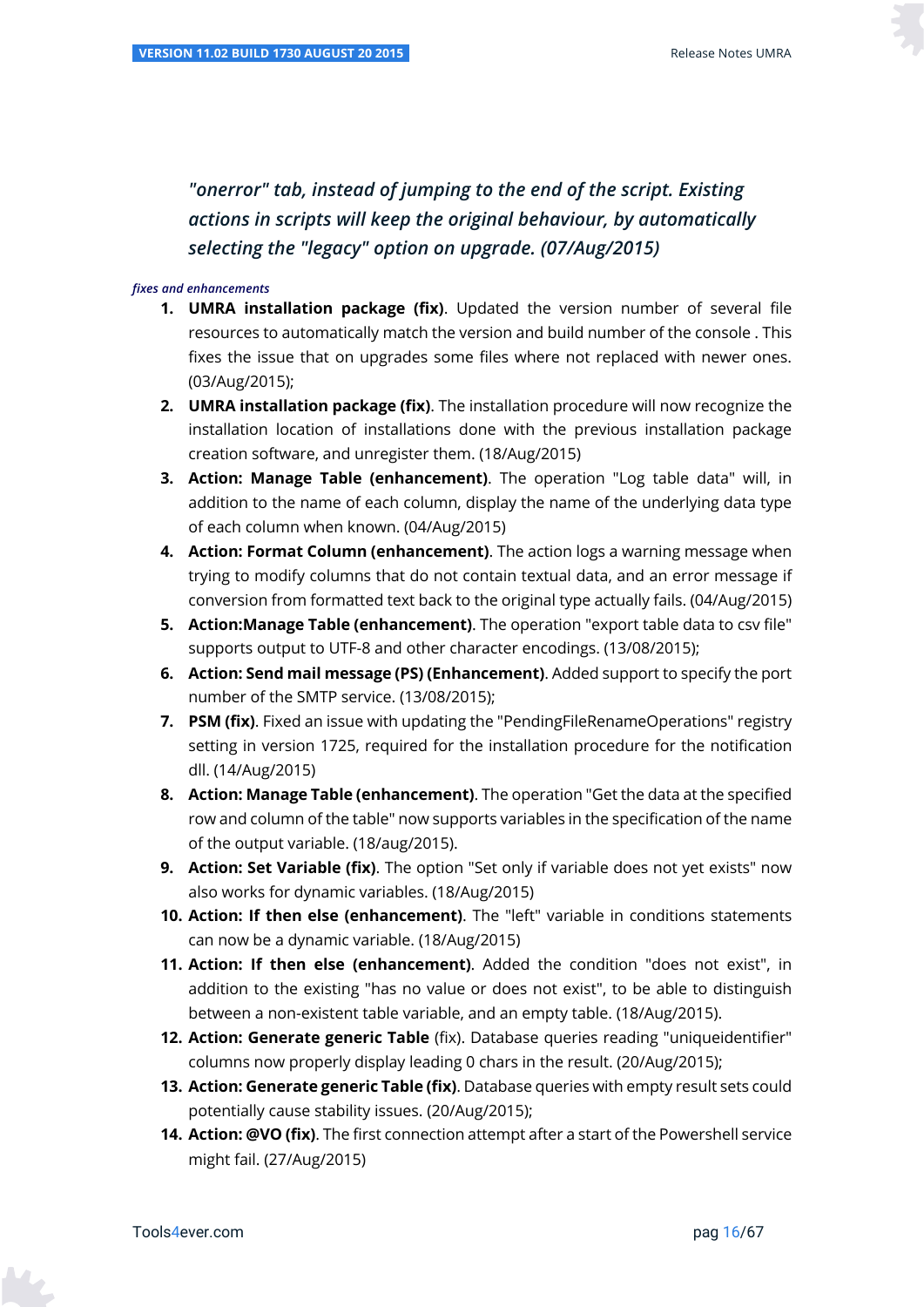M.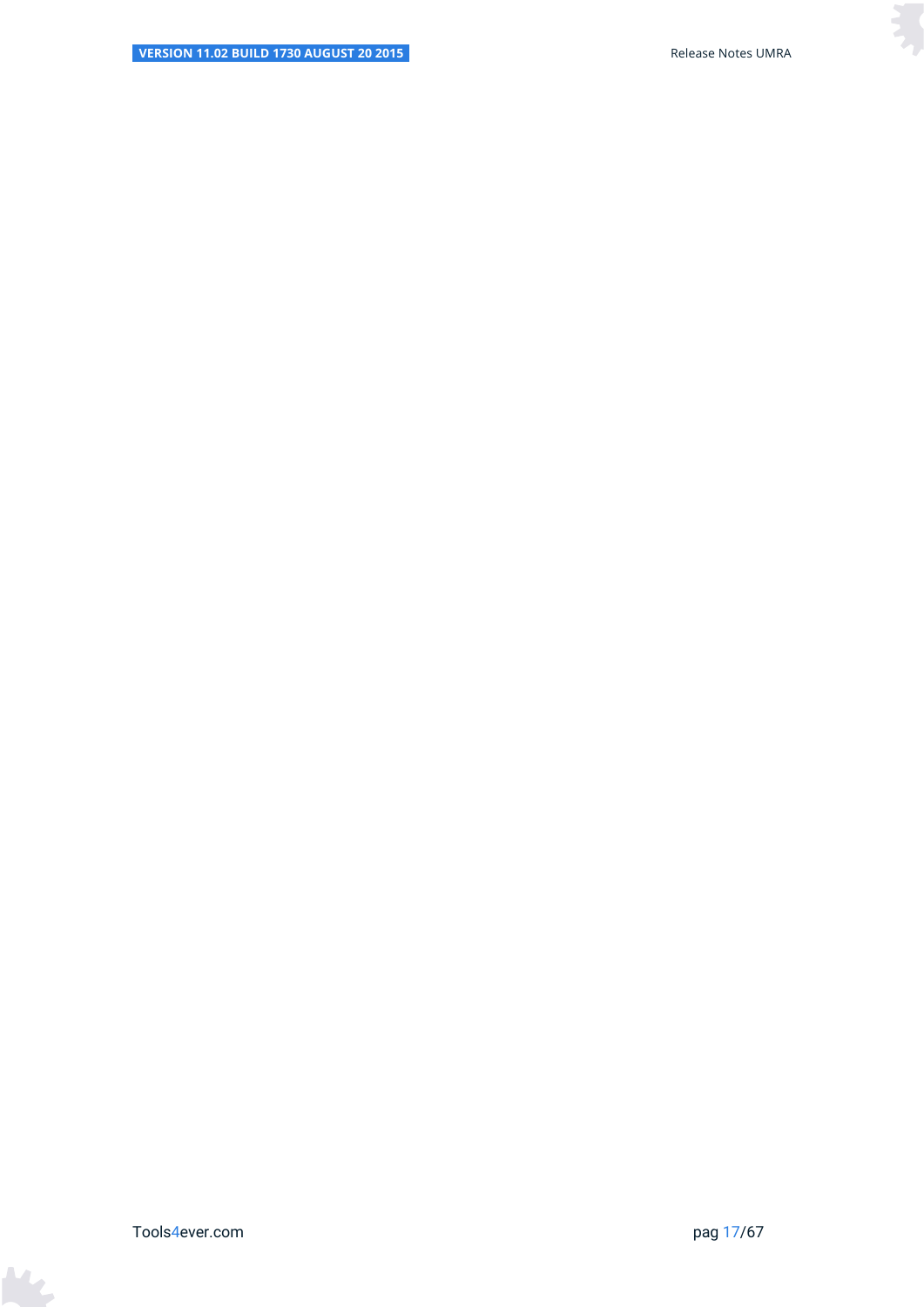### VERSION 11.00 BUILD 1725 JULY 20 2015

#### *major changes*

- 1. **The build environment is updated to Visual studio 2013.** All major UMRA applications are now built with Visual studio 2013. (23/June/2015)
- 2. **New Installation package.** The software installation package (...Setup.exe) is created with different package creation software. (23/June/2015)
- 3. **Feature: disabling script actions** (new). Individual script actions in a script can be disabled ("commented out"). Select the actions to disable and select "Disable" from the context menu (or press Ctrl-D). (21/April/2015)
- 4. **Console: Undo changes** (new)**.** Modifications made to the script in an open project can be undone by choosing "Undo" from the context menu or by pressing ctrl-z. Redo is also implemented (29/May/2015)
- 5. **Sharepoint online connecto**r (new). A new basic connector to Sharepoint online is added. (30/June/2015).
- 6. **Exchange 2003** (discontinuation). Operations that target Exchange 2003 are no longer supported. (23/June/2015)

- 1. **Action: Manage Table** (enhancement). Added the operation "Combine columns". The contents of several columns are combined(merged) in a new column. (9/April/2015)
- 2. **Powershell Service** (fix). When implicitly converting time values from the format used by the Powershell service to the format used in the UMRA service, an exception could be thrown if the source value was out of bounds. This happened if the time represented a date before Jan 1, 1601. Now it will set any invalid date to exactly 1 jan 1601, without generating an error. (10/April/2015)
- 3. **UMRA service** (enhancement). Added the option to change the location of the log directory. In the "Advanced" tab of the service properties, it is now possible to specify a new location for the service log files. Restart the service in order to effectuate the changes. (28/April/2015)
- 4. **Action: Generate generic Table** (fix). Fixed an error in reading sql database data of the special type "uniqueidentifier", resulting in incorrect values. (30/Apr/2015).
- 5. **UMRA service installation** (change). On a fresh install of the UMRA service, the suggested target location of the service files will be in the directory ...\Tools4ever\UmraService, instead of in ...\UmraService. (01/May/2015)
- 6. **PowerShell Service Installation** (enhancement). There will now be a default exe.config file added with .net options, for compatibility with exchange2007. (11/May/2015)
- 7. **Export Project** (fix). Projects that contained dependency items in the scheduler could not be exported to .xml format (29/May/2015)
- 8. **Action: Set client access attributes(Exchange2010)** (fix). When unspecified or set to No/false, the parameter IgnoreDefaultScope is no longer propagated to the exchange commandlet. This caused problems in configurations like Exchange online that did not recognize this option. (2/jun.2015)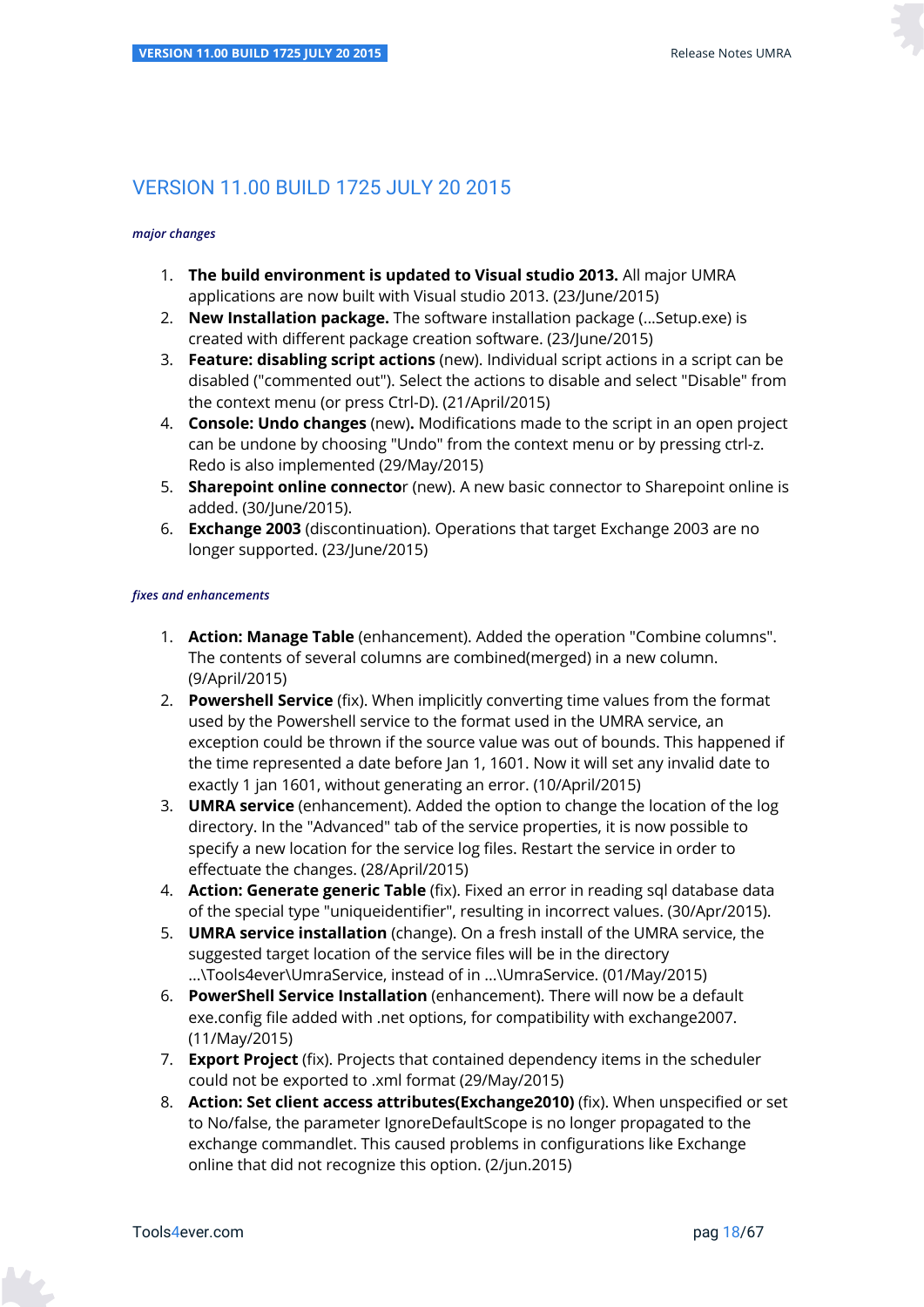- 9. **Action: Exchange Setup connection.** (fix). The connection to the exchange server has an implicit feature to reconnect a timed-out or broken connection. This feature did not function properly due to changes introduced in version 1710 to support the ProxyAccessType parameter. This now repaired.(2/June/2015).
- 10. **Action: Powershell Custom Setup Remote Connection** (enhancement). Added the configuration parameters "Skip certificate check" and "ProxyAccessType". (2/June/2015)
- 11. **Action: Office 365 List users** (enhancement). Option added to retrieve deleted users. (6/June/2015).
- 12. **Action: Office 365 List all users licenses** (new). New action to retrieve the license information of all users in a single table. (6/June/2015).
- 13. **Action: Office 365 Restore user** (new). New action to restore users that are currently in the recycle bin. (6/June/2015).
- 14. **It's Learning** (fix). Prevents the error 'Cannot add a member with the name "EndPoint" because a member with that name already exists.' (6/June/2015).
- 15. **Action: Generate generic table** (enhancement). When reading the table from a text (CSV) file, added a option to explicitly specify the character encoding of the source file. This allows reading files encoded in UTF-8 and UTF-7, or any of the installed Windows encodings. (8/June/2015)
- 16. **Action: Generate table** (change). For database queries, when the data is of type "float" or "real", the value will be only converted to the exponential format when the number is very small or very large. Note that floating point values are converted to text, and not to the "numeric" UMRA data type. (23/June/2015)
- 17. **Action: Generate generic Table** (fix). For LDAP queries: When the ODN of the object that is used as binding root contained a forward slash, the binding would fail. This is because a forward slash is an reserved character in a binding string. Now the forward slash will be automatically escaped, and the bind will succeed. (26/June/2015)
- 18. **Powershell Service** (fix). The data structure that is actually returned by the Powershell "where" statement in case of an empty result set has changed in recent versions of Powershell. This resulted in a "Member not found" error in the service, when the service tried to interpret the results, and convert those in a UMRA table. Now when no relevant data is found, it is assumed to be a valid empty result set, and only a warning will be logged. (3/July/2015)
- 19. **Project Import** (fix). When importing projects from XML format, reading very large unsigned numbers could fail. This could result in incorrect options for the project dependency configuration. (3/July/2015)
- 20. **Name Generation** (fix). When in the advanced setting of a specific name generation method the option "limit total length name prior to final formatting" was specified, the length was limited, but the mentioned subsequent formatting was not performed. (3/July/2015)
- 21. **Action: Generate generic table** (enhancement). When reading a file with a UTF8 or UTF7 encoding and the file contains Byte Order Markers, the encoding is recognized automatically, overruling the configuration in the action. (6/July/2015)
- 22. **Action: Set Error** (new). An action to set the error status of a script. This causes the "OnError" handler of a parent script to be called on finish. (6/july/2015)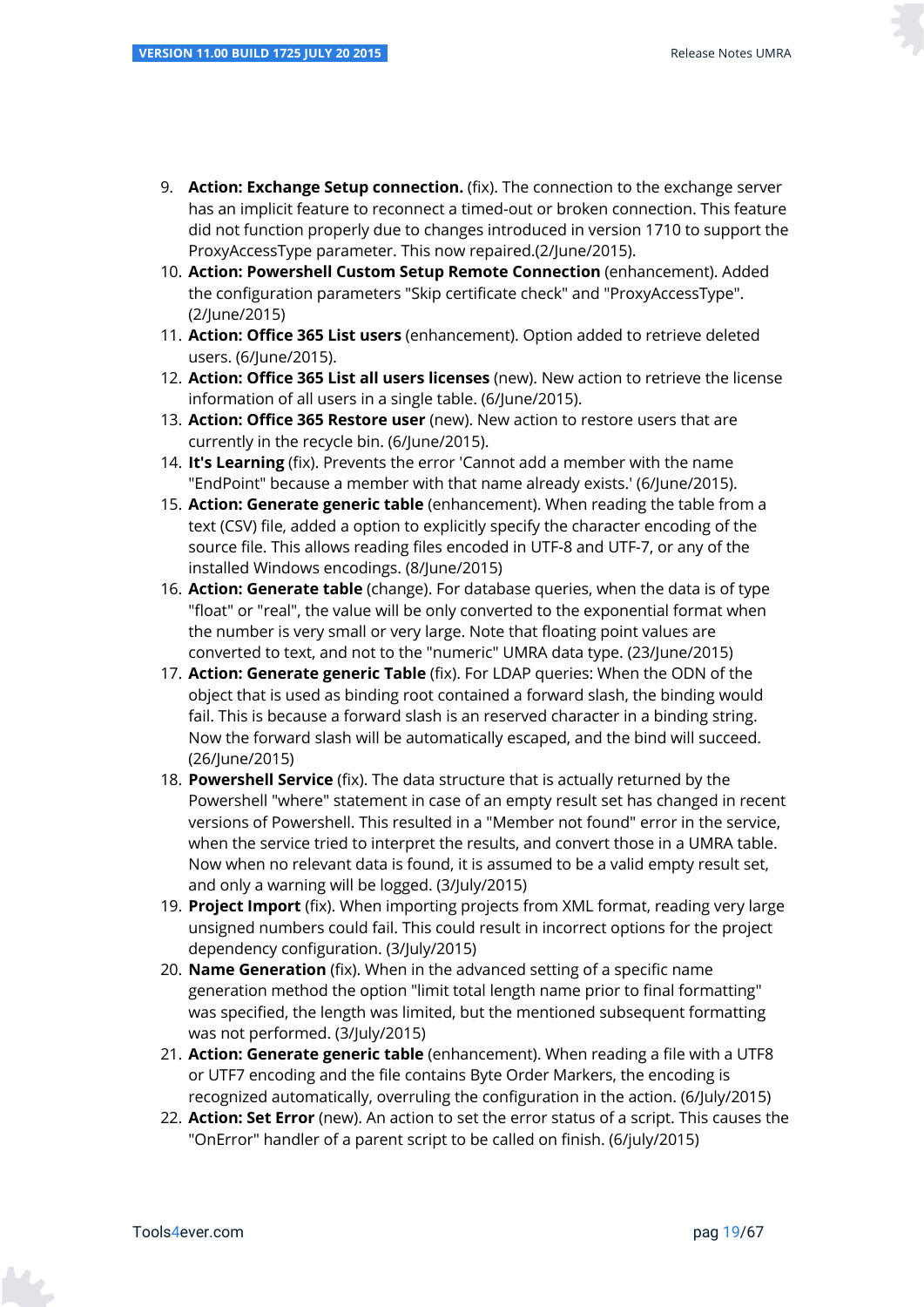23. **Action: Clear Error** (new). An action to clear the error status of a script. (6/july/2015)

M B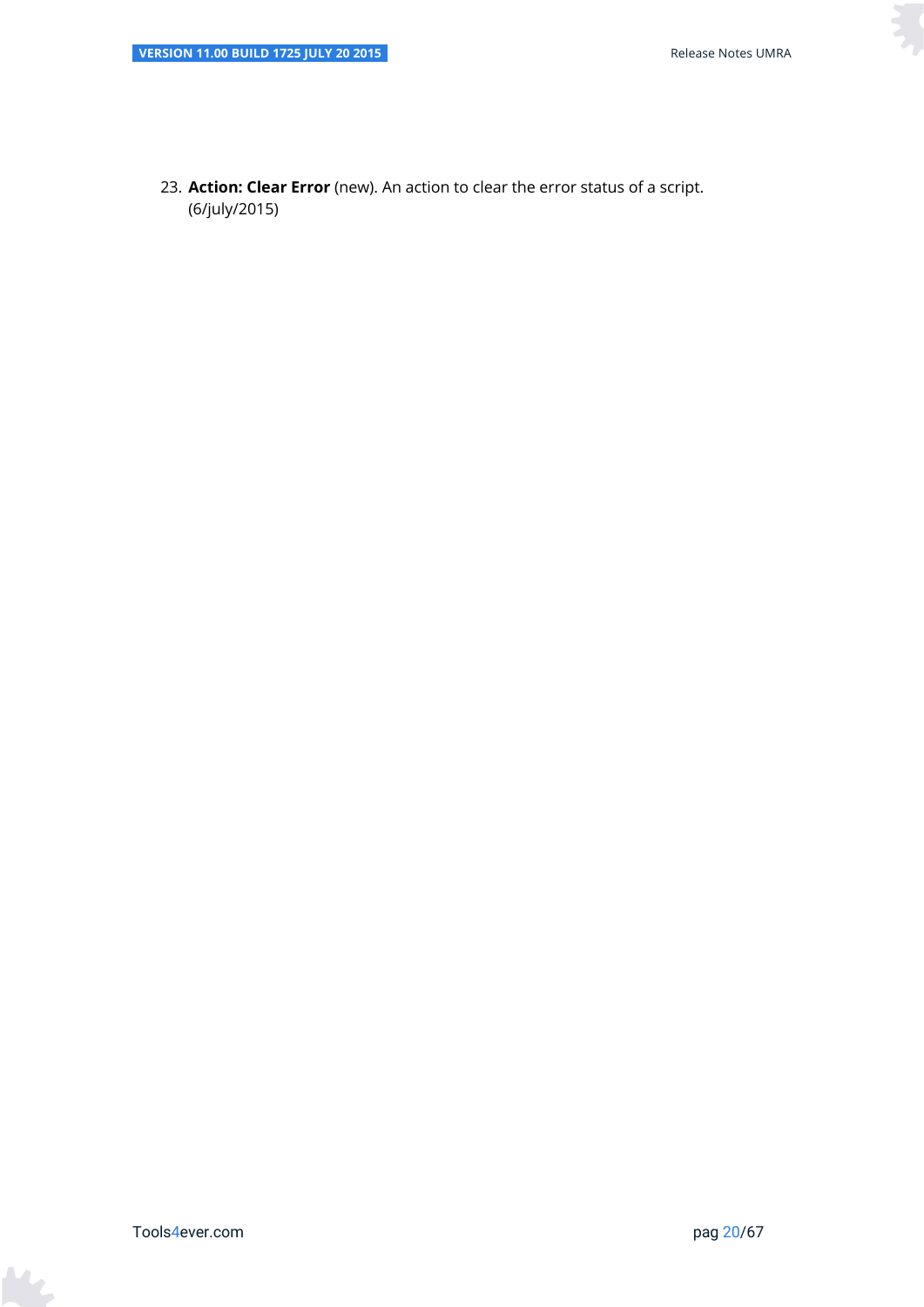### VERSION 10.32 BUILD 1710 MARCH 27 2015

### *major changes*

- 1. **Task scheduling** (enhancement). Added options to make a project's execution dependent on the status of other scheduled projects. (20/Feb/2015)
- 2. **Action: Get UMRA task schedule** (new). This new action creates a UMRA table variable with the same information as available in the task scheduling overview in the console. (20/Mar/2015)
- 3. **Lync Connector** (new). Added a new basic connector to Microsoft Lync server 2013 to manage users in Lync server 2013: list, edit, enable/disable, and granting policies. (13/Mar/2015)

- 1. **Powershell Service** (fix). Fixed the location of the VC2010 CRT files, so the manual installation of the VC2010 redistributable package is no longer required. (9 jan 2015)
- 2. **Action: Convert value of variable** (enhancement). Added the two conversion options "Convert base16 GUID to base32 GUID", and "Convert base32 GUID to base16 GUID". Typically used to convert the base16 GUID string as returned by the "Get user (ad)" action, to a base32 GUID string required by the office 365 "Immutable ID" parameter. (23/Jan/2015)
- 3. **Action: Convert value of variable** (enhancement). Added the two conversion options "Convert base16 string containing Sid to a Sid string", used to convert a hex SID to a SID in the SDDL format and "Convert base16 string containing raw GUID to base16 string containing GUID with separator". (19/Mar/2015)
- 4. **Action: Move - rename (AD)** (enhancement). Added the resulting Object Distinguished Name as an optional output parameter. (23/Jan/2015)
- 5. **Action: Generate Table (AD)** (fix). Added a check (retry mechanism) so that different instances of the action will not concurrently access the same file, as this could cause service instability. This could especially occur when several project instances were started concurrently, for example by start notifications received from the PSM module. (27/Jan/2015)
- 6. **Action: Manage table** (fix). Fixed the issue that when the operation "Export to .csv" failed, an error was logged, but the error was not properly propagated to the script status. (20/Mar/2015)
- 7. **Action: Edit mailbox (Exchange 2010)** (Enhancement). Added the option to set the "DefaultPublicFolderMailbox" property. Applies to Exchange 2013. (16/Mar/2015)
- 8. **Action: Setup Exchange session (Exchange 2010)** (Enhancement). Added the option to specify the "ProxyAccessType" of the connection. (17/Mar/2015)
- 9. **Action: Manage Active Directory permission (Exchange 2010)** (fix). Fixed the issue that In some rare cases an extra "server" parameter was inadvertently provided to the used commandlet. (19/Mar/2015).
- 10. **GUI: Open project/workspace** (enhancement). When the first workspace is shown in the GUI, it will open in the maximized view. When a project is opened from the task scheduling overview window, it will open in an existing open workspace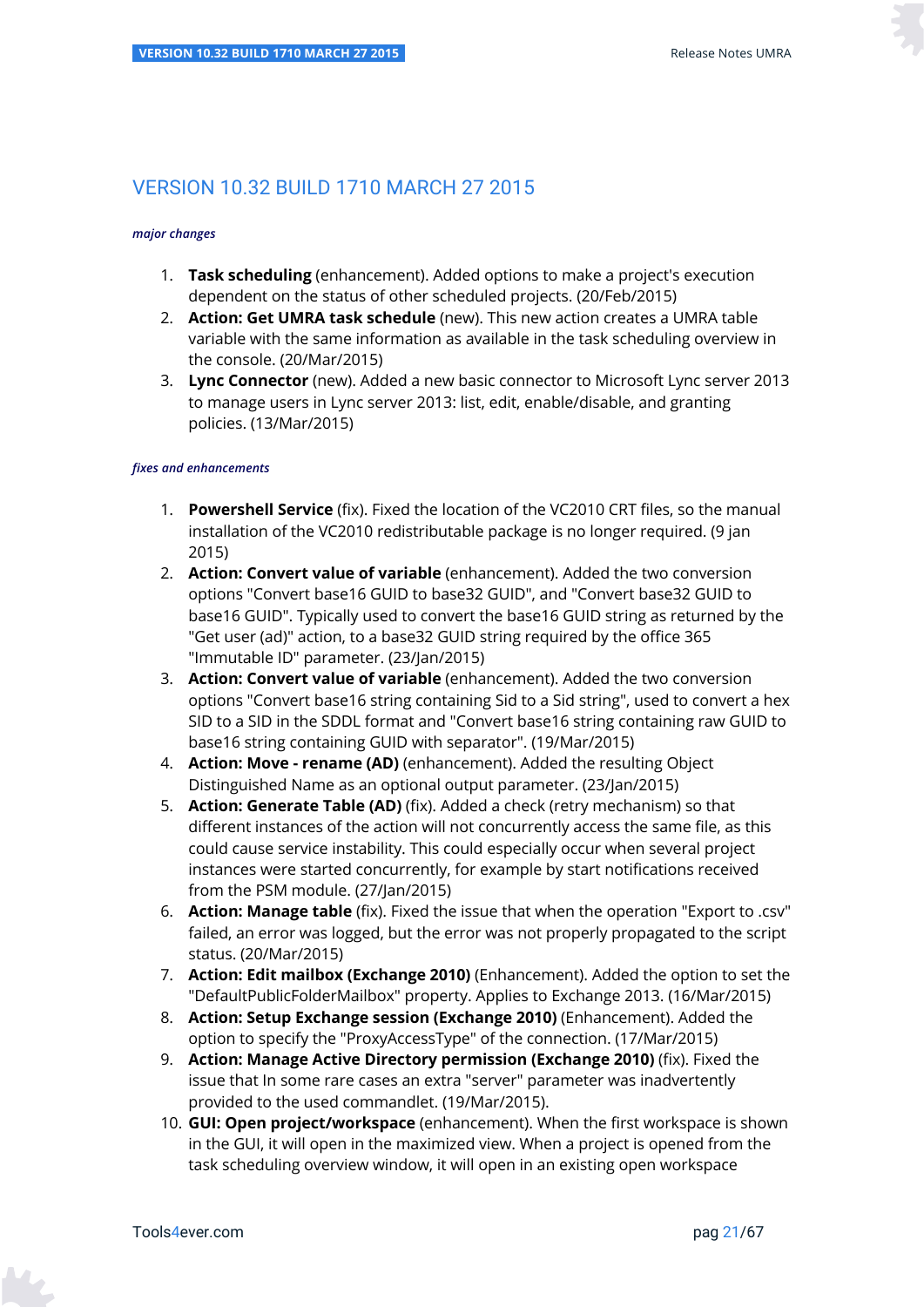instead of creating a new workspace. If the view is maximized, the project will open as maximized. (2/Mar/2015).

- 11. **GUI: Manage server projects** (enhancement). De open button is now the default button, so the enter key will now open the selected project(s) instead of canceling the dialog. (30/Jan/2015).
- 12. **GUI: Powershell service installation** (fix). When upgrading the Powershell service, the upgrade procedure will wait 10 seconds after the OS reports the service as stopped, before starting the actual installation. This is in order to prevent sharing violations on the executable files. (30/Jan/2015).
- 13. **Import xml projects** (fix). Fixed the issue that importing XML projects that contained the action "SAP multi generic function modules" failed. This has been fixed. (2/Feb/2015)
- 14. **PSM** (fix). Fixed an issue with determining the computer role that could prevent execution of PSM projects. (5/Feb/2015)
- 15. **Name Generation** (enhancement). Added an option to limit the total length of the generated string, including the generated iterator, to a fixed number. Characters in front of the iterator are removed until the limit is reached. (9/Feb/2015)
- 16. **AFAS** (enhancement). Added support for photos. (20/Feb/2015)
- 17. **AFAS** (fix). Fixed the issue that in some windows environments, the AFAS connector stopped while connecting with the following error in the log: "Specified key is not a valid size for this algorithm". (16/Mar/2015)
- 18. **Action: Setup Security** (fix). Fixed the issue that when continue on error was set to no, the action stopped as specified on the first encountered error, but the error status of the action was not set, so the on-error actions were not performed. This has been fixed (24/Feb/2015).
- 19. **Google Apps** (fix). Connector actions can now be run concurrently in different projects ; scripts can run at the same time without interfering each other. (17/Mar/2015).
- 20. **Google Apps** (fix). Each dynamic action resets general variables like "RetVal". (17/Mar/2015).
- 21. **Google Apps** (enhancement). "Google User Create" and "Google Group Create" return the ID of the created entity. (17/Mar/2015).
- 22. **Action: Powershell custom setup remote connection** (fix). Specifying the Username/Password combination is now optional for authentication mechanisms that do not require them. For instance, when using kerberos, without a username and password the connection will automatically use the security context of the calling process, i.e. the account with which the Powershell Agent Service is logged on. (23/Mar/2015)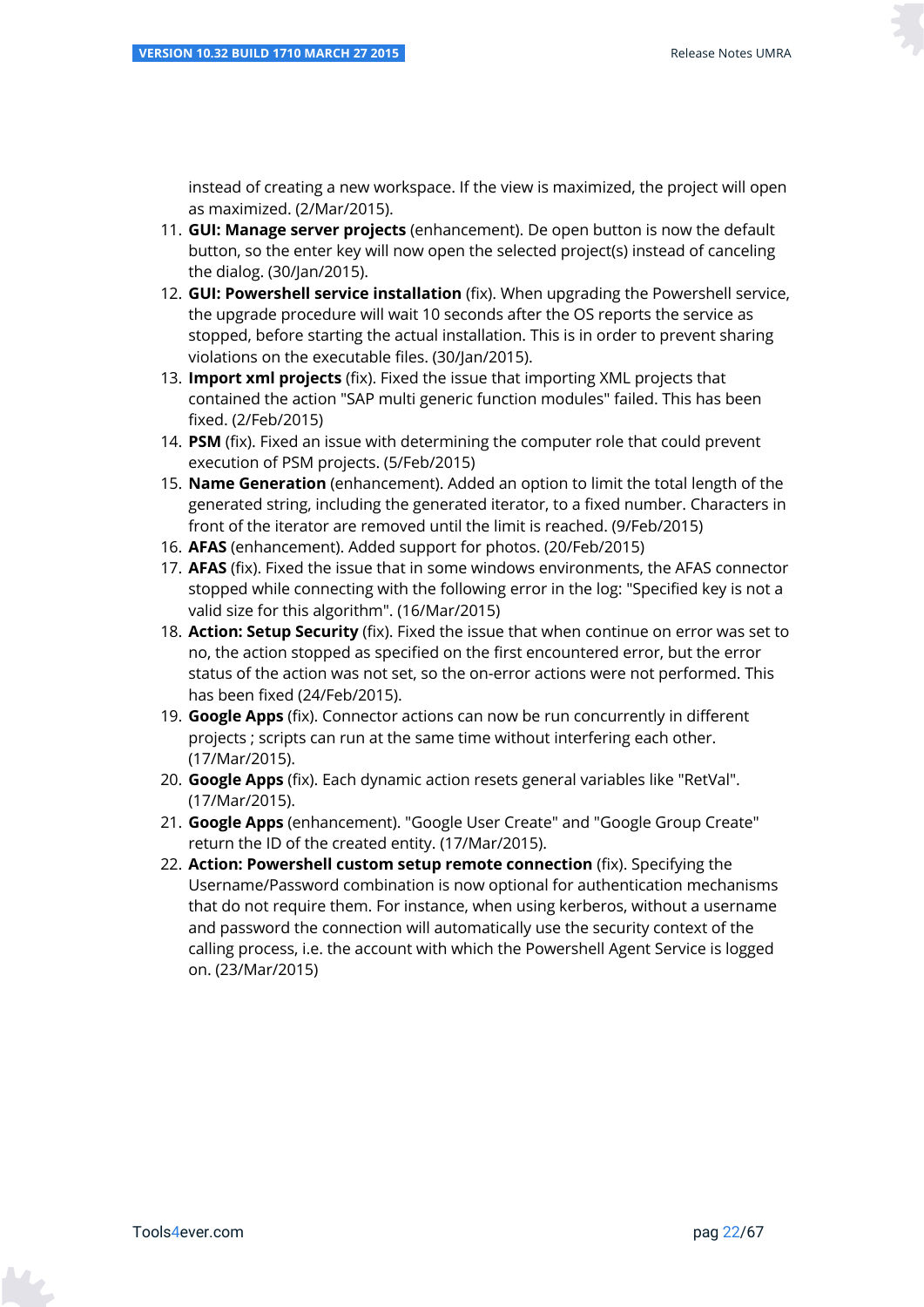### VERSION 10.29 BUILD 1705 DECEMBER 29 2014

#### *major changes*

- 1. **Powershell Service** (enhancement). The Powershell service is ported to a new development environment and now supports .NET 4.0 functionality. Note that .NET 4.0 or higher must be installed on the server that runs the powershell service. (27/nov/2014)
- 2. **Google** (New). An entirely new set of Google Actions is added that makes use of the new powershell service. The new actions are located in the action tree at "Google Apps". It is recommended for new and existing implementations to use these new actions instead of the previous actions (located at "Google"), which are expected to become unsupported due to changes at Google. (19/Dec/ 2014)

- 1. **It's Learning** (fix). Because of a update of It's learning, some parameters used in the connection changed from enum types to a string type. These are now supported. This means for example that creating users with roles works again. (20/aug/2014)
- 2. **Action: Remove duplicate Rows** (fix). When reading the action from disk, if the output variable specification is the same as the input variable specification, the output variable specification is cleared to prevent overwriting the input table. (28/Nov/2014)
- 3. **Action: Format variable** (enhancement). The option "Conversion: remove diacritical marks" now also converts the characters 0x04AA to C , 0x04AB to c, 0x04E6 to O and 0x04E7 to o. (28/Nov/2014)
- 4. **Project Scheduling** (modification). After a service (re)start, projects that would have their next scheduled time of execution in the past are no longer started immediately, but are rescheduled. (1/Dec/2014)
- 5. **Form action: Set variable** (fix). When configuring the form action "Set variable value", it showed some options that are specific to script actions, but not applicable in the context of a form action. Now these options are not shown when editing the configuration. (2/Dec/2014)
- 6. **Action: Manage Table** (enhancement). The operation "Search table" has an extra output variable that contains the number of matches. (2/Dec/2014)
- 7. **Action: Convert text to date-time** (fix). The year is now also correctly converted for dates before 1900. (4/Dec/2014)
- 8. **Office 365** (fix). Updated the Office 356 actions to work with the new .NET 4.0 powershell service. (11/Dec/2014)
- 9. **Logging** (enhancement). Log messages now contain project name and line number in the message. (22/Dec/2014)
- 10. **Admin console GUI, Logbar** (enhancement). Double-clicking on log messages in the logging bar of the console will activate the specific project window on the specified line when applicable. (22/Dec/2014).
- 11. **Admin console GUI, Search and replace** (enhancement). The search and replace dialog now has the option to search through all projects on the server instead of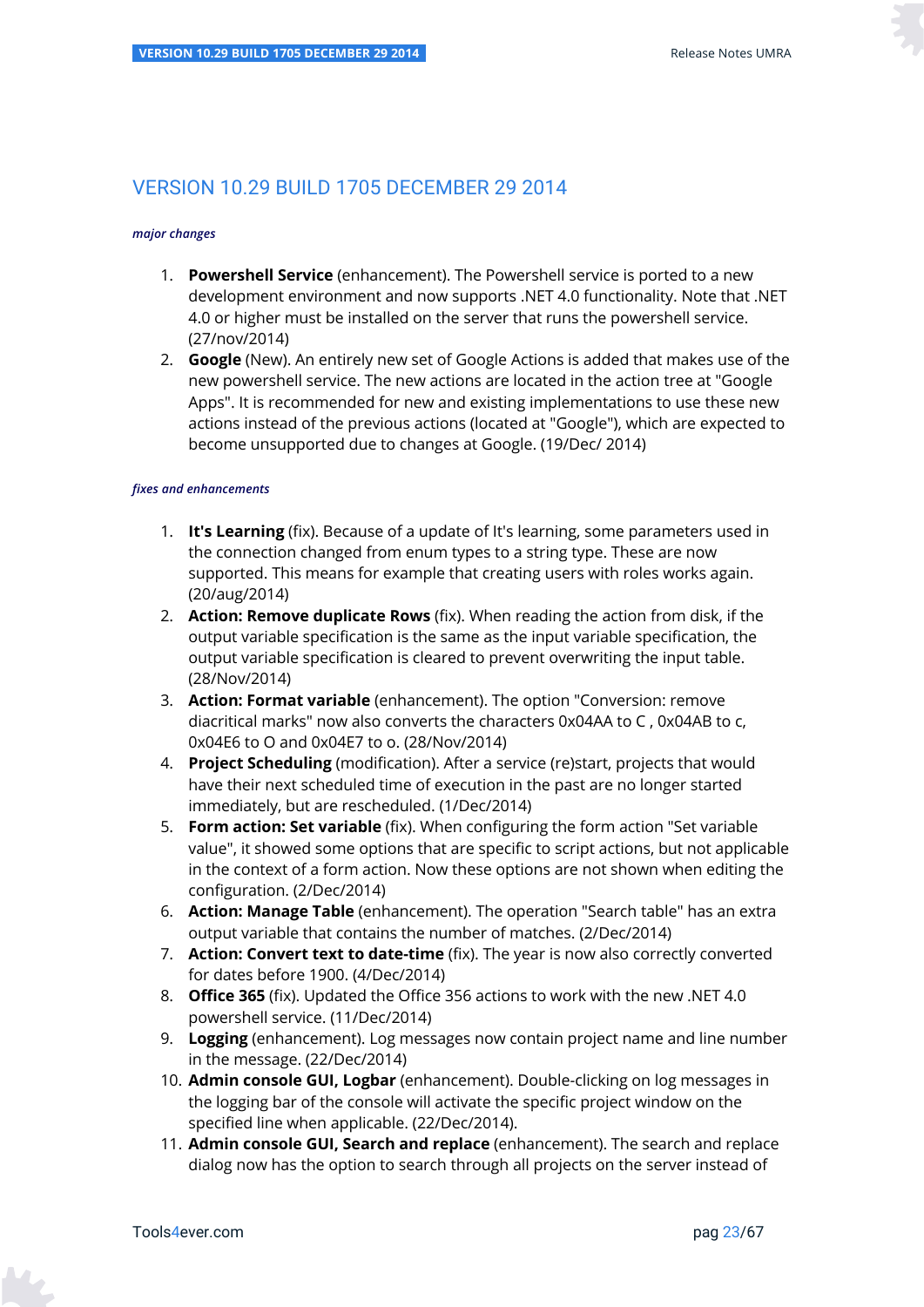$\frac{1}{2}$ 

only the projects in the open workspace. Note that text replacement will not be performed when this option is selected. (22/Dec/2014)

12. **Admin console GUI, project Script tab** (enhancement). The project script tab has an extra column containing the line number. (22/Dec/2014)

 $\mathbf{H}_2$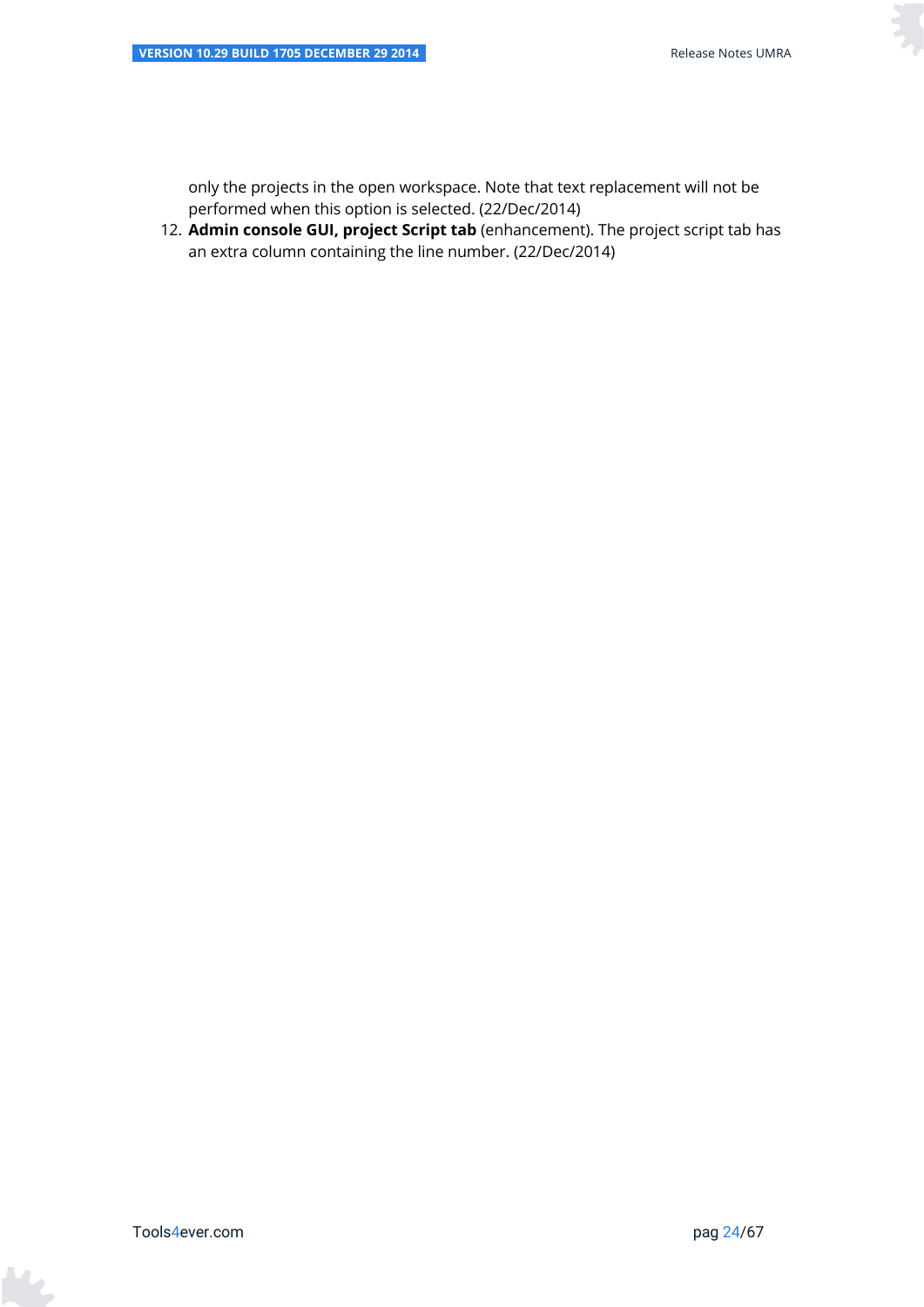### VERSION 10.22 BUILD 1693 AUGUST 19 2014

- 1. **Action: It's Learning Add member to course** (fix). When the home organization is not specified, the home organization is not modified. (13/Aug/2014)
- 2. **Action: Manage mailbox email addresses (Exchange2007)** (fix). When a domain controller is specified, the domain controller is now used for both the Get-mailbox and get Set-mailbox commands that are implicitly issued by the action. (14/Aug/2014)
- 3. **Action: Update date-time variable** (enhancement). Added a new option "Convert from Coordinated Universal Time (UTC) to historic local". This option will attempt to adjust for DST (Daylight Saving Time) at the indicated time rather than using the DST at the time of calculation. Note that it uses the current start and end times for DST, and not the historical ones to calculate this adjustment. (15/Aug/2014)
- 4. **Admin console GUI** (fix). On occasion when opening a project that was small enough not to show the vertical scroll bar, the headers of the list of script actions overlapped with the first item in the list, making it invisible, until a scroll bar was shown by resizing. This has been fixed. (19/Aug/2014)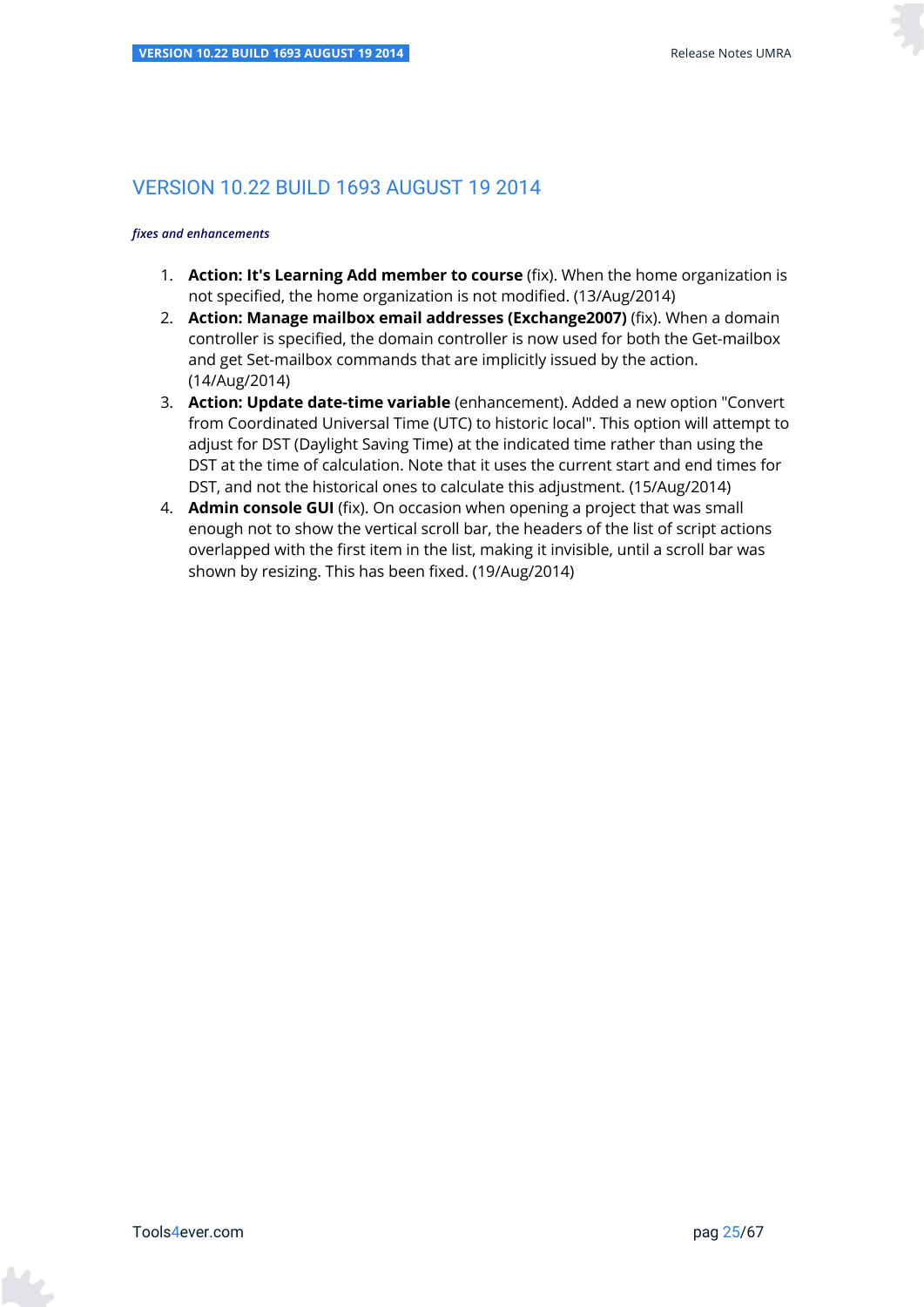### VERSION 10.20 BUILD 1691 AUGUST 8 2014

- 1. **Action: Edit distributionGroup (Exchange 2010)** (enhancement). Added support for the following parameters "BypassModerationFromSendersOrMembers", "BypassNestedModerationEnabled" and "BypassSecurityGroupManagerCheck". (28/Mar/2014)
- 2. **Action: Send mail message (PS)** (new). This action is an alternative for the existing actions that send a text or HTML e-mail message. This action uses the standard Microsoft Powershell Send-MailMessage commandlet as available in Powershell (version 2.0). Specific to this action is the possibility to use a SSL (TLC) connection to the SMTP server, specify the priority of the mail message and specify delivery notification options. It also allows the specification of credentials for the connection to the SMTP server. It can however only connect to the standard SMTP port (25) due to restrictions in the Send-MailMessage commandlet in Powershell 2.0. (17/Apr/2014)
- 3. **Action: List UMRA Licenses** (new). This action collects a detailed list of currently installed UMRA licenses in a table variable. (25/Apr/2014)
- 4. **Action: Manage table data** (enhancement). The list of operations is extended with the "Get the data at the specified row of the table" action. This will retrieve the value of each column of the specified row, and store it in a dynamically created variable based on the column name.(28/Apr/2014)
- 5. **Dynamic Actions** (enhancement). When creating a custom dynamic Powershell action that returns a table variable as output, the dimension can be specified as "dynamictable", instead of "table". 06/May/2014)
- 6. **General**: (Enhancement). All actions related to the AD or the Windows OS, and all dynamic actions (powershell) will update the special UMRA variable %UmraAction\_LastError%. If an UMRA action returns an error, this variable will contain a number representing the underlying system error if available. (15/May/2014).
- 7. **Action: It's Learning Setup Connection** (enhancement). Added the option to fix the 'member already deleted' bug when deleting a member from a group. (30/May/2014)
- 8. **Action: It's Learning Get hierarchy objects for persons** (enhancement). Added the option to retrieve courses in the same output table. (30/May/2014)
- 9. **Action: It's Learning Remove member from course** (enhancement). Added the result of the action, so UMRA can determine if a warning has been raised because the user is already removed from the group. (30/may/2014)
- 10. **Action: Attach ID file to DataBase (Lotus Notes)** (new): This action attaches the given ID file to the given database profile note. (20/May/2014)
- 11. **Action: It's Learning Get Persons and It's Learning Get Person Info** (fix). The birth date is now correctly returned. (04/Jun/2014)
- 12. **Action: Compare table data** (new). Compares two tables of identical design and reports the rows that are added, deleted, or changed. (17/Jun/2014)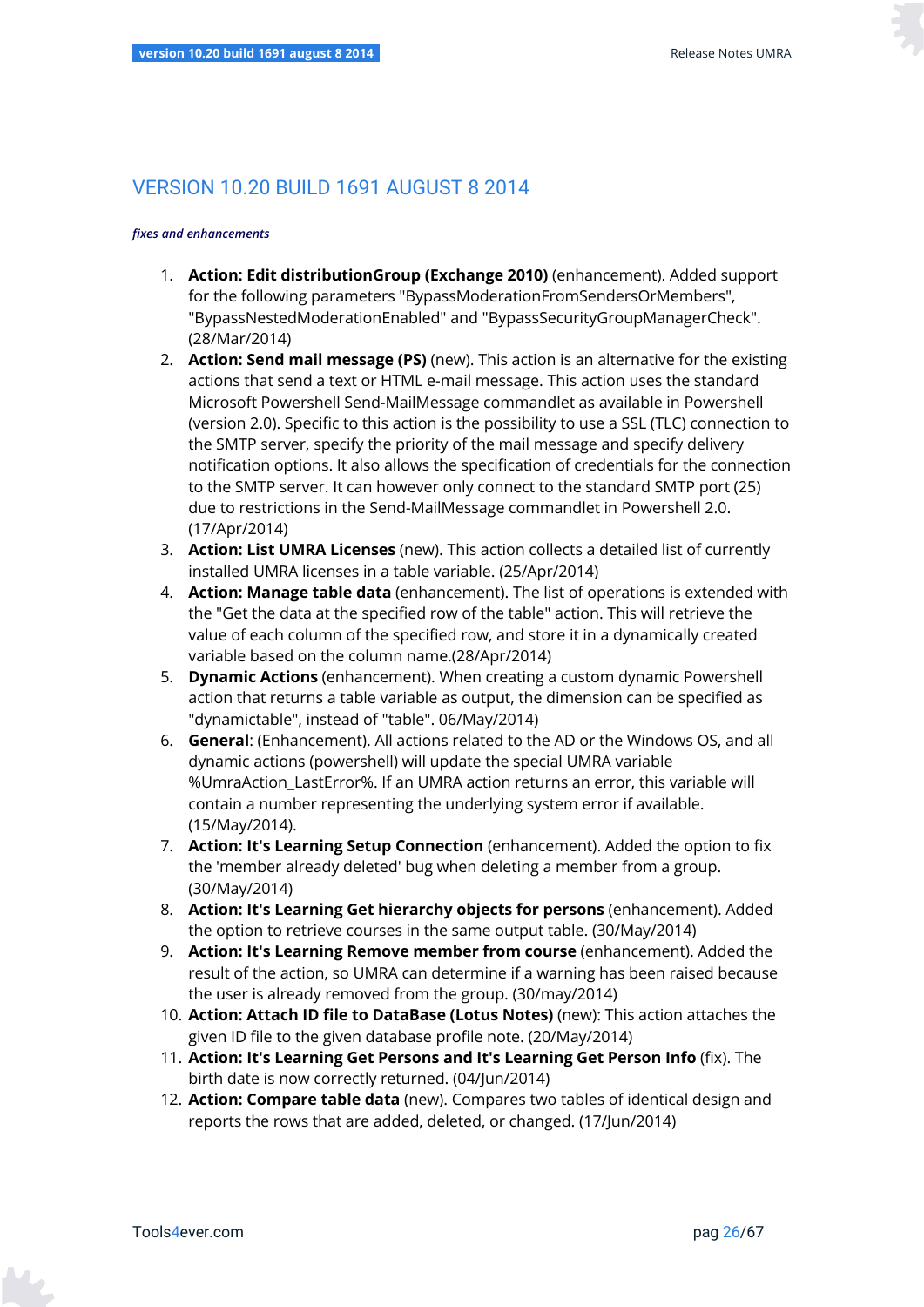- 13. **Action: Generate table** (fix). When importing data from a non-UNICODE text file, it now correctly uses the standard configured windows system code page instead of ISO-8859-1. (23/June/2014)
- 14. **Action: Set variable** (enhancement). When creating a new date time value, it is possible to specify in detail the display format (text representation) of the value. (01/July/2014)
- 15. **Action: Update date-time variable** (enhancement). The action is extended with the option "Update the display options", to change the display format of a datetime variable. (01/July/2014)
- 16. **Office 365 Edit user**: An error mentioning failure to comply to password policies is no longer displayed when editing user and nothing about the password is changed (23/jun/2014)
- 17. **Action: PowerShell Custom Action Execute** (new). Executes a custom powershell script. (01/july/2014)
- 18. **Action: PowerShell Custom Remote Command Execute** (new). Executes a custom powershell command on a powershell remote session. (01/July/2014)
- 19. **Action: PowerShell Custom Get Table** (new). Get a variable in the powershell session as table. (01/July/2014)
- 20. **Action: PowerShell Custom Get Text** (new). Get a variable in the powershell session as text. (01/July/2014)
- 21. **Action: PowerShell Custom Remote Set Array Parameter** (new). Initialize a parameter of the next remote command with an array. (01/July/2014)
- 22. **Action: PowerShell Custom Remote Set Parameter** (new). Initialize a parameter of the next remote command. (01/July/2014)
- 23. **Action: PowerShell Custom Setup Remote Connection** (new). Setup a remote PowerShell Session. (01/July/2014)
- 24. **Action: PowerShell Custom Close Remote Connection** (new). Close a remote PowerShell Session. (15/July/2014)
- 25. **Action: @VO Add caregiver authorization** (fix). Fixes again the error "Missing expression after unary operator '-'." (11/Jul/2014)
- 26. **Action: It's Learning Get course members** (update). Updated the version. No other changes. (11/Jul/2014)
- 27. **Action: It's Learning Get hierarchy info** (update). Updated the version. No other changes. (11/Jul/2014)
- 28. **Action: It's Learning Get courses for person** (update). Updated the version. No other changes. (11/Jul/2014)
- 29. **Action: It's Learning Close Connection** (update). Updated the version. No other changes. (11/Jul/2014)
- 30. **Action: It's Learning Get course exists** (update). Updated the version. No other changes. (11/Jul/2014)
- 31. **Action: It's Learning Add member to course** (update). Added the option to set the home organization. (15/Jul/2014)
- 32. **Action: Generate table** (enhancement) The number of supported database data types when using a select query has been extended with the types "decimal", "numeric", "real", "float" and "uniqueIdentifier" (GUID). In UMRA these are converted to their textual representation. (15/July/2014).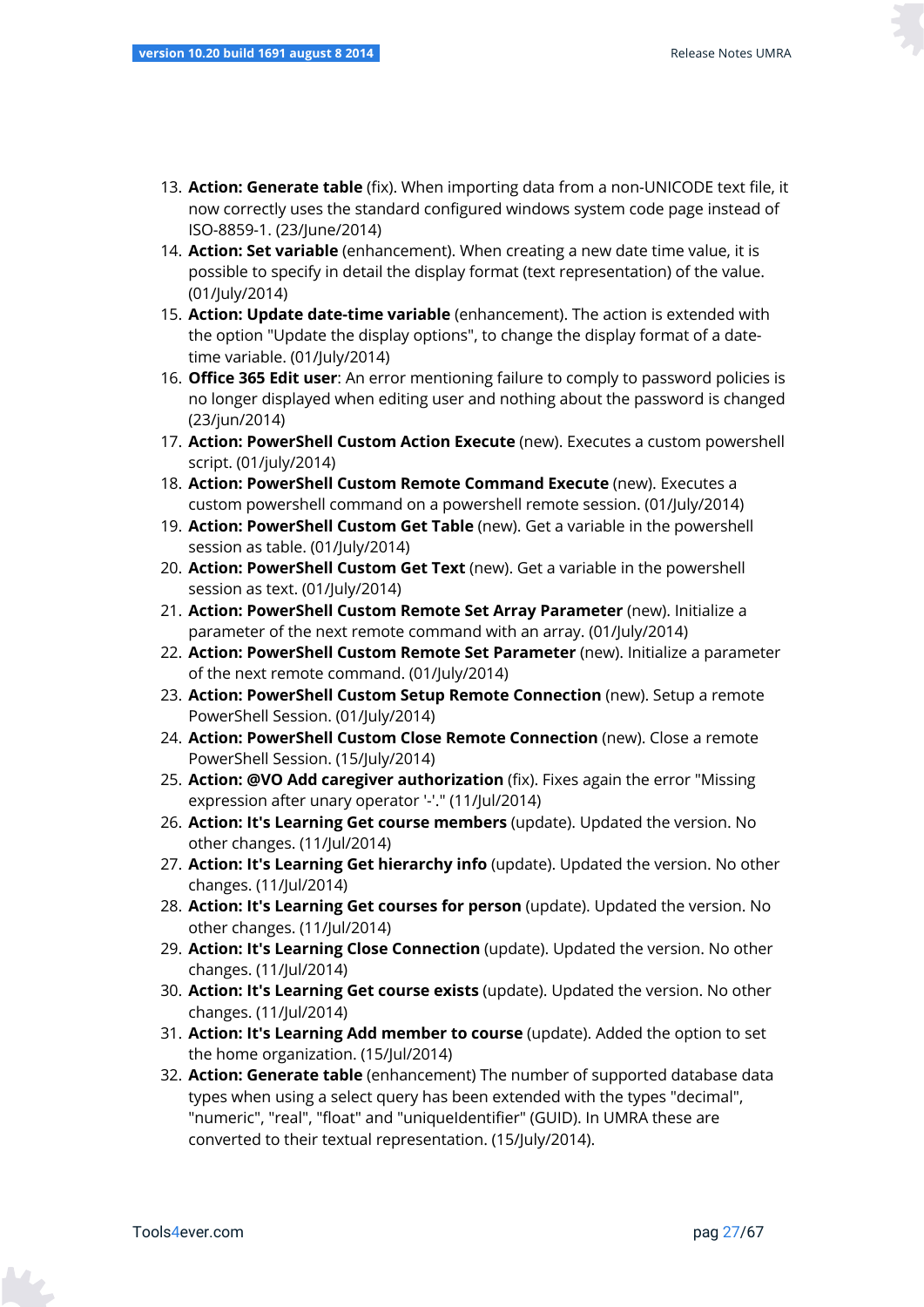- 33. **Action: Generate generic table** (enhancement). For the database queries , the option to automatically escape single quotes found in referenced variables used by the query string, will only replace the variables in the second and higher level of reference, if the entire query is contained in a single variable. (17/July/2014)
- 34. **Action: Manage Table** (enhancement). The list of operations is extended with "Sort on multiple columns". (18/July2014)
- 35. **Action: Format variable** (enhancement). To complement the existing actions, the list of format actions is extended with the following 6 actions "Shorten name: Remove before first matching character", "Shorten name: Remove before last matching character", "Shorten name: Remove before matching text" (case sensitive)", "Shorten name: Remove before matching text (case insensitive)", "Delete: Substring (case sensitive)", "Replace: substring (case sensitive)". (21/July/2014)
- 36. **Project window** (enhancement). Added an extra pane in which script comments can be entered. (24/July/2014)
- 37. **Action: It's Learning Add member to course** (fix). The option to set the home organization is not remembered for the next action after setting it to true once. (05/Aug/2014)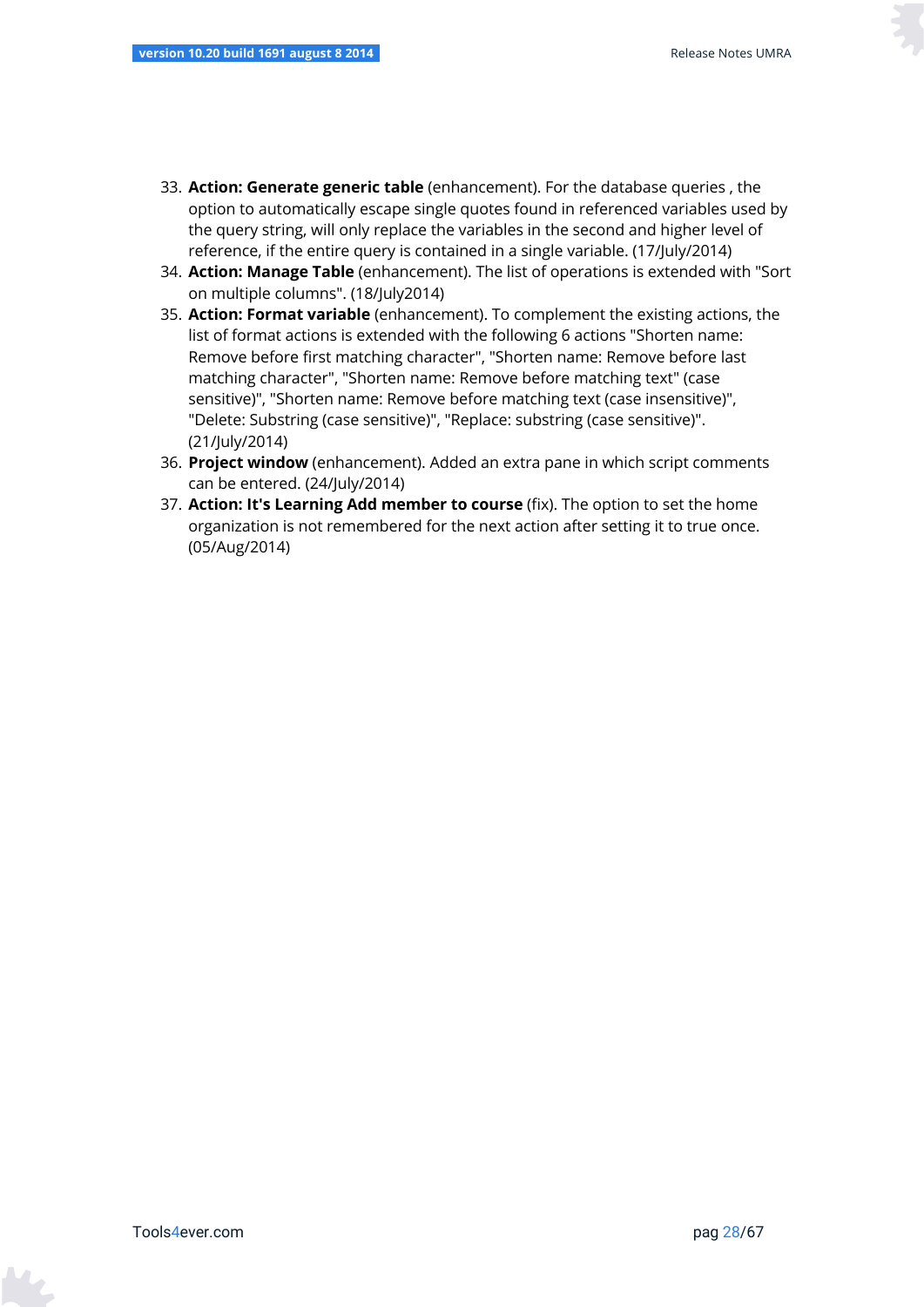### VERSION 10.17 BUILD 1683 FEBRUARY 21 2014

- 1. **Import xml projects** (fix). Importing xml projects created by older versions failed if the project contained a join table action. This has been fixed. (12/Feb/2014)
- 2. **Variable names enforcement** (fix). By definition variables need to start and end with a % sign. Added a fail-safe to enforce this at runtime. This prevents text fragments from being incorrectly recognized as variables in case the incorrect specification was not caught by the GUI. (12/Feb/2014)
- 3. S**etup package** (enhancement). The setup package, and many of its contents are now digitally signed.(18/Feb/2014)
- 4. **Action: Generate generic table** (fix). For LDAP queries, the test button reported an error if the binding string contained variables and the test was performed on the server. (18/Feb/2014)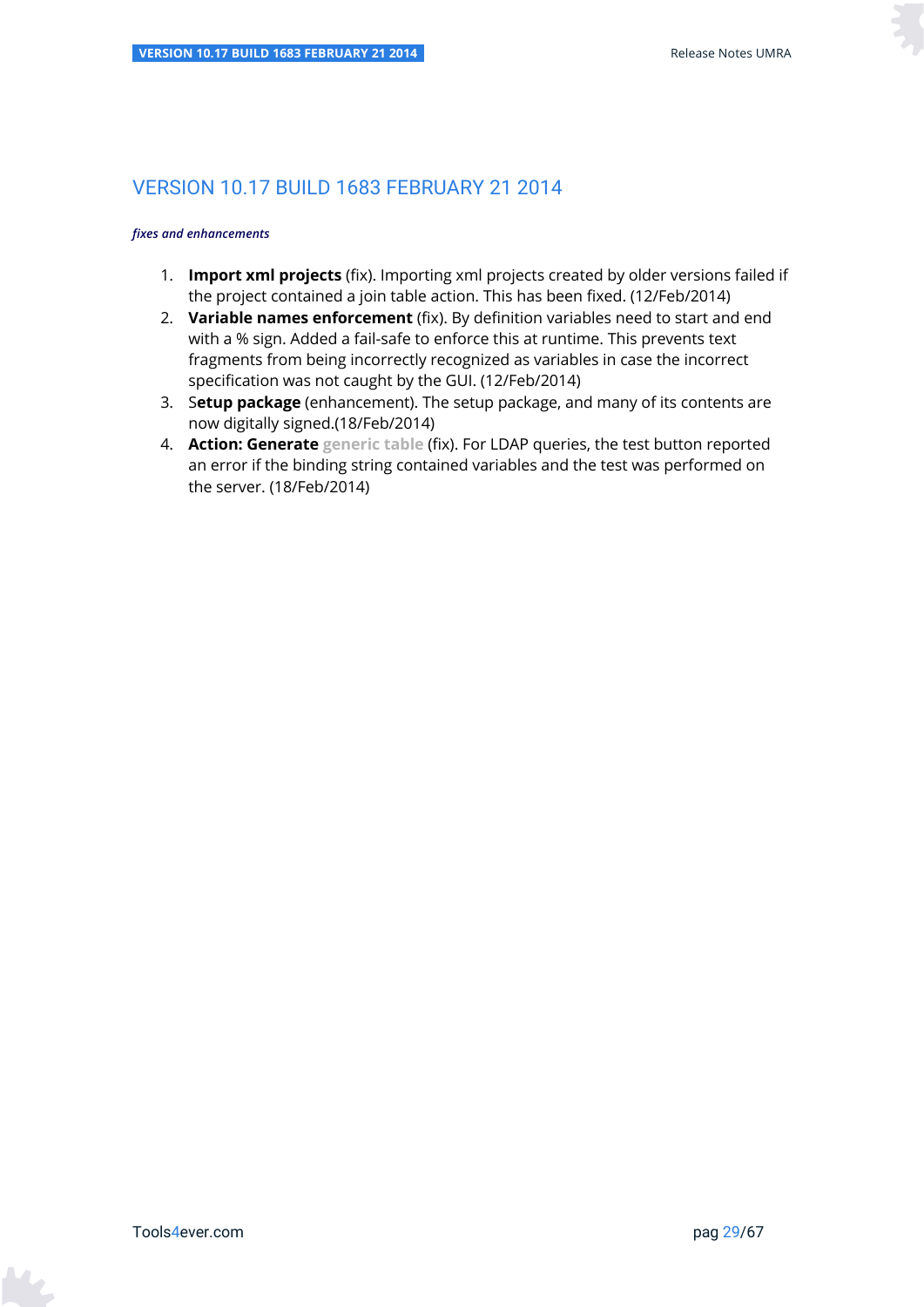### VERSION 10.16 BUILD 1681 FEBRUARY 5 2014

#### *major changes*

- 1. **UMRA Com** (new). A new multi-threaded version of the UMRA com object is available. It is implemented in the UMRAcomMT.dll file. See the appropriate section of the help UMRA COM MT objects for more detailed information. (07/jan/2014)
- 2. **Action: Generate generic table** (enhancement). For database queries, added support for SQL queries that return more than one result set. Specify a commaseparated list of output variables, one for each set (i.e. table) returned from the query. If more than one output variable is specified, UMRA will automatically switch to the new mode supporting multiple output sets. This feature can for instance be used to report the return values of stored procedures to UMRA. (2/Jan/2014)
- 3. **Action: List shares** (new). New action to retrieve a list of shares on a particular computer. (26/Aug/2013)

- 1. **Action: Office 365 Get user info** (new). This action will return the license info of a single user. (20/Aug/2013)
- 2. **Action: Office 365 Create license options** (new). Generates an license options object for the create user action. (20/Aug/2013)
- 3. **Action: Office 365 Create user** (enhancement). Added support for the license option field. (21/Oct/2013)
- 4. **@VO** (fix). Prevent caching of location data, fixes some caching issues. (20/Aug/2013)
- 5. **Action: @VO Get students** (enhancement). Supports the ExternExportId field in the Somtoday after upgrading to somtoday 4.0 and newer (20/Aug/2013)
- 6. **Action: @VO Add caregiver authorization** (fix). Fixes the error "Missing expression after unary operator '-'." (20/Aug/2013)
- 7. **Teletop** (fix). Changed the login method, to be able to login, after the hosting moved to it's learning. (21/Aug/2013)
- 8. **Avetica Moodle** (fix). All the time related fields now use the 24 hour format. (28/Aug/2013)
- 9. **Action: Avetica Moodle Edit homework** (fix). The Start Date/Time is correctly set.
- 10. **Action: Manage table** (enhancement). The list of table operations is extended with the "Copy column" operation. This will create a copy of a column within a table. (28/Aug/2013)
- 11. **Action: Manage table** (enhancement). The list of table operations is extended with the "Split column" operation. This will split a column in two new columns. (29/Aug/2013)
- 12. **Edictis** (fix): Support two ways of calling edictis and automatically detect which one should be used. (02/Sep/2013)
- 13. **Action: Manage table** (enhancement). The list of table operations is extended with the "Move column" operation. This will move a column within a table to a specified position. (15/Oct/2013)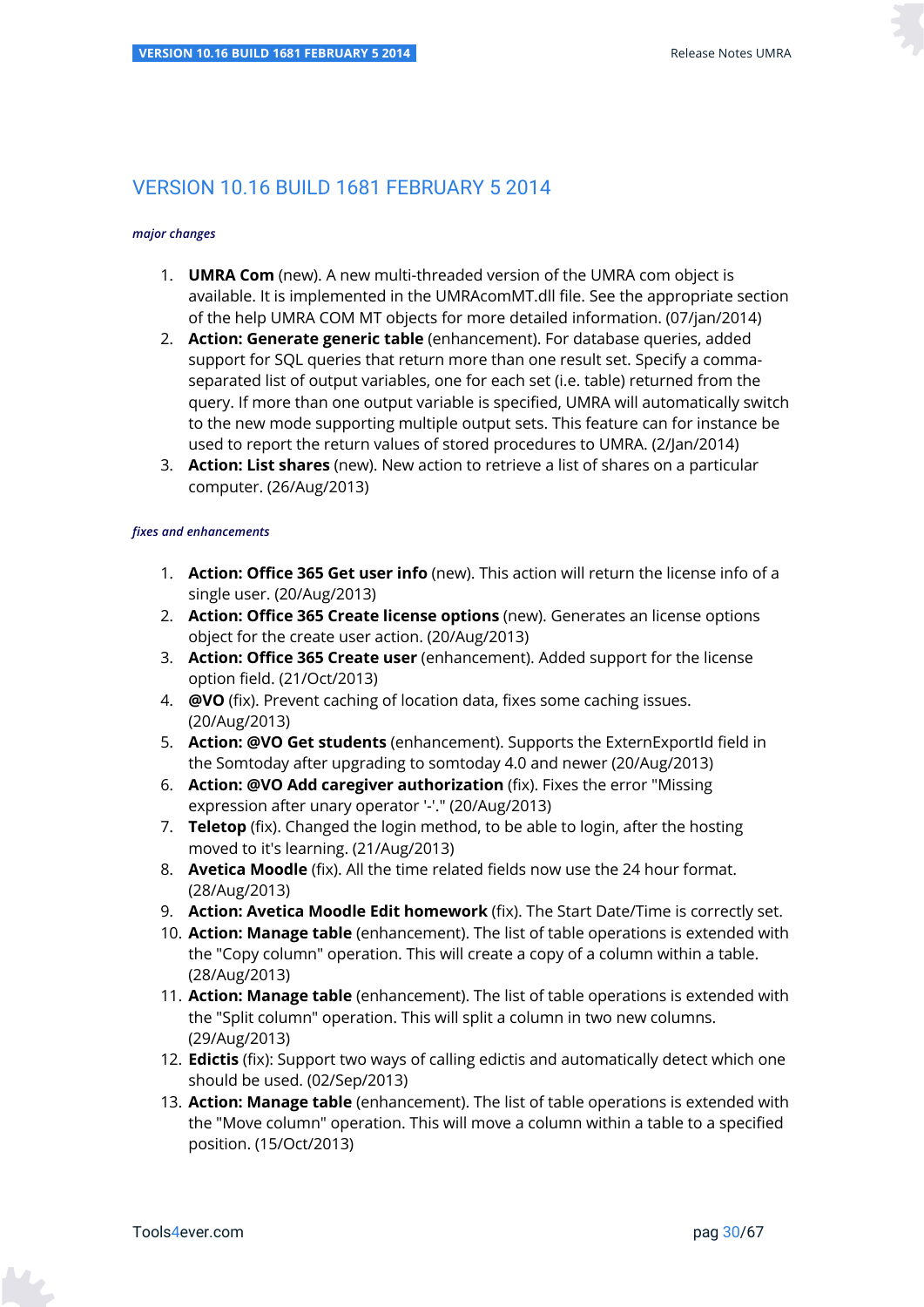- 14. **Action: Format column** (new). Formats all rows of a specified column of a table. This is like the "Format variable" action, but now for an entire column of a table. (18/Oct/2013)
- 15. **Action:Join table** (enhancement). The output can optionally be split into three tables, based on the result of the join. (12/Nov/2013)
- 16. **Action: Manage table** (modification). The commands "Search table" and "Sort on column index" do not report an error anymore when the input table contains no rows. (14/Nov/2013)
- 17. **Action: Get file/directory info** (fix). The last access time could in some circumstances be incorrectly reported as the write time. (14/Nov/2013)
- 18. **Action: Format variable value** (enhancement). The command "Conversion: Remove diacritical marks", now also works for the characters 0x008A, 0x008E and 0x009E (15/Nov/2013)
- 19. **Action: Delete user (AD)** (enhancement). New option "delete subtree" added to allow for implicit deletion of all child objects of an account. Without this option specified the deletion will fail if there are any child objects.(18/Nov/2013)
- 20. **Action: Generate generic table** (enhancement). For the database queries, added an option to automatically escape single quotes found in referenced variables used by the query string. (19/Nov/2013)
- 21. **Action: Update database** (enhancement). Added an option to automatically escape single quotes found in referenced variables. (21/nov/2013)
- 22. **Action: Set variable** (enhancement). Added an option to only set the variable if it does not yet exists. (22/Nov/2013)
- 23. **N@TSchool** (fix): When retrieving group members of a group where the membercount of users from a specific container was between 500 and 1000 only the first 501 users where retrieved. (07/sep/2013)
- 24. **Action: Get Terminal Services user settings** (enhancement). Added an option to ignore a particular type of error. (13/Dec/2013)
- 25. **Action: Generate generic table** (enhancement). For LDAP queries, the binding string is now allowed to be a multi-value variable. For each specified binding string a query is done, and results added to the output table. (16/Dec/2013)
- 26. **Action: Manage table** (enhancement). The list of table operations is extended with the "Count duplicate rows" and "Count duplicate rows (case sensitive)" operations. This will count the number of times a particular value occurs in a specified key column, if the values occurs at least once. Results are in a table with two columns "Key" and "Count". (17/Dec/2013)
- 27. **Action: Manage table** (enhancement). The operation "Remove duplicate rows" optionally produces an extra table that contains all rows that have been removed from the main table. (19/Dec/2013)
- 28. **Action: Delete variable** (enhancement). It is now possible to specify the name of the variable to delete dynamically by means of a reference. Use "%%namevar%%", where %namevar% is a variable that holds the name of the actual variable to delete. This is to complement the already existing support for dynamic variables in de "Set variable" and "Format variable" actions. (20/Dec/ 2013)
- 29. **Action: Create dynamic distribution group (Exchange2010)** (fix). The 'RecipientContainer' parameter is no longer ignored. (27/jan/2014)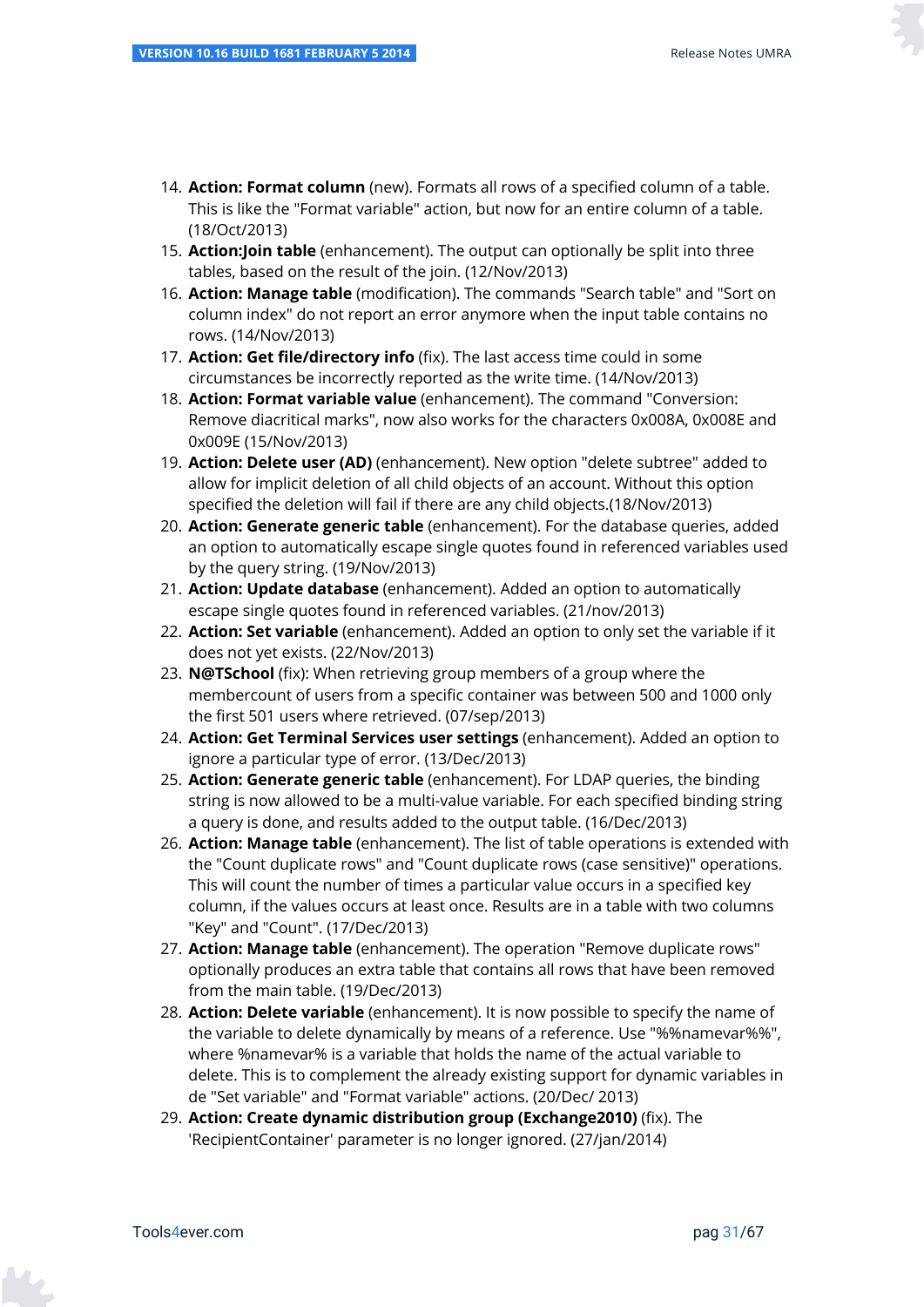$\frac{1}{2}$ 

30. **Action: Edit dynamic distribution group (Exchange2010)** (fix & enhancement). Fixed the 'RecipientContainer' parameter and added support for several other optional parameters. (27/jan/2014)

 $\mathbf{H}_2$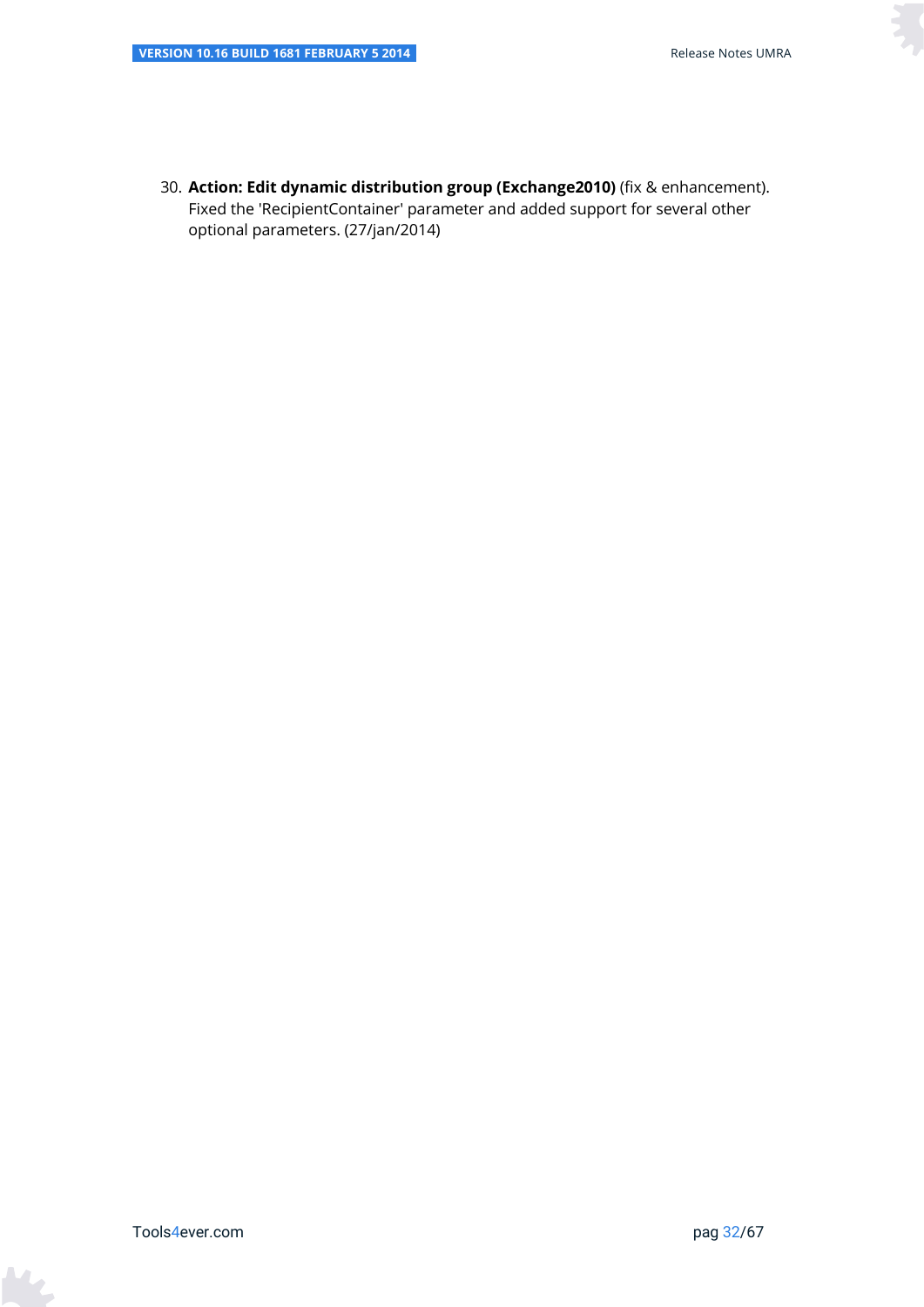### VERSION 10.15 BUILD 1676 JULY 5 2013

- 1. **TopDesk** (fix): The URL construction mechanism could sometimes generate an exception when particular fields where specified in some Powershell versions. This has been fixed. (24/Apr/2013)
- 2. **Office365** (fix): The Office365 connector will not cause a crash anymore when loading a dll in the Powershell agent after an Office365 session has been initiated. Such a situation could occur when some other Powershell-based connector was used in combination with the Office365 connector.(13/Jun/2013)
- 3. **Office365** (fix): The Office365 connector will pass all parameters for the first request after a session time-out has occurred. (01/Jul/2013)
- 4. **ITSL** (fix): Fixed the updating and retrieval of custom fields (especially the "nationalidentitynumber" in custom field 1). (01/Jul/2013)
- 5. **Action: It's Learning setup connection** (enhancement): Added the possibility to change the connection URL. (03/Jul/2013)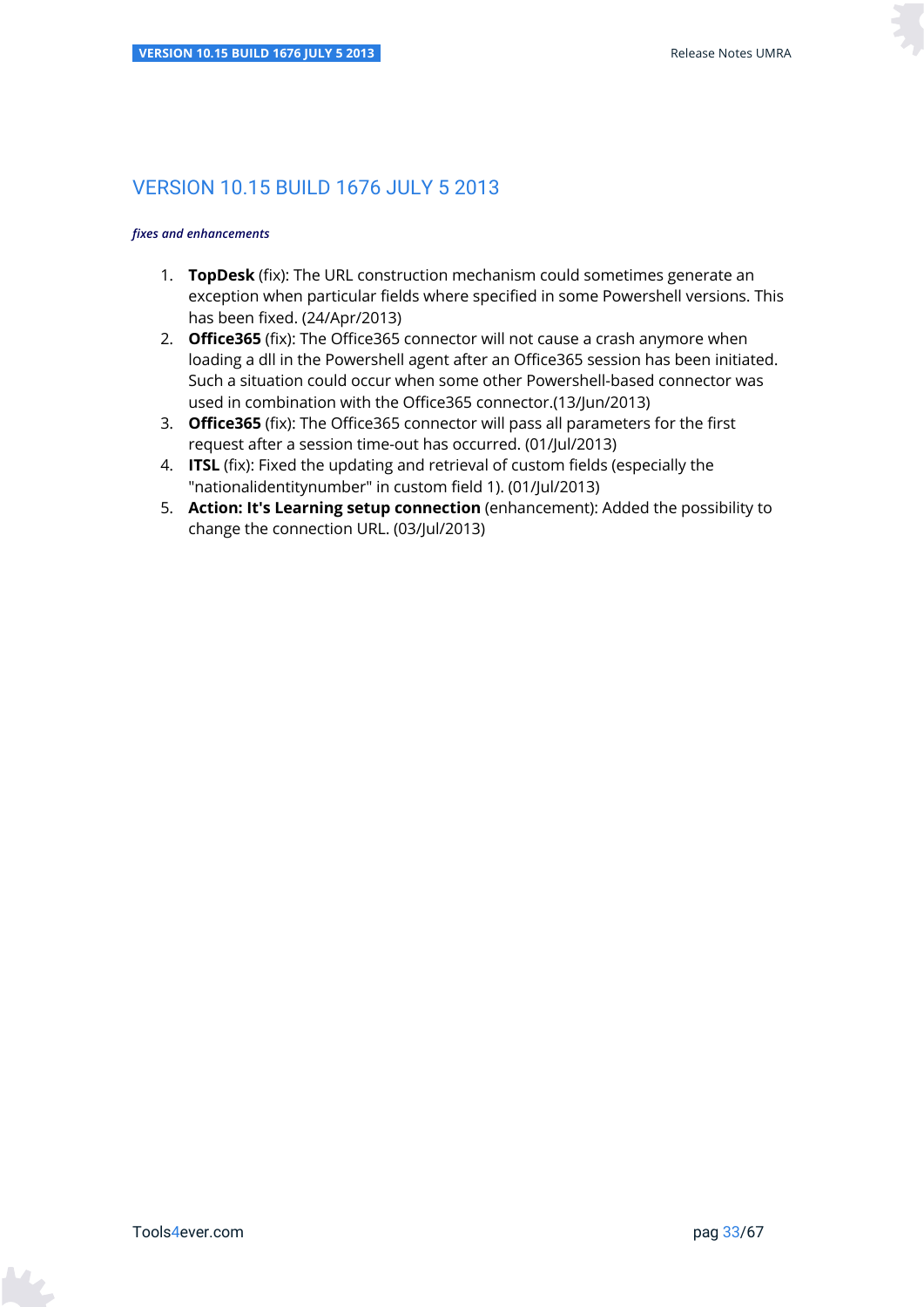### VERSION 10.14 BUILD 1673 APRIL 2 2013

#### *general fixes and enhancements*

- 1. **Action: Send html mail message** (fix): Changed the underlying charset from bare ASCII to Windows-1252. The new charset supports a larger selection of special characters especially in the subject line because the subject itself is plain text. (19/Mar/2013)
- 2. **Action: Edit Mailbox (Exchange2010)** (enhancement): Added support for specifying a Managed Folder Mailbox policy. (28/Mar/2013)
- 3. **Action: Edit DistributionGroup (Exchange2010)** (enhancement): Added support for multi-valued "ManagedBy" parameter. (28/Mar/2013)
- 4. **Exchange 2010 Dynamic DistributionGroup actions** (new): Added 4 new actions to support management of dynamic distribution groups in exchange 2010 (and 2013). (28/Mar/2013)

#### *exchange2013 compatibility enhancements*

To support Exchange 2013, the Exchange 2010 actions have been verified on compatibility with both exchange server 2010 and exchange server 2013 environments, and modified where required.

- 1. **Action: List mail public folders (Exchange2010)** (enhancement): There are now different output tables (different columns) for exchange 2010 environments and Exchange 2013 environments. (25/Feb/2013)
- 2. **Action: List public folders (Exchange2010)** (enhancement): Uses separate output tables for exchange 2010 and exchange 2013 environments. (25/Feb/2013)
- 3. **Action: List MaiboxExportRequests (Exchange2010)** (enhancement): Uses separate output tables for exchange 2010 and exchange 2013 environments.(25/Feb/2013)
- 4. **Action: List Public folder permissions (Exchange2010)** (enhancement): Uses separate output tables for exchange 2010 and exchange 2013 environments. Also, collecting administrative rights is made optional as this is not supported by exchange 2013. (25/Feb/2013)
- 5. **Action: Manage Public folder Client permission (Exchange2010)** (enhancement): No error is generated when trying to remove all existing permissions of a user, when that user has no explicit permissions. (11/Mar/2013)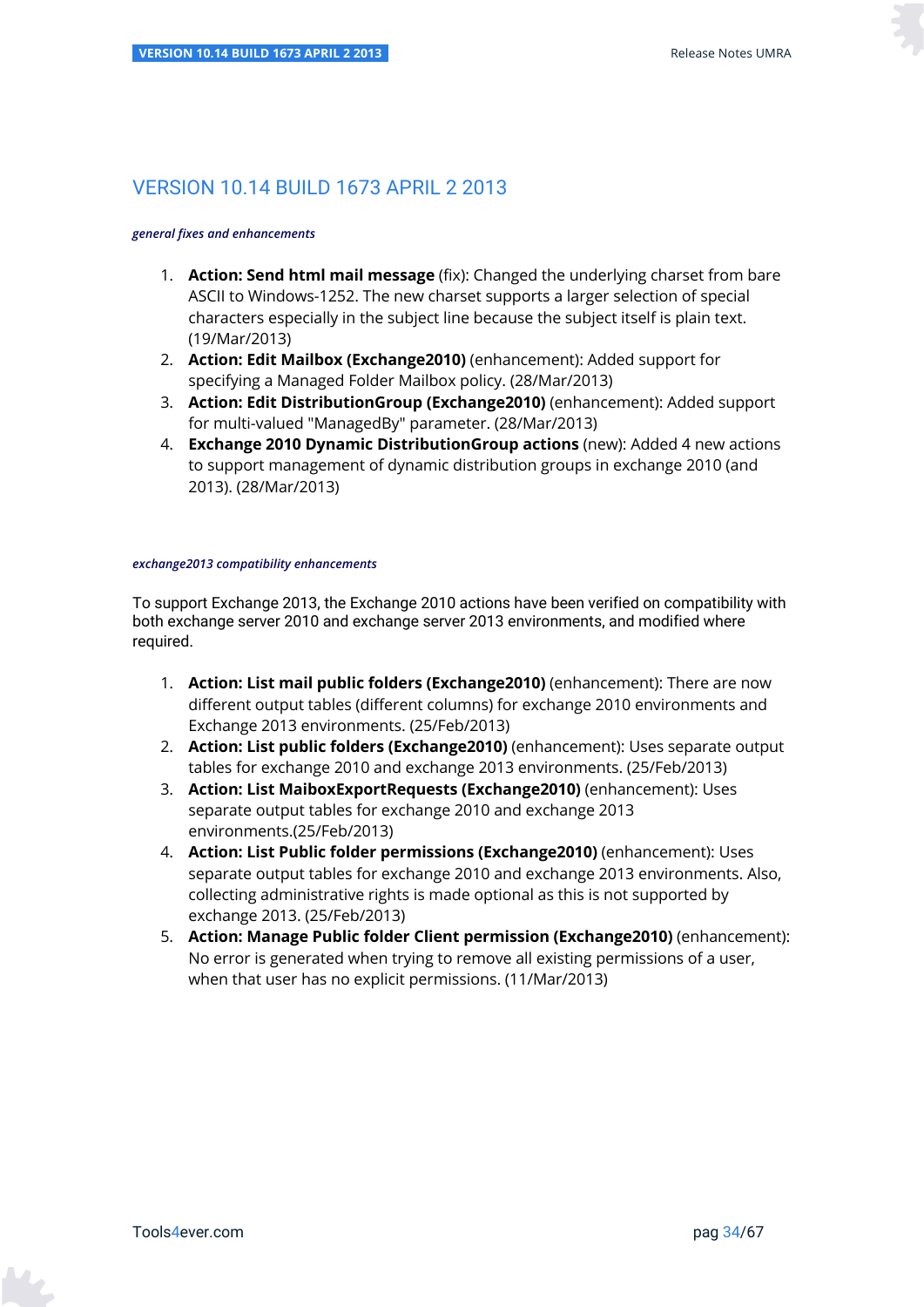### BETA VERSION 10.13 BUILD 1671 FEBRUARY 12 2013

1. **Google** (fix): The contacts and advanced user data is now retrieved by means of the https connection as introduced by Google. (12/Feb/2013)

 $\mathbf{H}_2$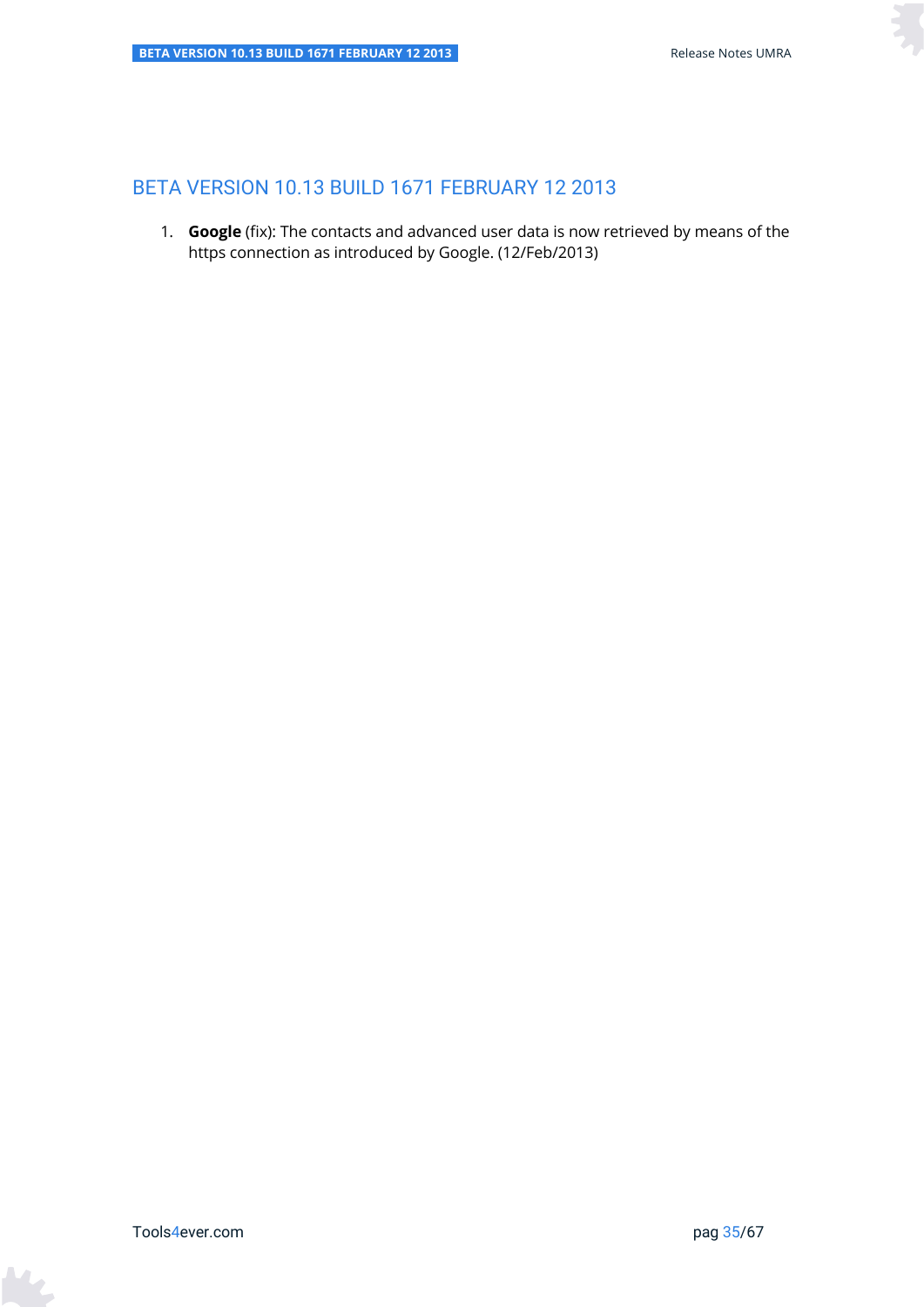### BETA VERSION 10.12 BUILD 1670 FEBRUARY 6 2013

- 1. **ITSL** (enhancement): Extended the handling of errors in ITSL when it is under heavy load. Also fixed a bug for the second address line. (17/Oct/2012)
- 2. **Action: AFAS Update object** (added): A new action to specify the fields of an object to update. (17/Oct/2012)
- 3. **AFAS** (fix): The correct get\_employee AFAS module is now shipped. (17/Oct/2012)
- 4. **AFAS Connector: UMRA\_Employees\_Employers.gcn.** (removed) This file is removed.(26/Nov/2012)
- 5. **AFAS Connector: 1.1 OLD\_AFAS UMRA\_Employees\_Employers.gcn.** (added) This file is the old Employees\_Employers.gcn file with an updated costcenter field. Because of version limitations in AFAS the costcenter description and costcenter contain the same information. The costcenter field has changed from 'Actuele gegevens per dienstverband' to 'Actuele gegevens per formatieverdeling'. The connector must be re-imported to reflect the changes. (Make sure the file is not read-only when importing) (26/Nov/2012)
- 6. **AFAS Connector: 1.1 NEW\_AFAS UMRA\_Employees\_Employers.gcn.** (added) This file is the old Employees\_Employers.gcn file with an updated costcenter field. This connector works only in newer AFAS versions. The costcenter field has changed from 'Actuele gegevens per dienstverband' to 'Actuele gegevens per formatieverdeling'. The connector must be re-imported to reflect the changes. (Make sure the file is not read-only when importing) (26/Nov/2012)
- 7. **Action: Lotus Notes Store ID file to Vault** (added): Use this new action to upload an ID file to the lotus notes Vault. (30/Jan/2013)
- 8. **SAP** (enhancement): Better support for Date in the generic action. (22/Jan/2013)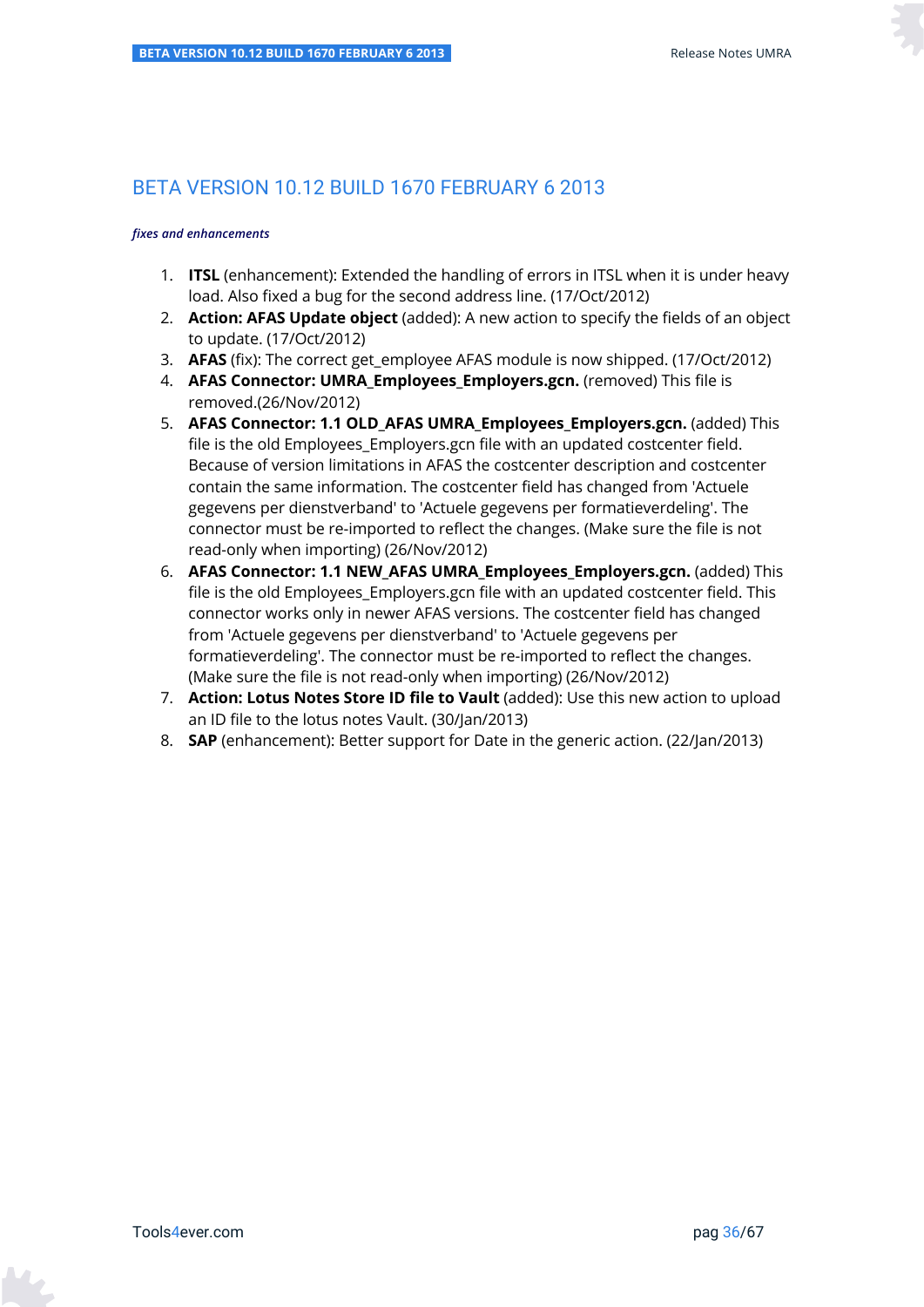### VERSION 10.11 BUILD 1668 OCTOBER 3 2012

- 1. **Aura** (enhancement): Added support for the extra hash for aura online (01/aug/2012)
- 2. **Office365** (fix): The office365 connector will now correctly support multiple connections to the same or different environments at the same time. However, to make this support the connection is not automatic released. Therefor an extra action has introduced which must be called before releasing the Powershell Agent session. (30/aug/2012)
- 3. **Action: @VO Get employees courses/classes** (fixed) A bug was introduced in 1667 which caused this action to return 0 records. This bug is fixed. (27/aug/2012)
- 4. **Action: @VO Get students** (enhancement): Added support for 7 extra fields including access card number and e-mail address (THIS MEANS THE RESULTING TABLE HAS MORE FIELDS, SO ANY FOR-EACH ACTIONS NEED TO BE MODIFIED). (30/aug/2012)
- 5. **Action: @VO Get employees** (enhancement): Added support for 4 extra fields including access card number (THIS MEANS THE RESULTING TABLE HAS MORE FIELDS, SO ANY FOR-EACH ACTIONS NEED TO BE MODIFIED). (17/sep/2012)
- 6. **Action: @VO Get caregivers** (enhancement): Added support for 2 extra fields for caregivers and 3 extra fields for caregiver relations, including e-mail address. (THIS MEANS THE RESULTING TABLE HAS MORE FIELDS, SO ANY FOR-EACH ACTIONS NEED TO BE MODIFIED). (20/sep/2012)
- 7. **Action: @VO Add caregiver authorization** (enhancement): Added separation of email and username field, also added the OpenID field. (30/aug/2012)
- 8. **Action: @VO Add student authorization** (enhancement): Added separation of email and username field, also added the OpenID field. (30/aug/2012)
- 9. **Action: @VO Add employee authorization** (enhancement): Added he OpenID field. (30/aug/2012)
- 10. **Action: @VO Get caregiver custom fields** (added): This action can be used to retrieve the custom fields of caregivers. (17/sep/2012)
- 11. **Action: Office 365 Release connection** (added): Use this action ALWAYS when a connection to office365 is created (even if that action was not successful). The usage of this action will prevent memory and file leakage. (30/aug/2012)
- 12. **Action: Edit Mailbox (Exchange2010)** (enhancement): Added support for the parameters "Archive Database", "Archive Domain", "Archive Name", and "Archive warning quota". (23/sept/2012)
- 13. **Action: Edit Maiilbox (exchange2010)** (enhancement): Added support for the "WindowsLiveID" parameter. (01/oct/2012)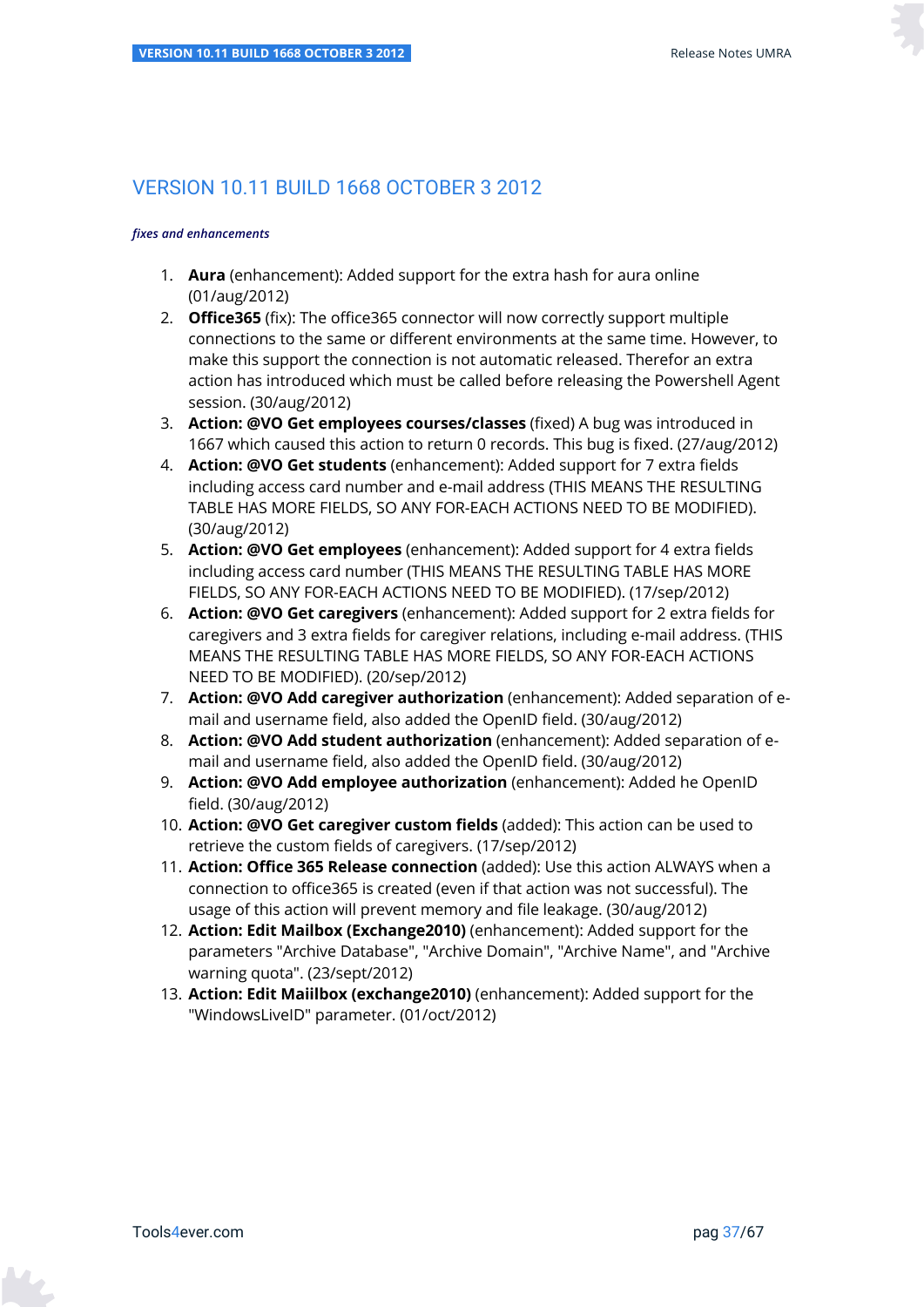### VERSION 10.10 BUILD 1667 JUNE 25 2012

- 1. **Atvo3 (SOM)** (enhancement): Added support for 3 new lightweight calls to retrieve only specified data instead of one big call to retrieve all data. (14/Jun/2012)
- 2. **UMRA COM** (fix). A new UMRA session was created only when creating a new instance of the com object. Now a new session is created for each separate connection. (14/Jun/2012) Dynamic actions (fix) smart quotes in input parameters are now treated like normal quotes and escaped. (25/June/2012)
- 3. **Import project** (fix). Older Projects (from version 10.7 and before) containing the action "Load Ldap modification data" failed to import from xml. This has been fixed. It will however still log an error message about a missing 'LogStructureFlag', but that should be ignored.(25/June/2012)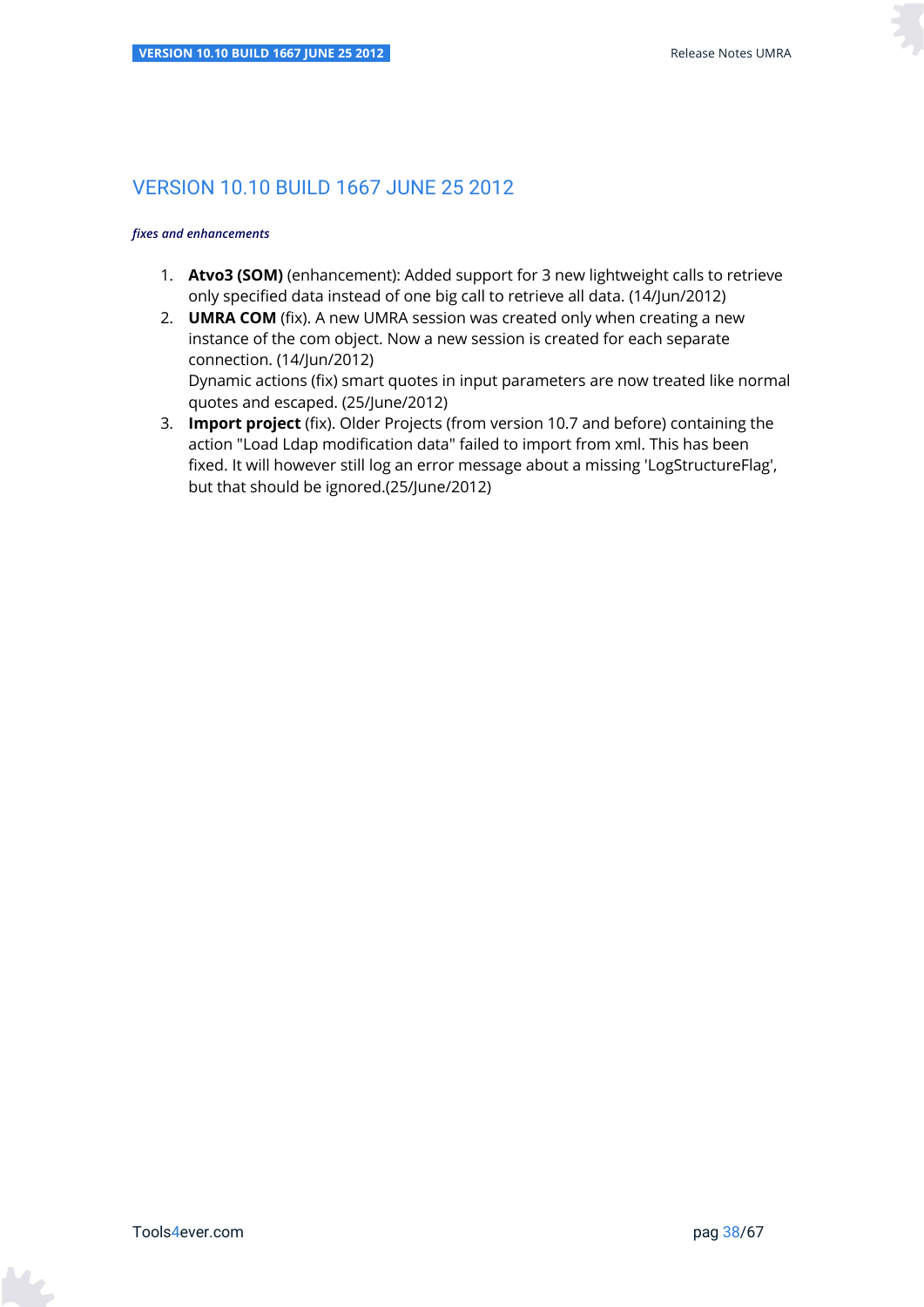### VERSION 10.9 BUILD 1664 MAY 18 2012

#### *major changes*

- 1. **Action: Get Active Directory permission (Exchange 2010)** (new). Added support for the "Get-ADPermissions" cmdlet in Exchange (1661, 25/April/2012)
- 2. **Action: Manage Active Directory Permissions (Exchange2010)** (new). Allows to set/remove access rights on AD objects in the exchange environment. Mainly Used to Implement the "Send as" rights on a mailbox, as this is not supported by the mailbox permissions actions.(1661, 26/April/2012)
- 3. **Action: Manage Recipient Permissions(Exchange2010)** (new). Allows to set/remove "SendAs" rights in a hosted exchange configuration (1661, 27/April/2012)
- 4. **PSM**: (enhancement). The Password Synchronization Manager software plug-in on the DC can now optionally automatically switch between two or more UMRA services in case of connection failures. In such a configuration, when the primary UMRA service is taken offline, synchronization notifications are automatically rerouted to an alternative UMRA service so no notifications are missed.

- 1. **Action: It's Learning Get person info** (enhancement). Added support to read the "Children" of a user. (1660, 02/Apr./2012)
- 2. **Action: It's Learning Add child to parent** (enhancement). Added. (1660, 02/Apr./2012)
- 3. **Action: It's Learning Create Person** (enhancement). Added support to create a parent. (1660, 02/Apr./2012)
- 4. **Action: It's Learning Get persons** (enhancement). Added a column Children, containing the children of the user. (1660, 02/Apr./2012)
- 5. **Atvo3 (SOM)** (enhancement): Added support for gzip compression. (02/Apr./2012)
- 6. **Action: SAP Set user detail** (new)**:** The parameter name is now always converted to uppercase. (1660, 02/April/2012)
- 7. **Action: Exchange2010 Create** (enable) mailbox. (fix) Parameter "ManagedFolderMailboxPolicyAllowed" is now only passed on when set to "true" (1660,10/April/2012)
- 8. **Action: Afas get employees** (fix): The parameter Active Reference Date works now as expected. (02/Apr./2012)
- 9. **Action: Create user and mailbox** (Exchange 2010) (enhancement). Added support for AddressListPolicy . (1661, 16 April 2012)
- 10. **Action: Edit Mailbox (Exchange2010)** (enhancement). Added support for AddressListPolicy. (1661,/16/April 2012)
- 11. **Action: Format variable value (enhancement)**: The function "Remove diacritical marks" will now also convert Unicode characters 0x1E60, 0x1E62, 0x1E64, 0x1E660, 0x1E68 to 'S' and 0x1E61, 0x1E63 0x1E65, 0x1E67,0x1E67, to 's' . (1661, 28/April/2012
- 12. **Action: Create user (AD)** (fix). Extended the support for creating accounts in Organizational Units, in case the name of the OU contains characters that are illegal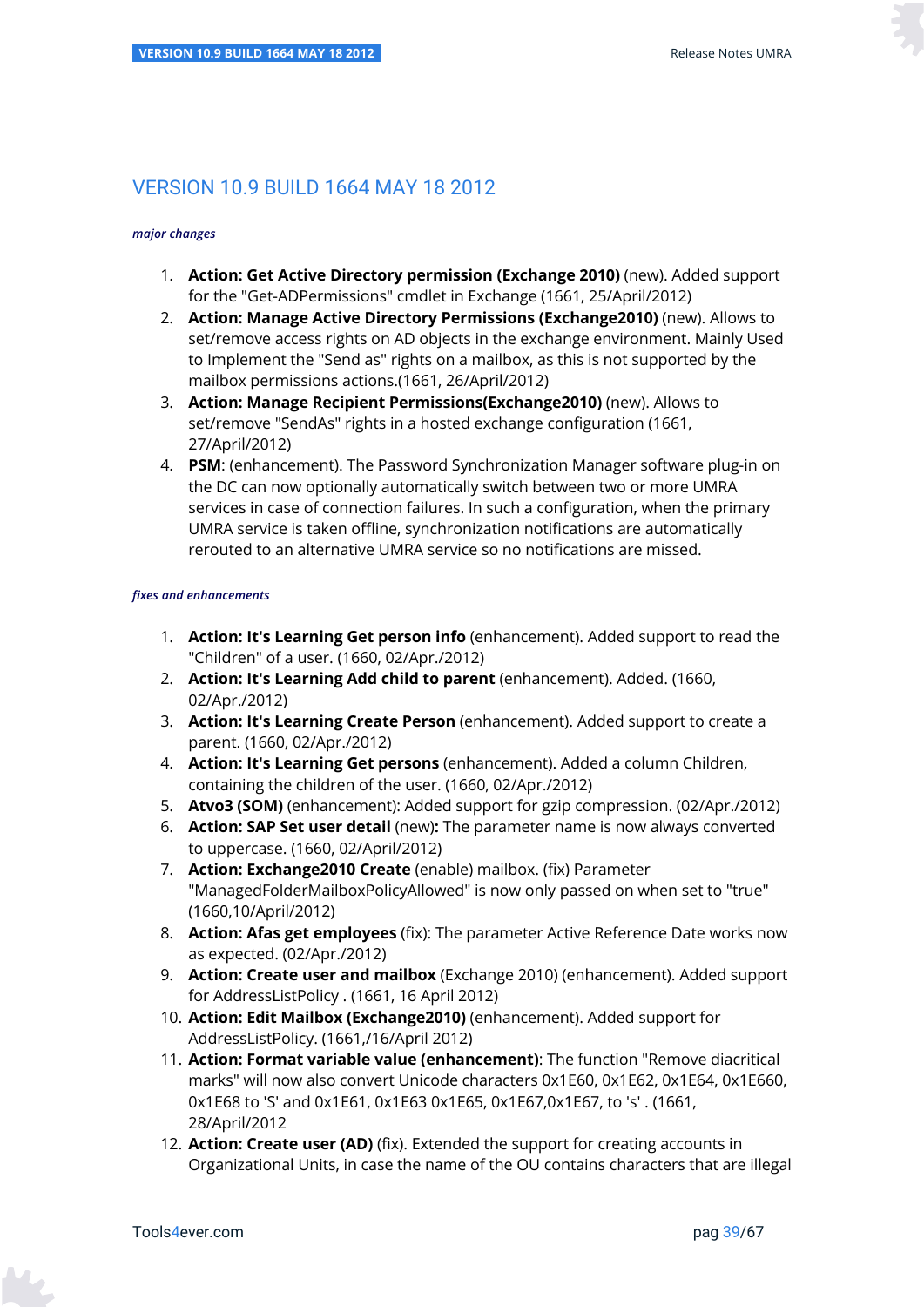in a LDAP string. When the Organizational Unit is specified as a separate property, illegal characters are now automatically escaped correctly. Also implemented in the "Get user (AD)", "Create contact (AD), and "Create object (AD)" actions. (1661, 01/may/2012)

- 13. **Action: Generate Generic table** (fix). Fixed a small memory leak when using database queries. (1661, 02/may/2012)
- 14. **Action: Manage table data - Remove Duplicate rows (case insensitive)** (new): A new action option is added to support case insensitive compare when removing duplicate rows (1661, 02/may/2012).

 $\overline{M}_2$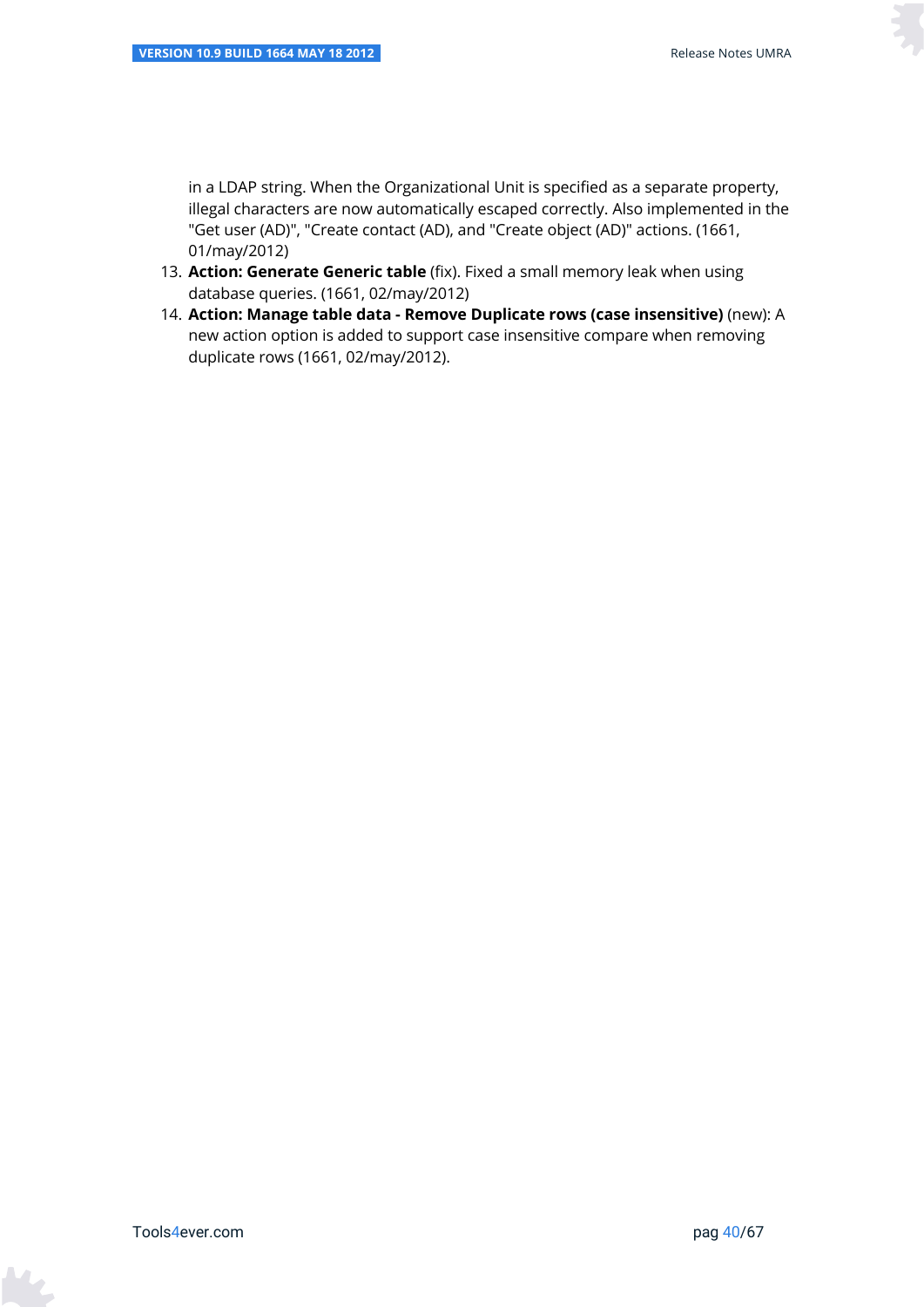### VERSION 10.8 BUILD 1659 (BETA) FEBRUARY 14 2012

### *fixes and enhancements*

*1.* **UMRA COM** (fix/enhancement). When the IUmra method "ExecuteProjectScript". is called, it sends its list of client-side variables to the UMRA service, as part of the initialization of the script to be executed. After execution the modified list as generated by the project is returned to the client. Any next call to ExecuteProjectScript will use this modified list for initialization. When the data size of this list in the client exceeded the limit of 5MB, the call would fail, and result in an critical error. This limit has been lifted.



 $\overline{M}_2$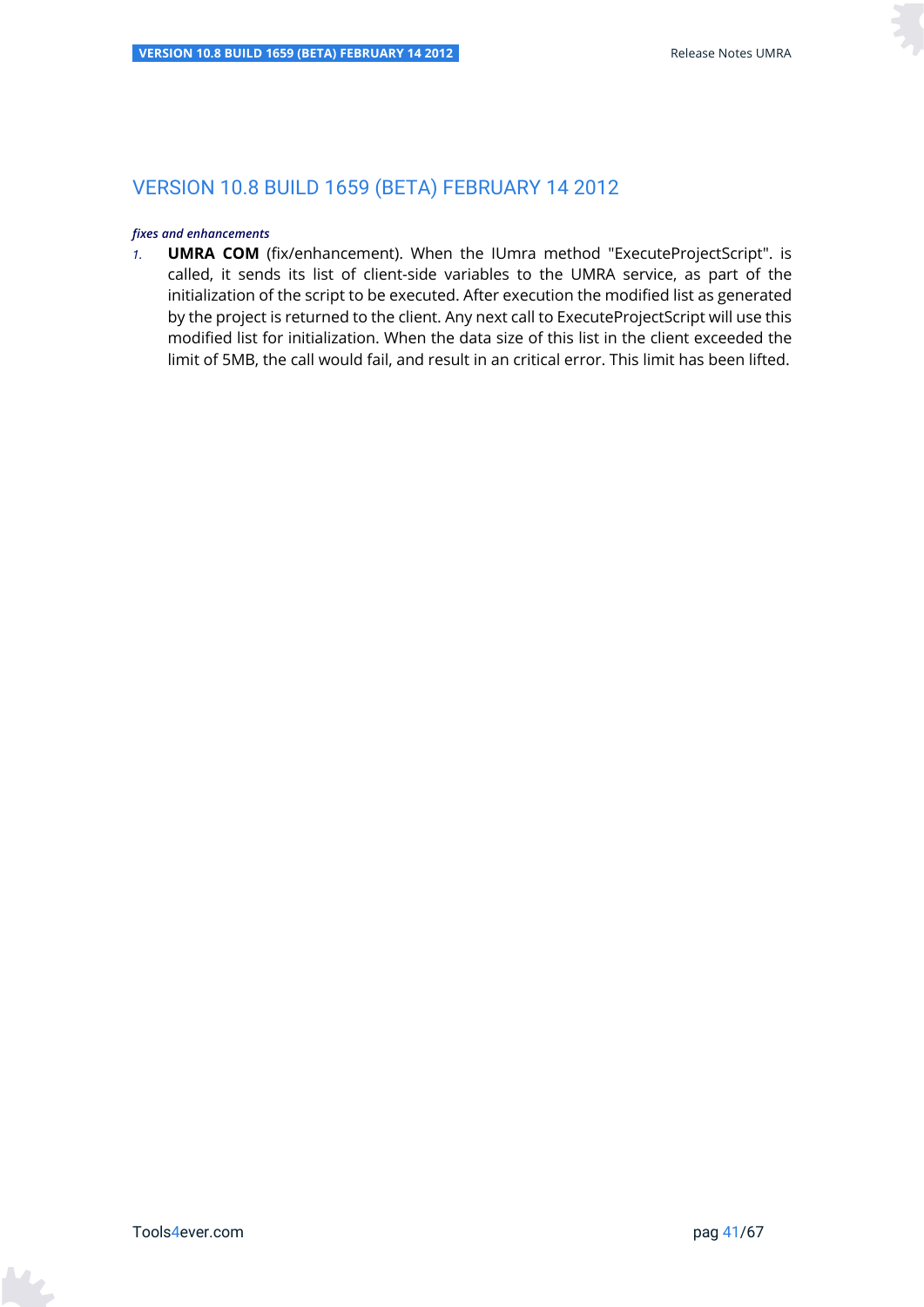#### *major changes*

1. **Office 365 Connector** (new): The Office 365 environment is supported with a set of dedicated UMRA actions (1654, 06/December/2011)

- 1. **Action: New MoveRequest (Exchange 2010)** (enhancement). Added support for the "AcceptLargeDataLoss" parameter.(1656, 12/Dec./2011)
- 2. **Action: Edit Mailbox (Exchange 2010)** (enhancement). Added support for the "RoleAssignmentPolicy" parameter.(1656, 12/dec/2011)
- 3. **Action: List MoveRequests (Exchange 2010)** (fix). The 'RequestStyle' property is now returned in the table instead of the obsolete 'MoveType' property.(1656, 12/dec/2011)
- 4. **Action: Load Ldap modification data** (enhancement). The resulting LDAP structure is no longer unconditionally logged in the Umra log files. This logging is now optional, and is off by default (1654,30/nov/2011).
- 5. **RPC Communication Layer** (Fix): Fixed an issue in the use of the memory manager for the RPC layer, as for example used by the UMRA Com object. This could cause the calling application to crash if a UMRA com method "execute project" was executed concurrently with another RPC using the same memory manager .This has been fixed. It most notably solves an issue for the SSRPM service when executing UMRA projects on password resets. (1656, 12/dec/2011).
- 6. **Action: Copy directory** (fix): When the input for this action is invalid such that the specified destination directory itself is within the source scope, an endless recursion can occur. Basic validity checks to prevent this have been added. (1650,12/October/2011)
- 7. **Action: Send HTML mail message** (fix): 5nicode Characters in the mail body text that are not in the standard ASCII set, are now encoded as e.g. ´. This ensures that the mail client program can display them properly. (1650,10/October/2011)
- 8. **Action: Google Get users (advanced)** (fix): When retrieving the users, the column names from column 8 are incorrect. The name of column 9 was overwritten with the name of number 10. Number 10 with the name of 11 etc. Therefor only 63 column names where shown. The contents of the table where correct. Now the column names are correct. If a join is used on column name of one of the columns above number 8 make sure the join is working as intented. (1650,5/October/2011)
- 9. **Action: Manage table** (fix): When creating a new table, or adding a new column, now each column will automatically get a default column name. This is because some other operations may depend in specific circumstances on the availability of a column name. (1650,4/October/2011)
- 10. **Action: Format variable value** (enhancement): The function "Remove diacritical marks" will now also convert Unicode characters 0x1E20 en 0x1E21 to 'G' and 'g' respectively. (1650,28/September/2011)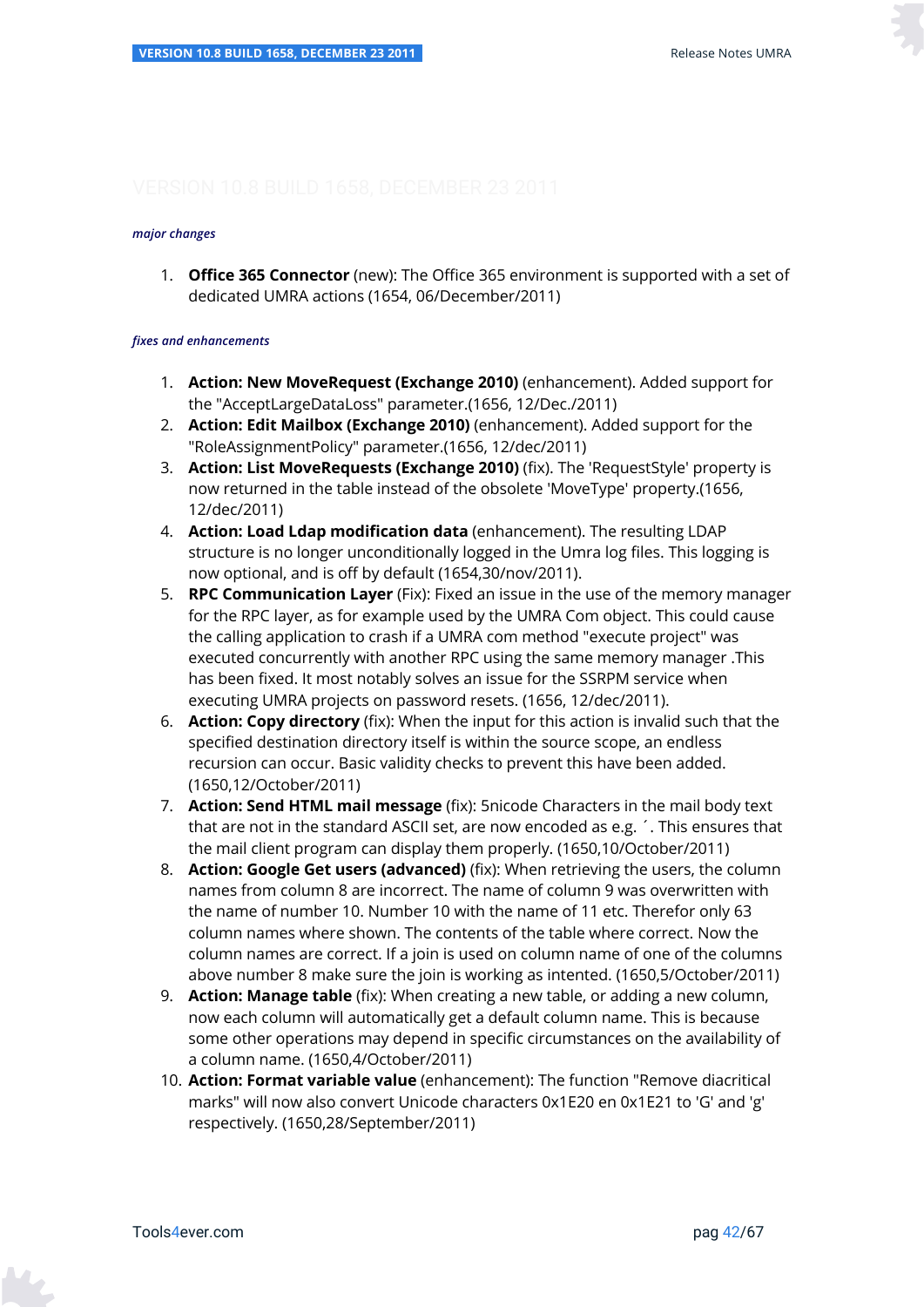- 11. **Service Installation** (Enhancement): Increased minimum delay threshold in any query for the servicesatatus. This should prevent initial connection issues after upgrade of UMRA service (1650, 29/September/2011)
- 12. **RPC Communication Layer** (Enhancement): Communication between different UMRA components has been modified to support ip6 networks.(1649,28/September/2011)
- 13. **Action: Convert to multi value variable** (fix): Some of the memory resources used in this action where not correctly released. This could cause a growth of the memory used by the Umra service when this action was used frequently. This has been fixed. (1648,22/September/2011)
- 14. **TeleTOP** (enhancement): Added a option to set the maximum number of worker threads.(1648,22/September/2011)
- 15. **N@TSchool** (fix): Groups can now successfully be retrieved recursively.(1648,22/September/2011)
- 16. **IT's Learning** (enhancement): An update to the IT's Learning Software has enabled us to implement significant performance enhancements.(1648,22/September/2011)
- 17. **IT's Learning** (fix): Solved a memory leak in the connector.(1648,22/September/2011)
- 18. **Action: SAP Generic function modules** (fix): : Fixed the output of single numeric and date fields and added support for single string fields.(1648,22/September/2011)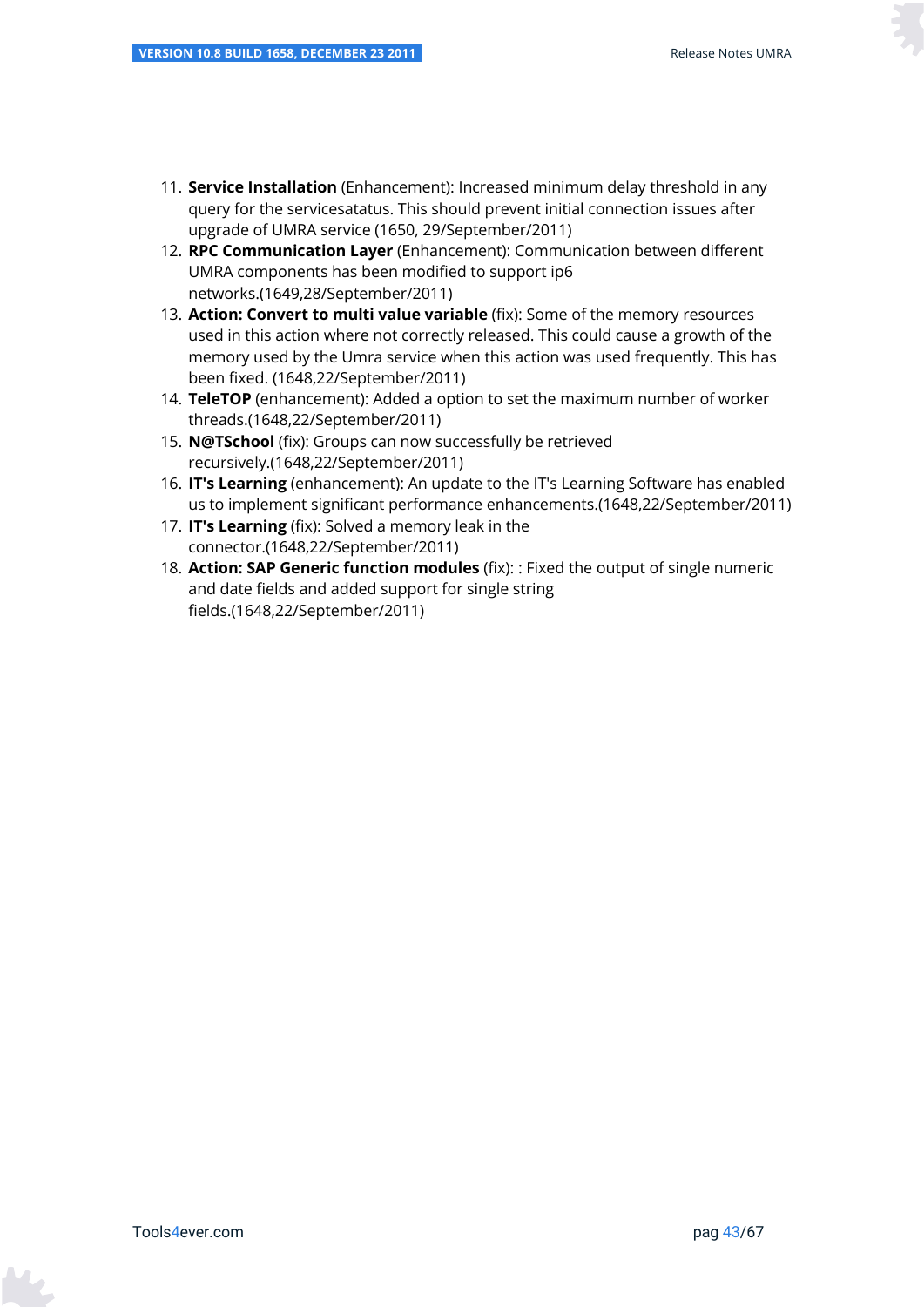### VERSION 10.7, BUILD 1643, JUNE 30 2011

#### *major changes*

- 1. **Exchange 2010** (Enhancement). Added several actions in order to support the export of mailboxes to .pst files. (requires Exchange SP1) (1647,23/June/2011)
- 2. **Exchange 2010** (Enhancement). Extended the "Create user and mailbox" action to support the creation of linked mailboxes. (1647,23/June/2011)
- 3. **Exchange 2010**(Enhancement). Extended the "create user and mailbox" action to support the creation of room an equipment mailboxes. (1647,23/June/2011)

- 1. **PowerShell: Dynamic actions** (fix): When the powershell script building from the xml specification generates an exception in the UMRA service, further processing of the action is cancelled to prevent potential critical errors in the Umra service engine. (1640, 20/December/2010)
- 2. **Action: Get variable length** (new): New action added that calculates the number of characters in a text variable. (1640,27/December/2010)
- 3. **Action: Create user (AD)** (fix): When setting the "User cannot change password" flag in this action, there was an error that could lead to a crash when specific inheritable rights where pre-existing on the organizational unit in which the user was to be created. This has been fixed. The fix applies also to all other actions that set this flag. (1640,28/December/2010)
- 4. **Action: Set variable** (enhancement): The option "resolve variable names in value immediately." is now also implemented for text-list variables. (1641,29/December/2010)
- 5. **Action: Send Mail Message** (fix): The Send Mail Message action would truncate the mail message send if there where any genuine UNICODE characters in the text (character codes higher than 255). This is fixed. Note that the resulting text message is encoded with code page 1252. (1641,30/December/2010)
- 6. **General** (fix): General issue with string conversion to and from Unicode has been fixed, that could cause truncation of strings with non-standard characters. (1641, 30/January/2011)
- 7. **UMRA console** (fix): When opening multiple projects at once, all projects that are not already open in another workspace, will now open in the originally active workspace. Previously the default target workspace could change if a project was encountered that was already open in another workspace. (1641,30/march/2011)
- 8. **Action: Format variable** (enhancement). The variable to be formatted can be specified indirectly e.g. "%%name%%" where the variable %name% contains the name of the actual variable to be formatted, (1641,31/march/2011)
- 9. **Action: If then Else** (fix): The evaluation of the equations of the types like "older than # days" would cause an exception for the date 1/1/1601 (aka 'never') when used in countries with negative time zones. This is fixed. (1641, 5/April/2011)
- 10. **Action: If then Else** (enhancement): The evaluation of the type "older than # days" would not differentiate between dates before 1 Jan 1970. Now it differentiates between dates from 2.jan 1601 upwards. (1641, 5/April/2011)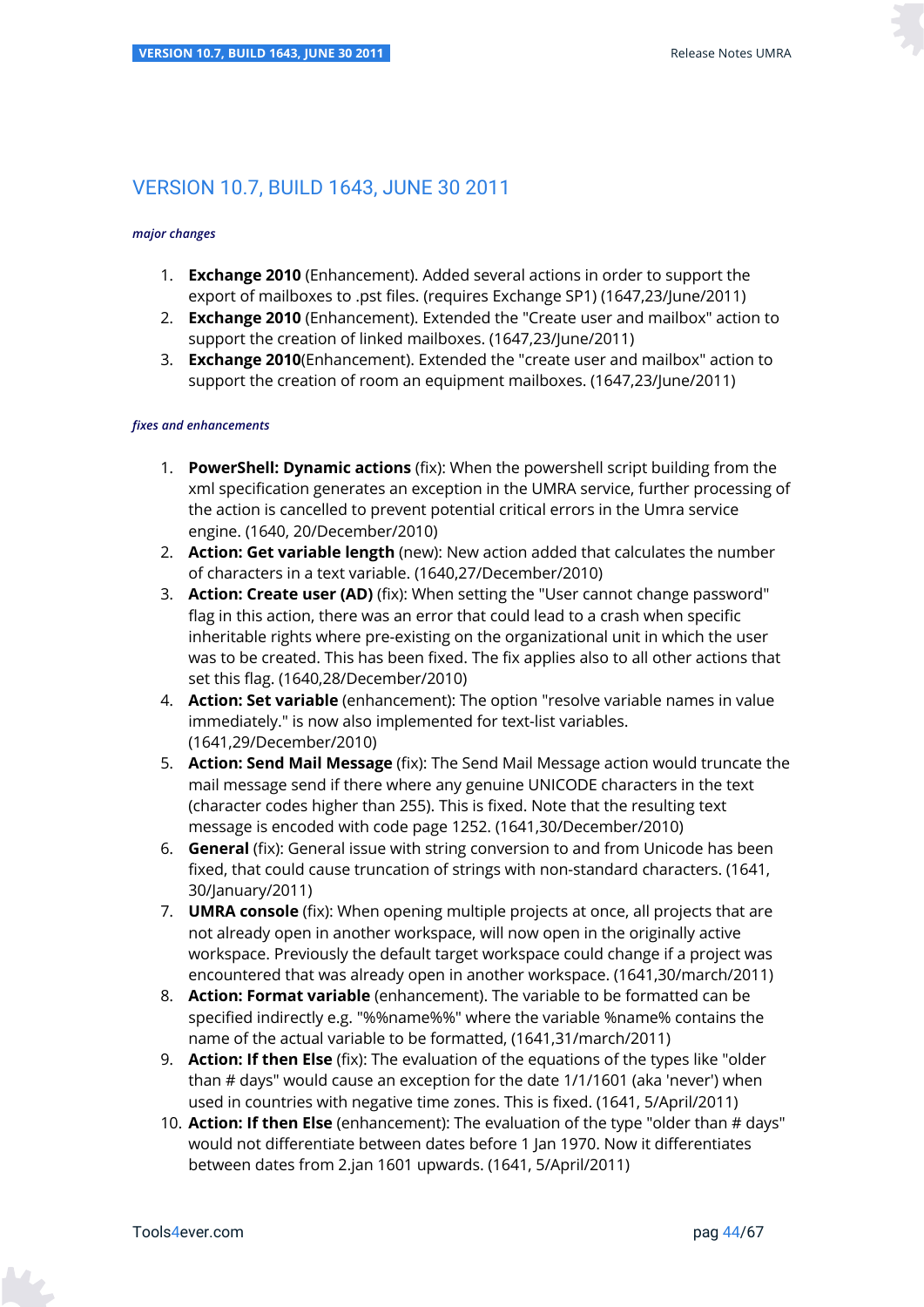- 11. **Action: Setup LDAP session** (fix): The "on error" handler was not always called if an error occurred. This has been fixed. (1641, 5/April/2011)
- 12. **Action: Google Apps connector** (fix): The "change password at next logon" option, that can be specified when creating or editing Google users, was not effective. This has been fixed (1641, 8/April/2011)
- 13. **Action: Lotus Notes Set item(s)** (fix): Setting an item of type "textlist" to an empty list could cause an critical exception. This has been fixed (1641, 13/April/2011)
- 14. **Action: Lotus Notes Set Item(s)** (fix): Items of type "textlist" where not completely stored when exporting the project to an xml file, resulting in an empty list upon import. This has been fixed. (1641, 13/April/2011)
- 15. **Action: Manage multi-text value variable** (fix): The option "sort values in descending order" would clear the values. This has been fixed. (14/April/2011)
- 16. **Action: List files and/or directories** (change): In more circumstances the data collection will continue after an error has been encountered. (18/april2011)
- 17. **Action: SAP Generic function modules** (new): (new): A new action is added to support multiple custom RFC/BAPI function modules to be executed within the same SAP server session. (1641, 18/April/2011)
- 18. **Action: Manage Table Data** (fix): When Using de Table Data Operation "Complete rows", the resulting column count is now updated to reflect the size of the largest row. (1641,22/April/2011)
- 19. **Action: Edit user (no AD)** (fix): The account expiration date can now successfully be specified by means of a variable. (1641,22/April/2011)
- 20. **Action: Create user (no AD)** (fix): The account expiration date can now successfully be specified by means of a variable. (1641,22/April/2011)
- 21. **UMRA COM** (fix): When the IUmra method "ExecuteProjectScript". was called without a prior successful call to the method "Connect", this could cause an exception. This has been fixed. (1642,06/may/2011)
- 22. **UMRA COM** (Enhancement): The UMRA com object has been extended with two methods in order to allow access to individual records of the resulting log of the ExecuteProjectScript method. (1642 10/may/2011)
- 23. **Action:UMRA COM** (Enhancement): The UMRA com object has been extended with a method "GetVariableInfo". to retrieve information of the type of data contained in a variable. Main purpose is to be able to determine whether or not the variable contains a table. (1643, 19/May/2011)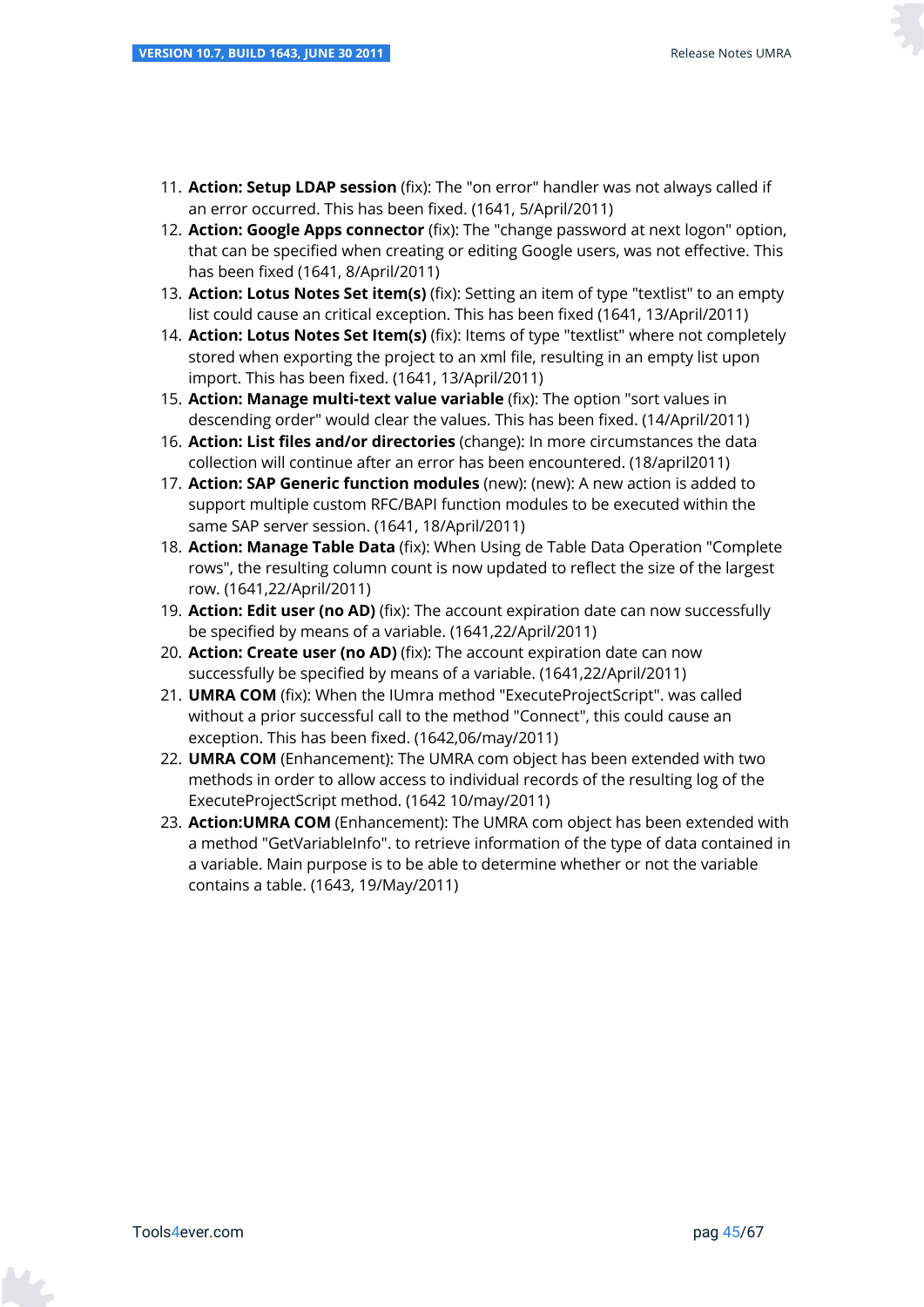### VERSION 10.6, BUILD 1640, DECEMBER 17 2010

### *major changes*

1. **AFAS Profit connector** (new): The HR-system AFAS is supported with a set of dedicated UMRA actions. (1638, 3/December/2010)

- 1. **Google** (fix): For all Google script actions, when an action returns result data as a table, and the action succeeds but the result set is empty, a table with 0 rows is generated. Previously no output was generated at all for the table variable when the result set was empty. Now table formatting functions will therefore work correctly on the result variable also if the result set is empty.(1635, 03/November/2010)
- 2. **Google** (fix): Extended the log information in case Google returns errors as text/plain instead of HTML or XML. (1637, 18/November/2010)
- 3. **Google** (fix):The UMRA service will stop all Google related activity when it receives a stop command (1637, 22/November/2010)
- 4. **Action: Google get group info** (fix): Fixed a crash when this action was used on a closed connection. (1637, 18/November/2010)
- 5. **Google get user info (advanced)** (fix): Fixed a rare situation causing a table row mismatch resulting in a empty table. (1637, 18/November/2010)
- 6. **Google get user info (advanced)** (fix): Advanced user information is now returned correctly (especially birth date and organizations). (1637,18/November/2010)
- 7. **Action: Google rename user** (fix): Fixed some problems when renaming and using the cache. (1635, 05/November/2010)
- 8. **Action:Google add nickname** (fix): Fixed the problem of adding a nickname to a user when the user name was not specified in lower case. (1635,05/November/2010)
- 9. **PSM: Installation** (fix): When the installation of the PSM notification package had been initiated from a UMRA console running on a Windows XP 32 bit OS, the PSM dll would fail to load on 64 bit domain controllers. This has been fixed. (1637, 05/November/2010)
- 10. **Action: Create User (AD)** (fix): If the action failed because of rejection of the password by windows, the error was logged, but the action returned a success code. Now it correctly raises an error.(1736, 23/November/2010)
- 11. **Action: Create user and mailbox(exchange 2007)** (fix): The specified "display name" property is no longer ignored by the action. (1637, 23/November/2010)
- 12. **License Check** (fix): The license check failed for licenses issued to an Organizational Unit that had special characters in its name (like "+students").This is fixed (1637,26 nov 2010)
- 13. **Action: Update Group Memberships (AD)** (fix): If the user to change was located in an Organizational Unit with a forward slash ('/') in the name, the action failed. This is fixed. (1637, 26 November 2010)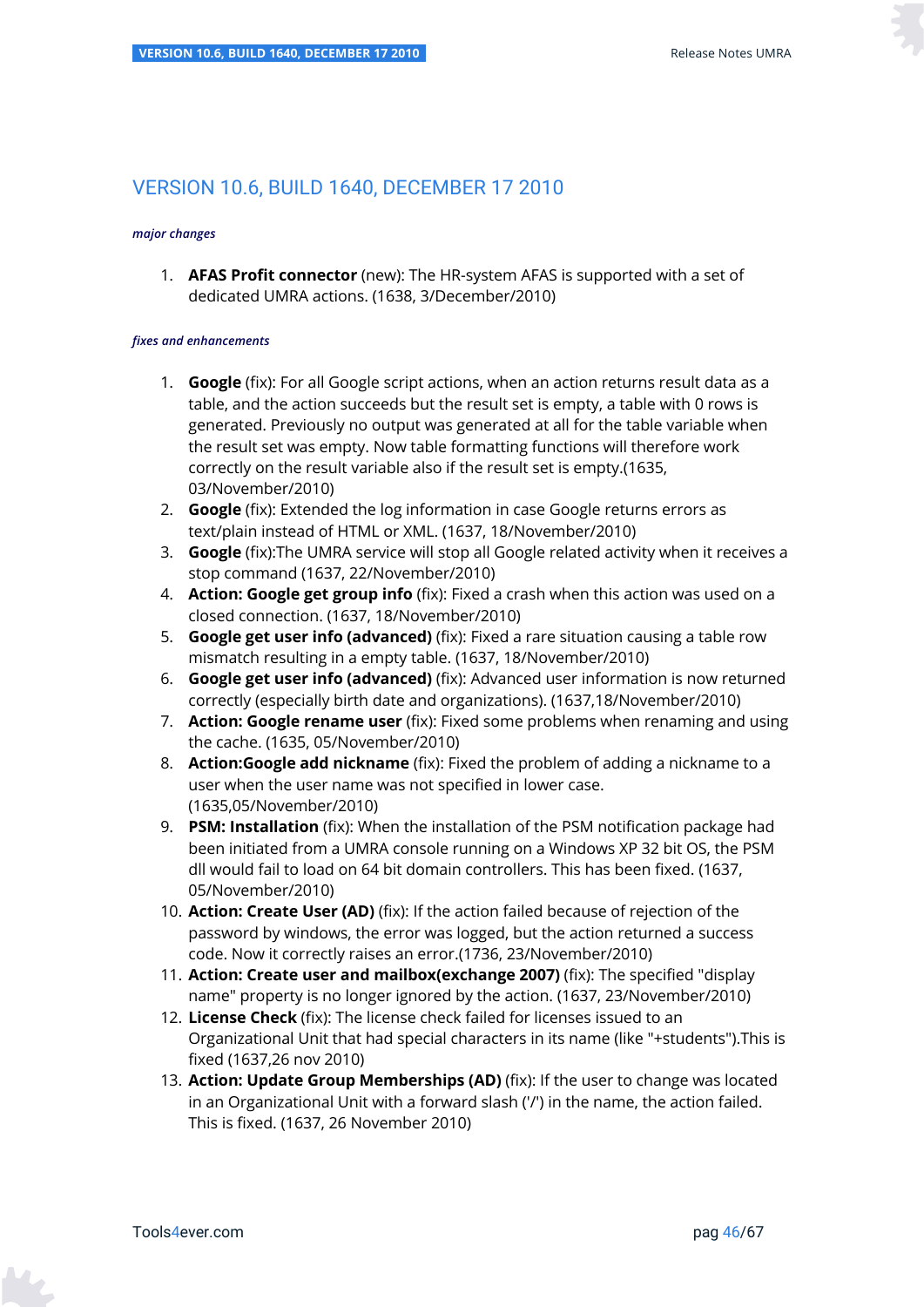- 14. **Action: Format variable value** (enhancement): The restriction on the maximum supported variable size has been relaxed by a factor 1000. It will now only log a warning, except for extreme cases. (1637,30 November 2010)
- 15. **UMRA Forms table** (adjustment): When specifying the column layout of a forms table at design time, the column widths are not anymore automatically re sized to a total of 100% of the form width; instead, if the total width exceeds 100%, a horizontal scroll bar is shown in the resulting form. (1637,1 December 2010)
- 16. **UMRA Forms table** (adjustment): When specifying the column layout of a forms table, double clicking on an already configured column does not anymore remove the column from the list. (1638, 1 Dec. 2010)
- 17. **Action: Set attribute (AD)** (fix): When de AD object variable to modify was specified, but contained no valid object, an error was logged and the action was not executed, but the "on error" actions where not performed. Now they are. (1638, 2 Dec. 2010)
- 18. **Action: Send HTML mail message** (fix): Mail messages with text or .csv attachments did not display properly in some specific e-mail clients. This has been fixed.(1637, 05/November/2010)
- 19. **Action: Send HTML mail message** (fix): Sending an e-mail message could create and leave a temporary file a root directory of the computer. Now it does not.(1637, 05/November/2010)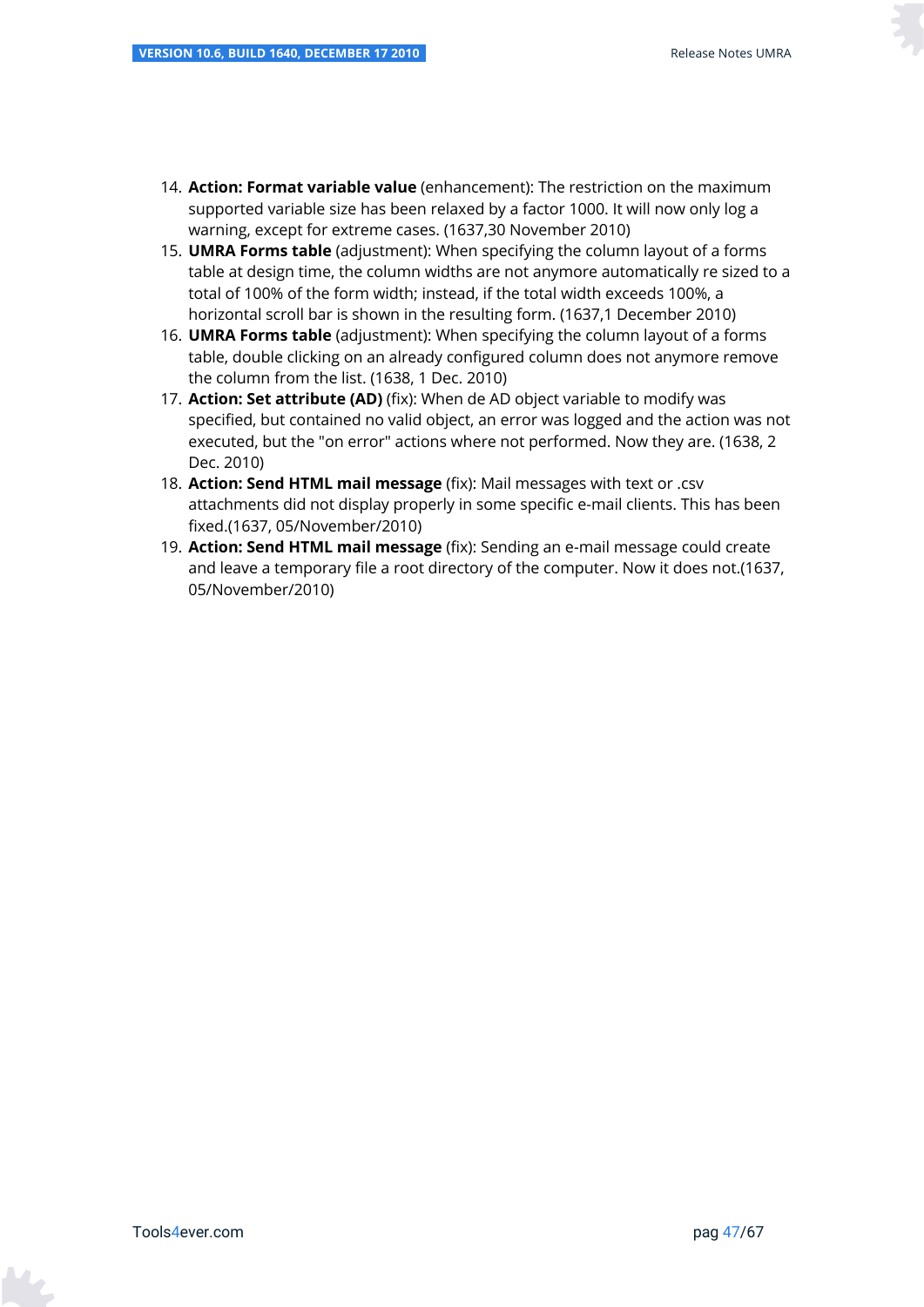### VERSION 10.5, BUILD 1630, AUGUST 20 2010

- 1. **Action: Send HTML mail message** (new): A new action to send HTML E-mail message that can also contain one or more attachments. See Script Action: Send HTML mail message for more information. (1626,10/August/2010)
- 2. **Action: SAP Generic function module** (new): A new action is added to support any RFC/BAPI function module. See SAP - SAP Generic function module for more information. (1625, 9/August/2010)
- 3. **Action: Setup Exchange Session (Exchange 2010).** (fix) Modified optional prerequisite test to better reflect the current prerequisites. (1625, 27/July/2010)
- 4. **Action: Edit Distribution Group (Exchange 2010)** (fix) The "Room List" switch is now not specified at all (instead as false) when not explicitly set, to prevent errors in outlook live, that does not support this parameter. (1625,27/July/2010)
- 5. **Action: Add Distribution Group member (Exchange 2010)** (new): A new action is added to add an Exchange 2010 distribution group member to an existing distribution list. See Introduction to Exchange 2010 for generic information on using Exchange 2010 UMRA actions. (1625, 27/July/2010)
- 6. **Action: List Distribution Group members (Exchange 2010)** (new): A new action is added to list the members of an Exchange 2010 distribution list. (1625, 27/July/2010)
- 7. **Action: Remove Distribution Group member (Exchange 2010)** (new): A new action is added to remove a member from an Exchange 2010 distribution list .(1625, 27/July/2010)
- 8. **Action: Sap get users** (fix): When the search pattern is was used, it was ignored by the action. This issue is fixed (1623, 16/June/2010)
- 9. **Action: List mailboxes (Exchange 2010) (enhancement)**: Added MailboxPlan column to advanced table. so it can be listed if it is supported in the used Exchange 2010 environment, for instance in Outlook Live. (1623,17/June/2010)
- 10. **Action: Create user and Mailbox (Exchange 2010)** (enhancement): Added optional MailboxPlan specification for Outlook Live support (1623,17/june/2010)
- 11. **Action: Edit Mailbox (Exchange 2010)** (enhancement): Added option MailboxPlan specification for Outlook Live support. (1623,17/june/2010)
- 12. **Action: List mailboxes (Exchange 2010)** (enhancement): Added optional RecipientTypeDetails filter parameter. (1623,17/june/2010)
- 13. **Action: List Users (Exchange 2010)** (enhancement) Added optional RecipientTypeDetails filter parameter. (1623,17/june/2010)
- 14. **Action: List Contacts (Exchange 2010)** (enhancement) Added "Error when not found" option flag. (1623,17/june/2010)
- 15. **Action: Sap Set user detail** (fix): When the detail value is table with multiple rows, not only the last row is send to SAP multiple times, but all different rows are send to SAP. (1623,07/July/2010)
- 16. **Action: Manage mailbox e-mail addresses (Exchange2007)** (fix): The Remove address option worked incorrectly (1623, 15/july/2010)
- 17. **Action: Create Mail User (Exchange2010)** (fix): Removed the mandatory tag from some action properties to allow use for Outlook Live. (1627,13/august/2010)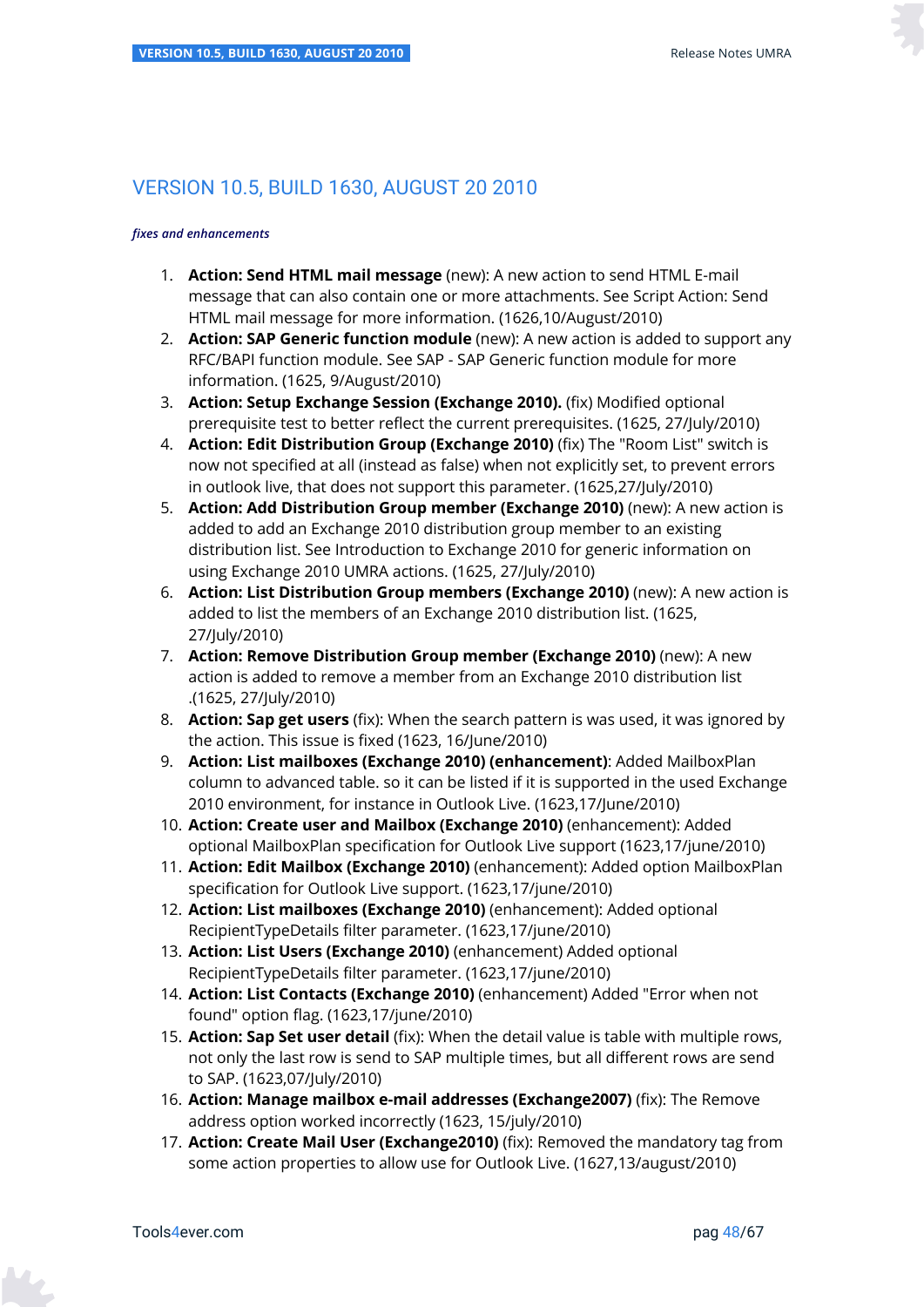- 18. **Action: Create Mail Contact (Exchange2010)** (fix): Removed the mandatory tag from some action properties to allow use for Outlook Live. (1627,13/august/2010)
- 19. **Action: Sap Remove user detail** (fix): Sometimes the detail was not cleared in rare conditions, this is fixed. (1626,12/August/2010)

### VERSION 10.4, BUILD 1623, MAY 28 2010

#### *major changes*

- 1. **SAP** (enhanced): The support of SAP systems is enhanced. See UMRA SAP module for more information. (1613, 15/!pril/2010)
- 2. **Exchange 2010** (new): Official support for Exchange 2010 has been added. Over 50 dedicated actions to support various exchange 2010 features to manage mailboxes, distribution lists, public folders and more (1619, 18/may/2010)
- 3. **@VO 3 connector** (new): The hosted student information system @VO is supported with a set of dedicated UMRA actions (1615, 22/!pril/2010)
- 4. **Avetica Moodle connector** (new): The hosted student information system Moodle is supported, when hosted by Avetica, with a set of dedicated UMRA actions (1615, 22/!pril/2010)
- 5. **Edictis connector** (new): The web services of Edidictis are supported with a set of dedicated UMRA actions (1615, 22/!pril/2010)
- 6. **Google Apps connector** (new): The action Google Rename user is added to the Google Apps connector (1615, 28/!pril/2010)

- 1. **Action: Set variable** (enhancement): The name of the variable to create now may contain names of earlier defined variables. This allows for the names of the variable to be dynamic. For instance %%NewVarName%%. or %Administrator of %CurDomain%%. T4E\_ID 680 (1601, November 27, 2009)
- 2. **Action: Manage Table data** (enhancement): Table data operation "Get the number of table rows",now sets the found row count to 0 even if the specified table does not exists. Previously the row count variable was not generated at all in that situation. This could cause issues if the script did not explicitly check for errors. t4E\_ID 777 (1601, November 26, 2009)
- 3. **Action: Delete Directory** (fix): When specifying a date-time value as a condition criteria, the value is updated when the interface dialogs are re-opened. The difference in time corresponds with the difference between local and GMT time zone settings. The issue is fixed (1615, 22/!pril/2010)
- 4. **Action: If-Then-Else** (fix): When specifying a date-time value as a condition criteria, the value is updated when the interface dialogs are re-opened. The difference in time corresponds with the difference between local and GMT time zone settings. The issue is fixed (1615, 22/!pril/2010))
- 5. **Update database** (enhancement): An option is added to prevent to contents of database statement being shown in the log files. This is useful if the statements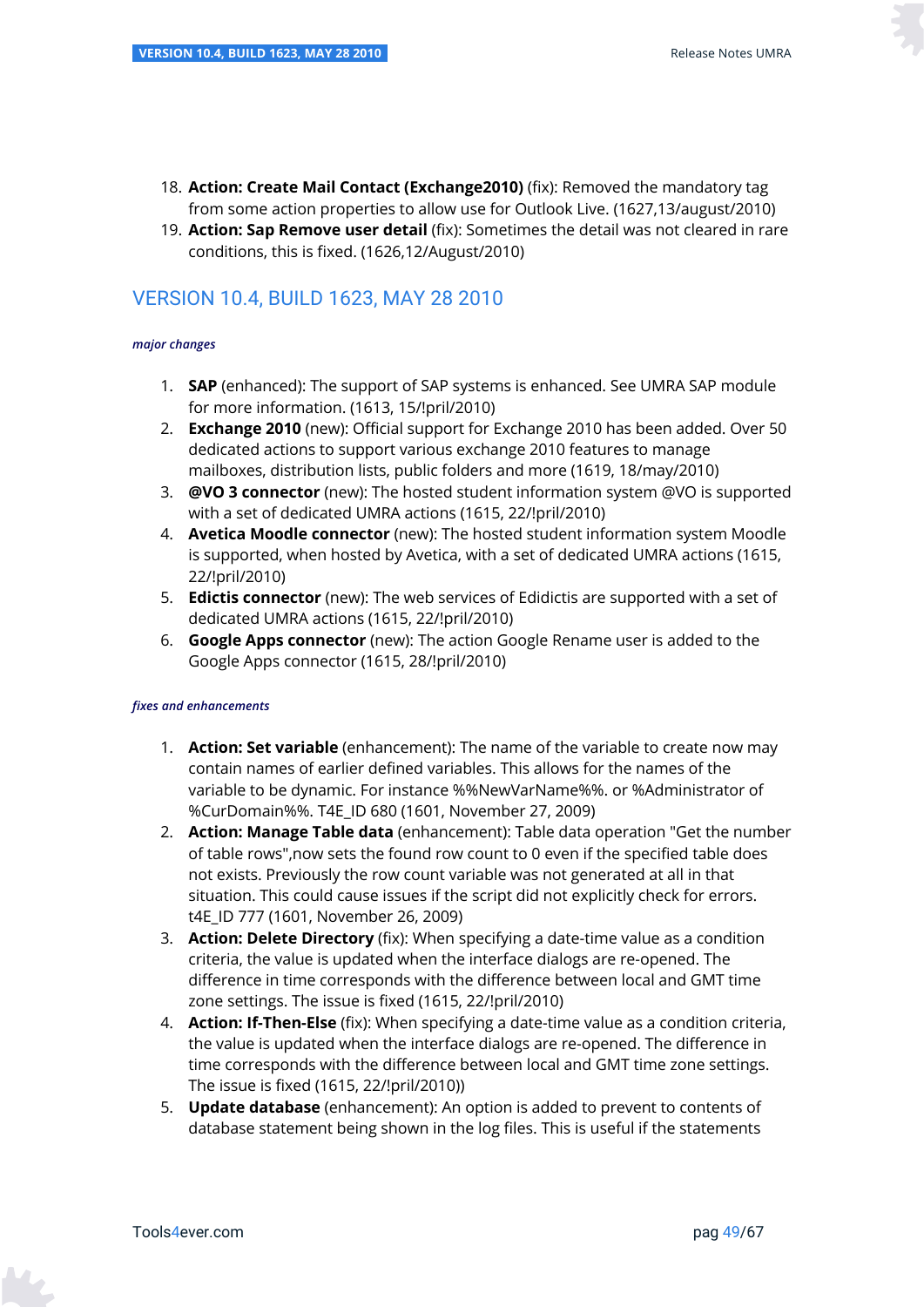contain sensitive information, for instance a password. See Script Action: Update database - SQL Statements for more information. (1615, 28/!pril/2010)

- 6. **Execute command line** (enhancement): A property is added to prevent the command line being shown in log file. This is useful is the command line contains sensitive information, for instance a password (1615, 28/!pril/2010)
- 7. **Action: Format variable value** (fix): An option is added to prevent the input and output text values from being shown in the log files (1615, 28/!pril/2010)
- 8. **UMRA Forms** (fix): When a UMRA Forms project used an initial project and the initial project accessed the UMRA Powershell Agent service, memory errors could cause the UMRA Service not to respond correctly. This issue is fixed (1613, 19/!pril/2010)
- 9. **UMRA Forms** (fix): When the UMRA Forms client is started, the File, Exit menu option did not always work when the application was not connected to an UMRA Service. The issue has been resolved (1613, 19/!pril/2010)
- 10. **UMRA Forms** (fix): When an UMRA Forms table was configured with multiple selection disabled and the index of the selected item was stored in a variable, the index could be incorrect if the end-user resorted the UMRA Forms table. The issue has been resolved (1614, 27/!pril/2010)
- 11. **UMRA Forms** (fix): When a generic table, generated in a previously executed project, is sorted before it is shown in the UMRA Forms client, the indices of selected items could be incorrect. This issue has been resolved (1615, 28/!pril/2010)
- 12. **NTFS file system** (fix): When specifying the file and directory security settings an error can occur when specifying a deny permission entry. UMRA will deny the permissions as specified, but also the so called synchronize permission is denied. The issue has been resolved (1614, 20/!pril/2010)
- 13. **UMRA Automation** (fix): When scheduled projects run for over 24 hours, the UMRA Session could expire in previous versions. This might cause problems when UMRA Session variables are used. The problem has been resolved (1615, 22/!pril/2010)
- 14. **UMRA COM** (enhancement): The UMRA COM object is extended with method HideVariable to prevent the contents of the variable data from being shown in log files. (1619, 3/May/2010)
- 15. **Generic table** (fix): The octet string data type, used in Active Directory to represent for instance SID and GUID values is now supported in UMRA (1618, 29/!pril/2010)
- 16. **TeleTOP connector** (enhancement): Added support for the TeleTOP course code enhancements. Also improved connection stability in unstable network environments (1615, 22/!pril/2010))
- 17. **Google Apps connector** (fix): Fixed the retrieval of user memberships information when the cache is overridden (1615, 22/!pril/2010)
- 18. **Google Apps connector** (enhancement):Added support for renaming users (1615, 22/!pril/2010)
- 19. **It's Learning connector** (enhancement): Improved the performance and overall connection stability of the connector (1615, 22/!pril/2010)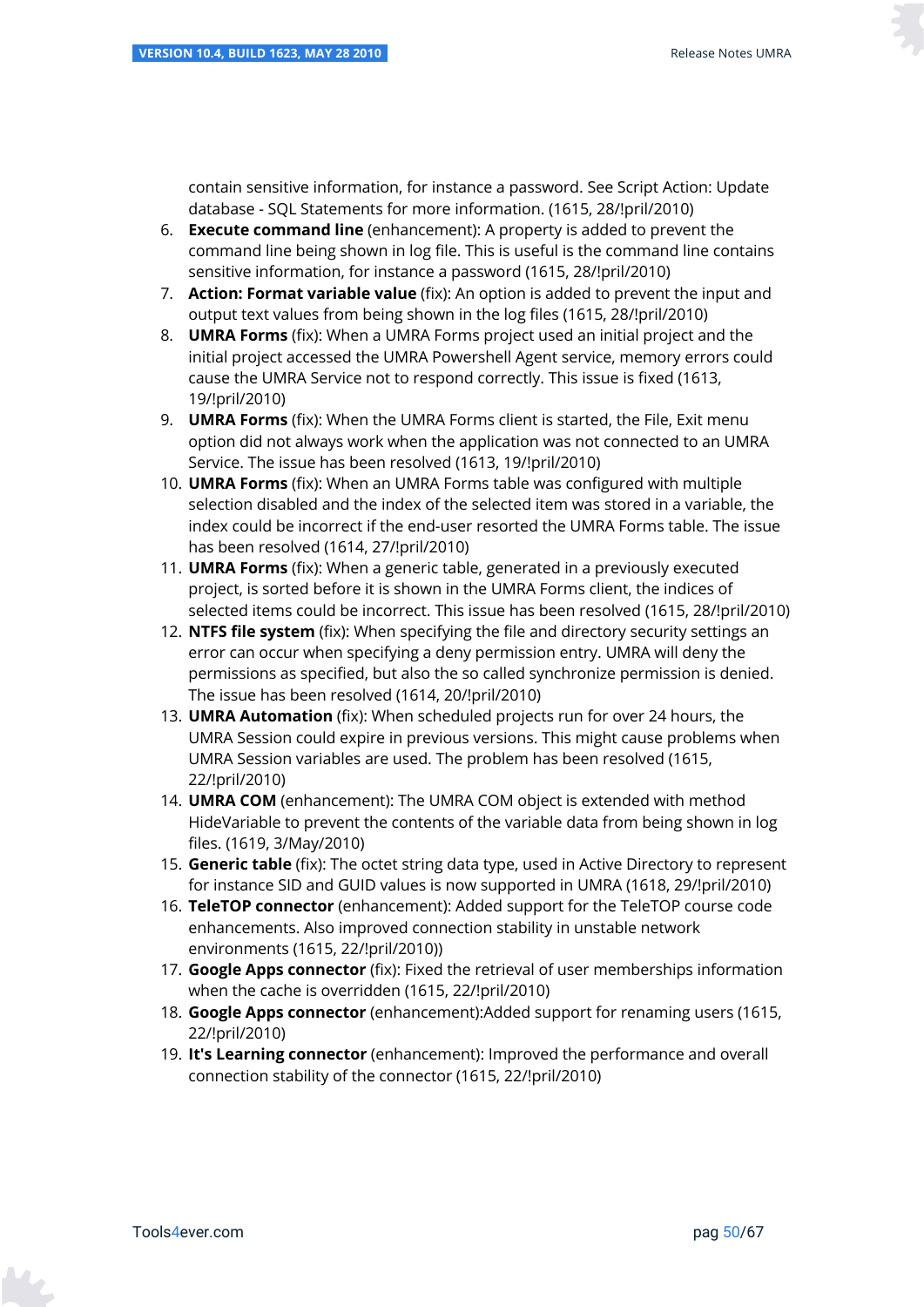

M.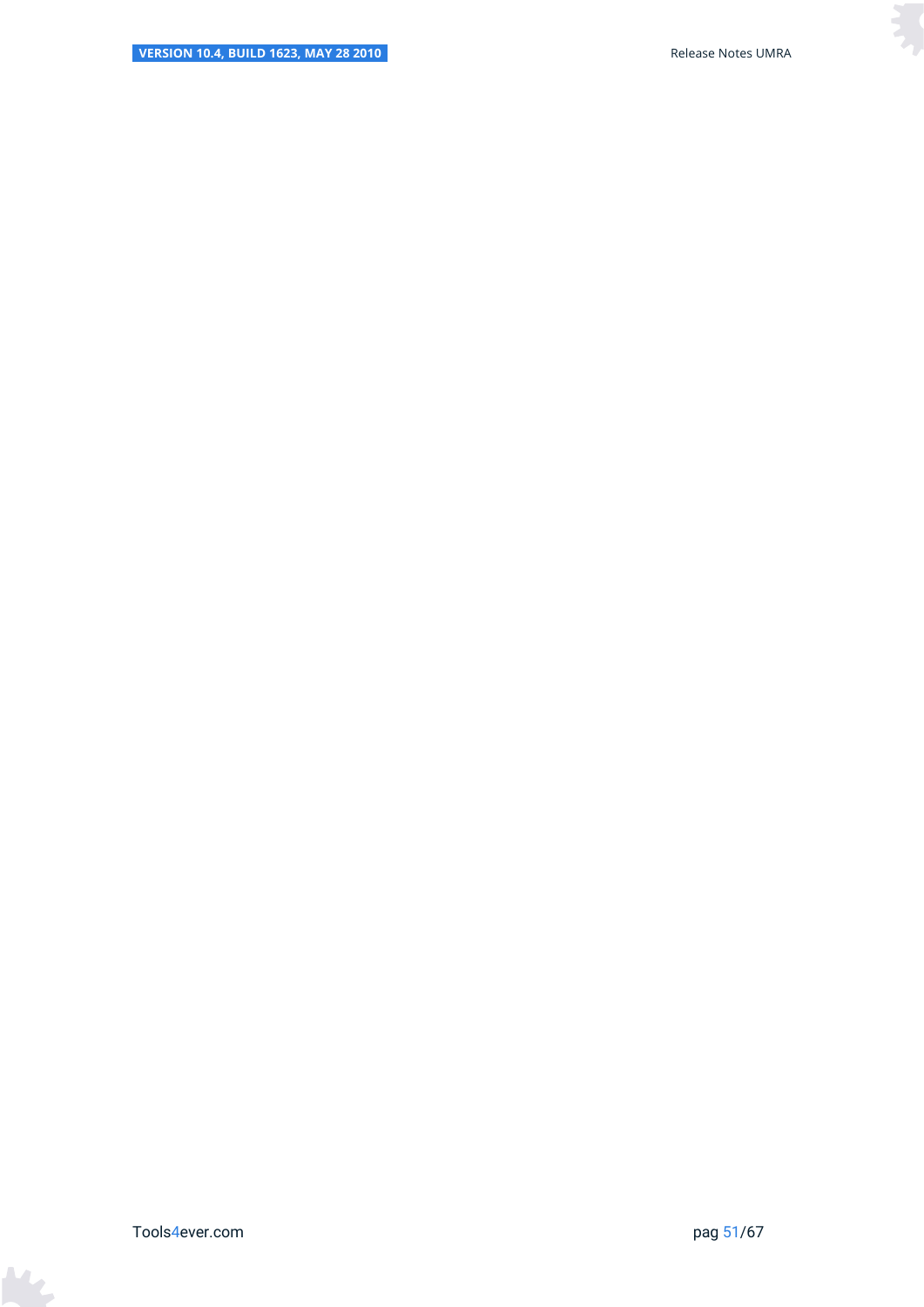### VERSION 10.3 BUILD 1601, NOVEMBER 19 2009

#### *Major changes*

- 1. **TOPdesk connector** (new): The help desk information system TOPdesk (TOPdesk, http://www.) is supported with a set of dedicated UMRA actions (1587, 26/August/2009)
- 2. **Google Apps connector** (new): The information system Google Apps is supported with a set of dedicated UMRA actions (1587, 26/August/2009)
- 3. **TeleTOP connector** (new): The student information system TeleTOP is supported with a set of dedicated UMRA actions (1587, 26/August/2009)
- 4. **N@tSchool connector** (new): The student information system N@tSchool is supported with a set of dedicated UMRA actions (1575, 10/June/2009)
- 5. **It's Learning connector** (new): The student information system It's Learning is supported with a set of dedicated UMRA actions (1599, 4/November/2009)
- 6. **Aura connector** (new): The school library system Aura is supported with a set of dedicated UMRA actions (1575, 10/June/2009)
- 7. **Execute command line at UMRA Forms client** (new): When an UMRA form is submitted, as a response, a command line can be executed by the UMRA Forms client computer. See Form action - Execute command line at client workstation for more information (1560, 2/!pril/2009).
- 8. **Get Out-Of-Office info (Exchange 2007)** (new): The action collects the Out-Of-Office information of a particular account. See Script Action: Get Out-Of-Office info (Exchange 2007) for more information (1572, 2/June/2009)
- 9. **Set Out-Of-Office info (Exchange 2007)** (new): The action sets the Out-Of-Office information of a particular account. See Script Action: Set Out-Of-Office info (Exchange 2007) for more information (1572, 2/June/2009).

#### *powershell*

- 1. **Powershell Agent service - Session time to live** (enhancement): The time-to-live idle time of a Powershell Agent service session can be configured by setting a registry value. See Registry settings for more information. (1570, 12/May/2009).
- 2. **Script action: Check Powershell Agent service session** (new): The action can be used to check if an previously created Powershell Agent service action is still available and removed upon expiration. See Script Action: Check Powershell Agent service session for more information (1570, 13/May/2009).
- 3. **Keep-alive signalling** (enhancement): To prevent expiration of idle Powershell Agent sessions, the UMRA Forms client sends keep-alive signal to the UMRA Service. The UMRA Service forwards these signals to the Powershell Agent service, keeping the sessions initialized through the UMRA Forms client alive. In case the UMRA Forms client is open for a longer period, e.g. a day, the session information is not lost.(1570, 19/May/2009)
- 4. **Variable list** (enhancement): The available variables that can be used in script properties, generated from dynamic actions, is now limited to the properties section of the dynamic actions. In previous version, also variable names from the script section were copied to the variable list. Since these variable are not available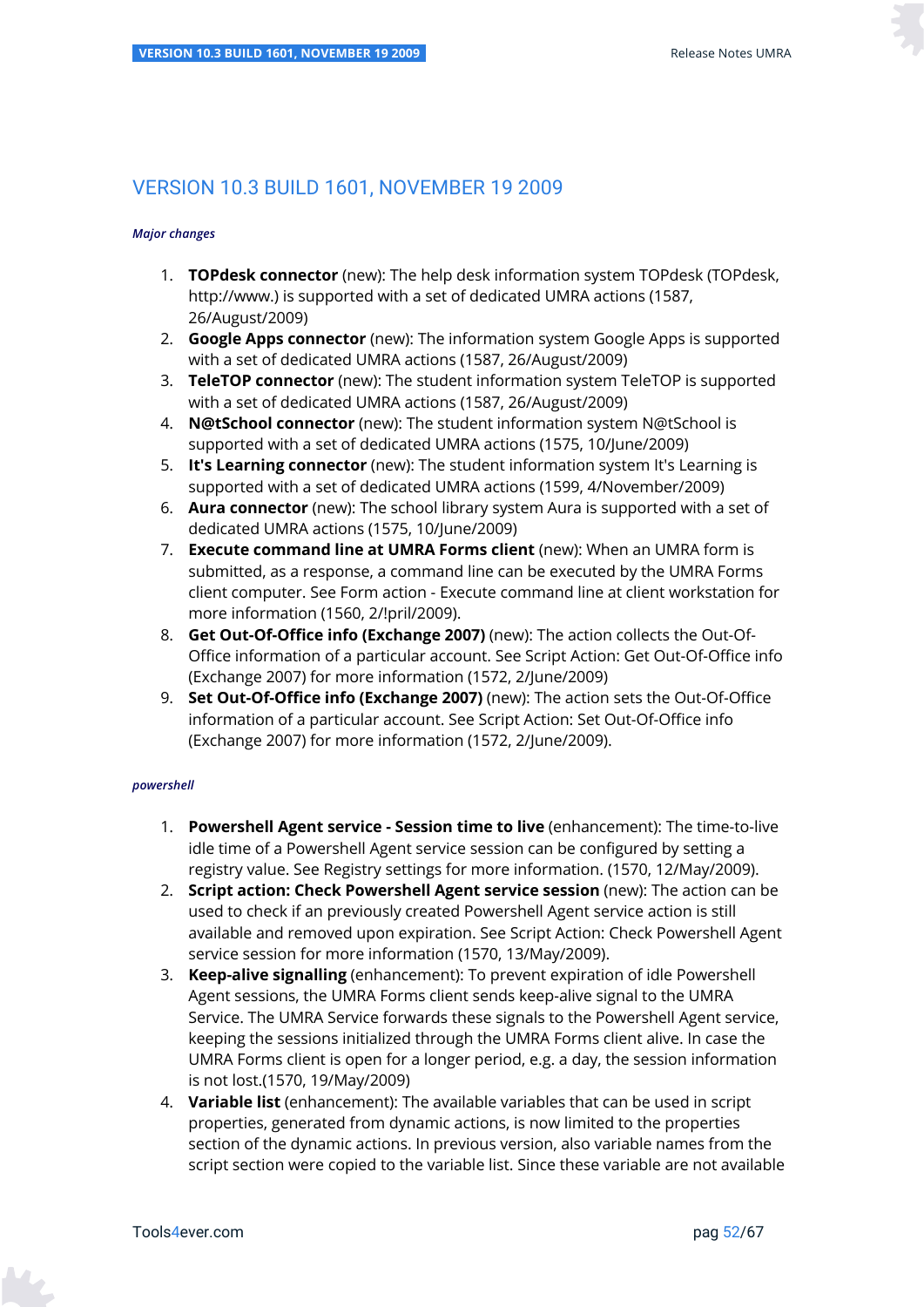in the UMRA variable list, these variables should not be presented to the end-user. (1570, 22/May/2009)

- 5. **Powershell not installed** (fix): When Powershell is not installed on the machine that runs the Powershell Agent service, a correct error message is shown when executing the action Setup Powershell Agent service session. In previous versions, the Powershell Agent service and the call UMRA software could crash (1571, 25/May/2009)
- 6. **Powershell Agent service import library** (fix): When importing the Powershell Agent service library, some incorrect error message were shown. The issue has been resolved (1571, 25/May/2009)
- 7. **Project execution using UMRA COM** (fix): When using UMRA COM to execute projects that access the UMRA Powershell Agent service, a problem could occur causing projects not to terminate completely. The issue has been resolved. (1578, 17/June/2009)
- 8. **Powershell Agent service manual installation** (enhancement): A online help topic is added that described how to setup the Powershell Agent service manually. See Manual installation of the Powershell Agent service for more information. (1579, 30/June/2009)

#### *lotus notes*

- 1. **Lotus Notes - action: Execute agent script** (new): The action creates, executes and deletes a Lotus script agent in an existing database. The action can be used for instance to automate the approval of administration process requests. See Script Action: Execute agent script and Lotus Notes example projects for more information (1558, 30/March/2009).
- 2. **Lotus Notes - action: Execute agent script** (enhanced): The action is extended with some new properties to better control the action. See Script Action: Execute agent script and Lotus Notes example projects for more information (1593, 28/September/2009).
- 3. **Lotus Notes - action: Get item size** (new): The action retrieves the size of a single specified Lotus Notes document item. See Get item size for more information. (1558, 30/March/2009).
- 4. **Lotus Notes - action: Set item(s)** (enhanced): The action now checks the total size of the item. If the action would exceed the Lotus Notes item size limit, the action is not executed. The action size limit is 32k bytes for summary items and 64k bytes for all other items. (1558, 30/March/2009)
- 5. **Lotus Notes - action: Set item(s)** (enhanced): The action now checks the total size of the item. If the action would exceed the Lotus Notes item size limit, the action is not executed. The action size limit is 32k bytes for summary items and 64k bytes for all other items. (1558, 30/March/2009)
- 6. **Lotus Notes - action: Update profile document** (enhanced): The action now supports different Lotus Notes type values and can also be used to delete fields and/or sign profile documents only. See Script Action: Update profile document for more information (1568, 24/!pril/2009).
- 7. **Lotus Notes - action: Update profile document** (enhanced): The action is further enhanced to add a profile document field that contains the date and time of the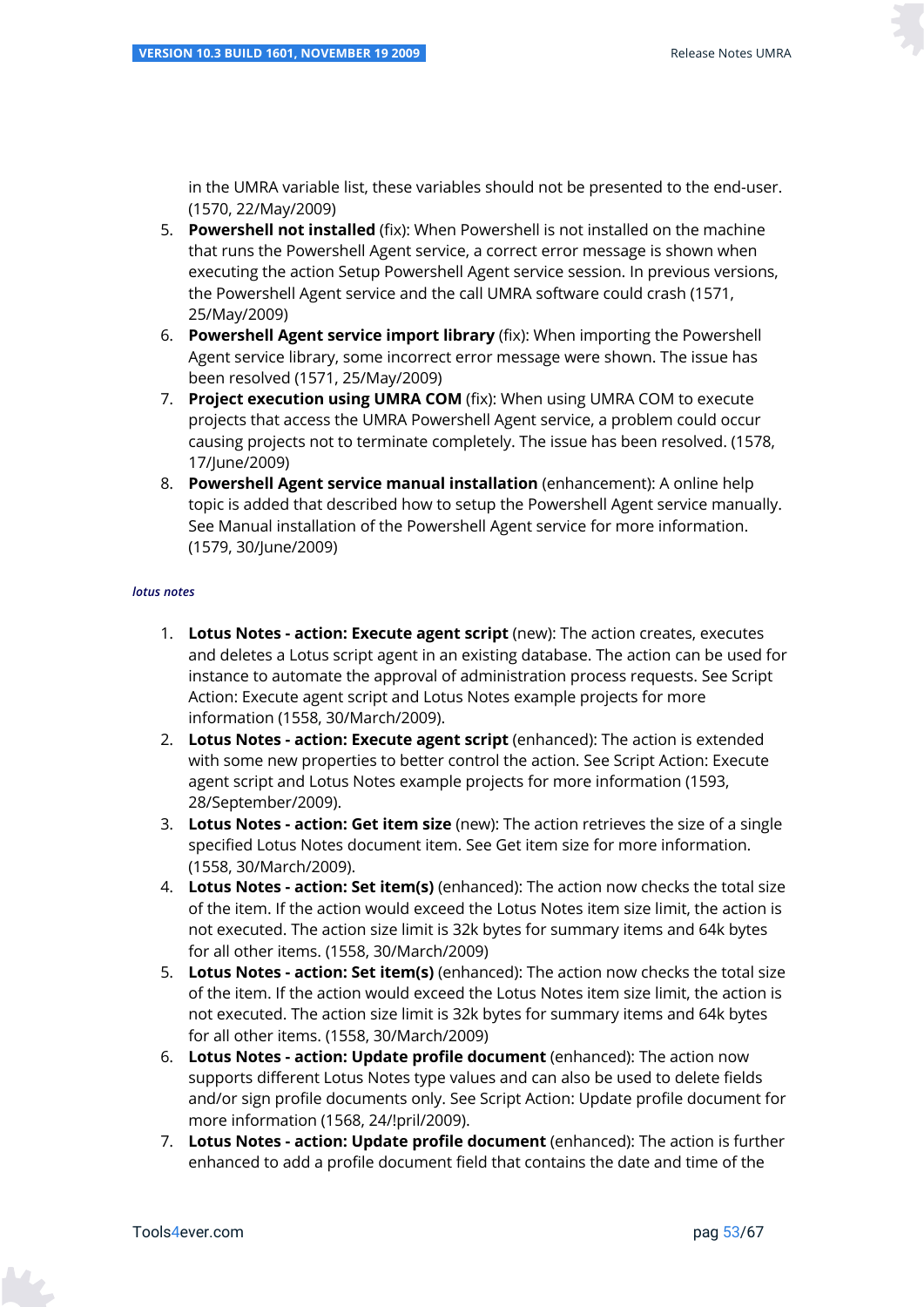profile document signature. See Script Action: Update profile document for more information (1569, 1/May/2009).

- 8. **Lotus Notes - action: Register person** (advanced)(fix): The action is extended with 2 new properties, 'Roaming - Replica servers' and 'Roaming - Create replica files in background' to support roaming profiles. See Script Action: Register person (advanced) for more information. (1585, 24/July/2009)
- 9. **Lotus Notes - example project 'Remove Roaming profile'** (new): An example project is added to show how to create an administration request to remove the roaming profile of a Lotus Notes user account. See Lotus Notes example projects for more information (1585, 24/July/2009).
- 10. **Lotus Notes - example project 'Lotus Notes ID Vault - Reset password** (new): An example project is added show how to use the Lotus Notes ID Vault to reset password of user accounts in Lotus Notes. See ID Vault and Lotus Notes example projects for more information (1593, 28/September/2009).
- 11. **Lotus Notes - action: Delete document'** (new): New properties are added to support another method to specify the note or document to be deleted. See Script Action: Delete document for more information (1593, 28/September/2009).

#### *actions*

- 1. **Update numeric variable - Convert number to text** (format) (new): The action is extended with the option to convert a number to a text value according to a Clanguage 'printf' format specification. See Script Action: Update numeric variable for more information (1558, 30/March/2009).
- 2. **Execute command line** (enhanced): A property is added to specify the maximum output buffer size in case the output is to be stored in a variable. See Script Action: Execute Command Line for more information (1579, 26/June/2009).

- 1. **Action: Update date-time variable - subtract date-time value** (new): A new function is added to subtract a date-time value stored in a variable from another date-time value. See Script Action: Update date-time variable for more information (1566, 17/!pril/2009).
- 2. **Action: Set variable** (fix): For hidden variables, in log files, the value of the variable was not shown but when the action was executed, it was shown. The issue has been resolved (1577, June 12, 2009).
- 3. **Set attribute (AD)** (fix): The escape sequences, introduced in UMRA build 1558, are changed to [\r], [\n], [\r\n] and [\t] to allow attribute specifications containing for instance \t: \\SERVERNAME\Share\tsmith. See Script Action: Set attribute (AD) for more information. (1563, 9/!pril/2009).
- 4. **Add action to script - window update** (fix): When composing an UMRA script using menu option Add action to script, the script window is now updated correctly. In previous versions, the actions displayed were not always updated immediately. (1562, 7/!pril/2009)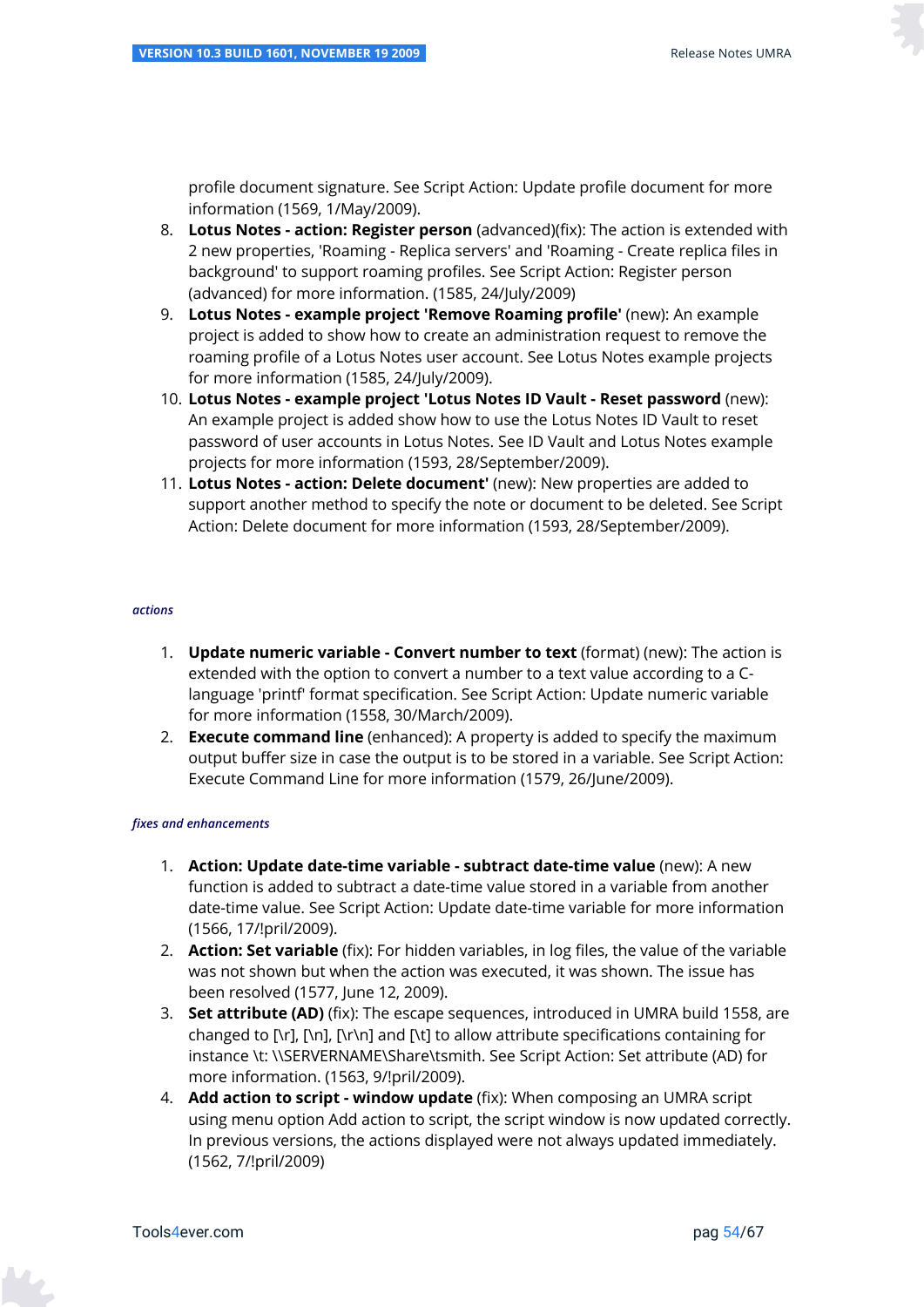- 5. **Script action: Set Terminal Services user settings** (fix): In special circumstances, UMRA could crash when the action was executed and failed with the following error message: Cannot determine NETBIOS domain controller name of domain controller... The issue has been resolved (1562, 7/!pril/2009).
- 6. **Powershell Agent service** (fix): When received a stop signal, the Powershell Agent service is now stopped more gracefully (1562, 8/!pril/2009).
- 7. **Generic table - LDAP table column name** (fix): The name of a column of a LDAP generic table is set to the name of the attribute. This was changed in build 1558 to the display name but causes problems in existing implementations. (1565, 15/!pril/2009)
- 8. **Vista - Windows Server 2008 - UAC** (fix): The UMRA Console is started with elevated administrative access on the Vista and Windows Server 2008 platforms. In previous versions, this was not the case. Depending on the system configuration access denied errors could occurs for instance when the UMRA Service was installed. (1566, 17/!pril/2009)
- 9. **Action: Update database** (fix): When testing the statements of action Update database, the option to Run test on UMRA Service is no longer available. In previous version, the option could be selected but was not functional (1566, 17/!pril/2009).
- 10. **64-bit UMRA COM DLL** (fix): In UMRA 10.1, build 1577, the 64-bit UMRA Automation DLL UmraCom64.dll had an incorrect version number (1577, June 12, 2009).
- 11. **PSM, UMRA session** (fix): When accessing an UMRA project through UMRA PSM, the global UMRA session list is now correctly updated. In previous versions, the UMRA Service was not updated correctly. (1588, August 31, 2009).

### VERSION 10.0 BUILD 1558, MARCH 27 2009

#### *major changes*

- 1. **Session support of the Powershell Agent service** A Powershell Agent service session allows a more interactive usage of the Powershell runtime environment. For instance to store Powershell variables that can be used in subsequent Powershell scripts. For more information, see Powershell Agent service session. (1528, 10/November/2008)
- 2. **SAP support (new)** Over 30 actions are added to support SAP. The UMRA SAP actions can be used to create SAP accounts, reset passwords, add users roles and profiles and so on. See UMRA and SAP for more information. (1480, 5/September/2008)
- 3. **UMRA Console: Open referenced project (new)** When configuration a project with the UMRA Console application, the menu option Open referenced project opens the associated project for For-Each and Execute script actions. (1546, 29/January/2009)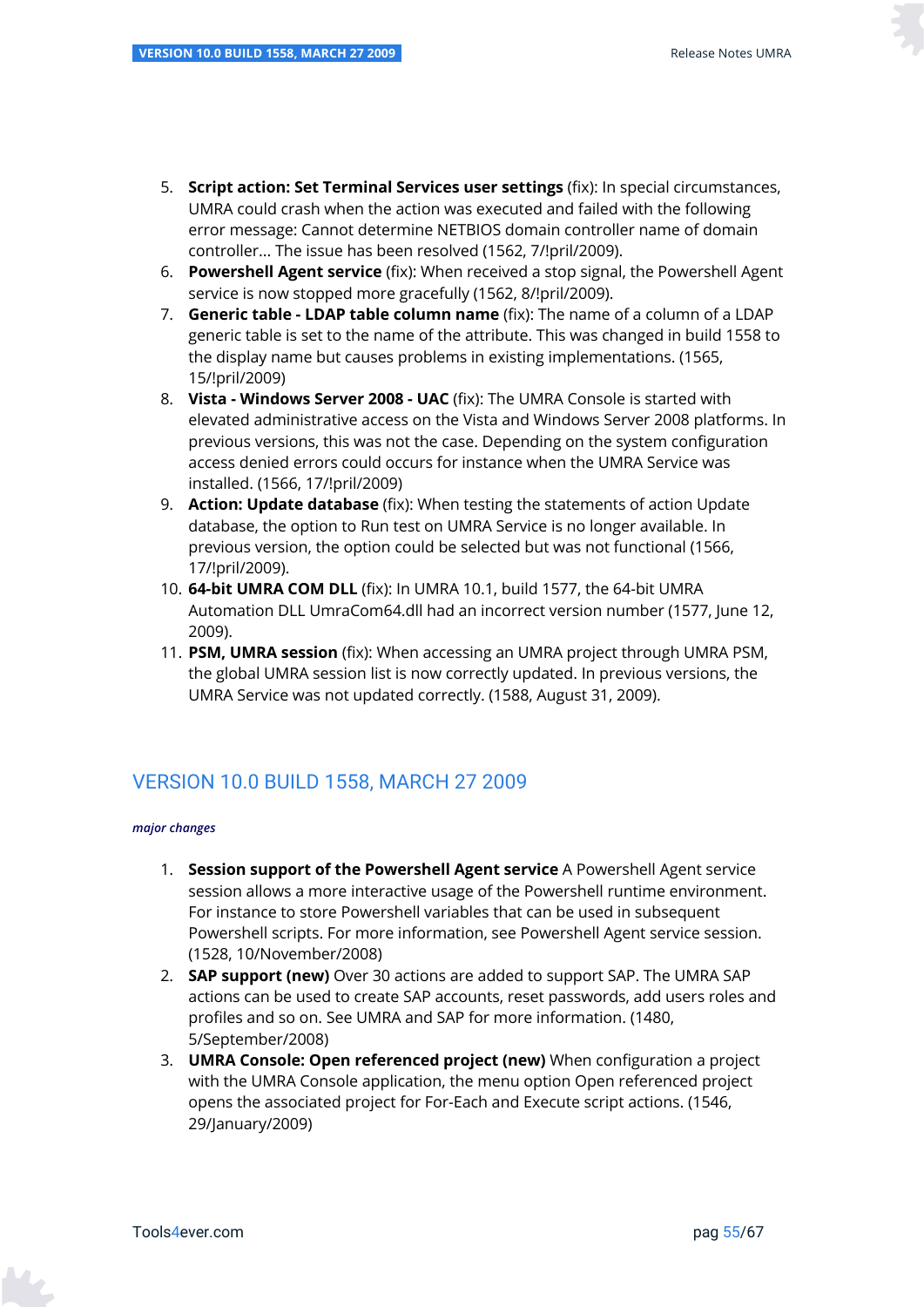#### *actions*

- 1. **Get Out-Of-Office info (Exchange 2000/2003) (new)** The action collects the Out-Of-Office information of a particular account. See Script Action: Get Out-Of-Office info (Exchange 2000/2003) for more information (1539, 6/January/2009).
- 2. **Set Out-Of-Office info (Exchange 2000/2003) (new)** The action sets the Out-Of-Office information of a particular account. See Script Action: Set Out-Of-Office info (Exchange 2000/2003) for more information (1539, 6/January/2009).
- 3. **Set variable - hidden variable (enhancement)** With action Set variable it is possible to hide the value of the variable. In log files, the value is not shown. (1528, 6/November/2008)
- 4. **Edit share (enhancement)** The property 'Cache parameter' is added to support share caching options (1543, 28/January/2009).
- 5. **Set attribute (AD) (enhancement)** The action supports carriage return, line-feed insertion in the Active Directory attribute. See Script Action: Set attribute (AD) for more information. (1546, 30/January/2009).
- 6. **Delete multiple variables (new)** The action supports deletion of multiple variables from the project variable list with a single action. (1546, 6/February/2009)

#### *table management*

- 1. **Manage table data - Get the number of table columns (new)** The new action is added. See Script Action: Manage table data for more information (1546, 5/February/2009).
- 2. **Manage table data - Copy row (new)** The new action is added. See Script Action: Manage table data for more information (1546, 5/February/2009).
- 3. **Manage table data - Copy multiple rows (new)** The new action is added. See Script Action: Manage table data for more information (1546, 5/February/2009).
- 4. **Manage table data - Copy table (new)** The new action is added. See Script Action: Manage table data for more information (1546, 5/February/2009).
- 5. **Manage table data - Remove multiple rows (new)** The new action is added. See Script Action: Manage table data for more information (1546, 5/February/2009).
- 6. **Manage table data - Remove a specified column (new)** The new action is added. See Script Action: Manage table data for more information (1546, 5/February/2009).
- 7. **Manage table data - Sort on column name (new)** The new action is added. See Script Action: Manage table data for more information (1546, 5/February/2009).
- 8. **Manage table data - Convert multi-value variable to table (new)** The action accepts single value variables. (1546, 11/February/2009).
- 9. **Manage table data - Replace column name (new)** The new action is added. See Script Action: Manage table data for more information (1546, 5/February/2009).
- 10. **Manage table data - Get column name (new)** The new action is added. See Script Action: Manage table data for more information (1546, 5/February/2009).
- 11. **Manage table data - Search table (new)** The action is extended with search features. See Script Action: Manage table data for more information (1546, 5/February/2009).

*powershell - dynamic actions*

Tools4ever.com pag 56/67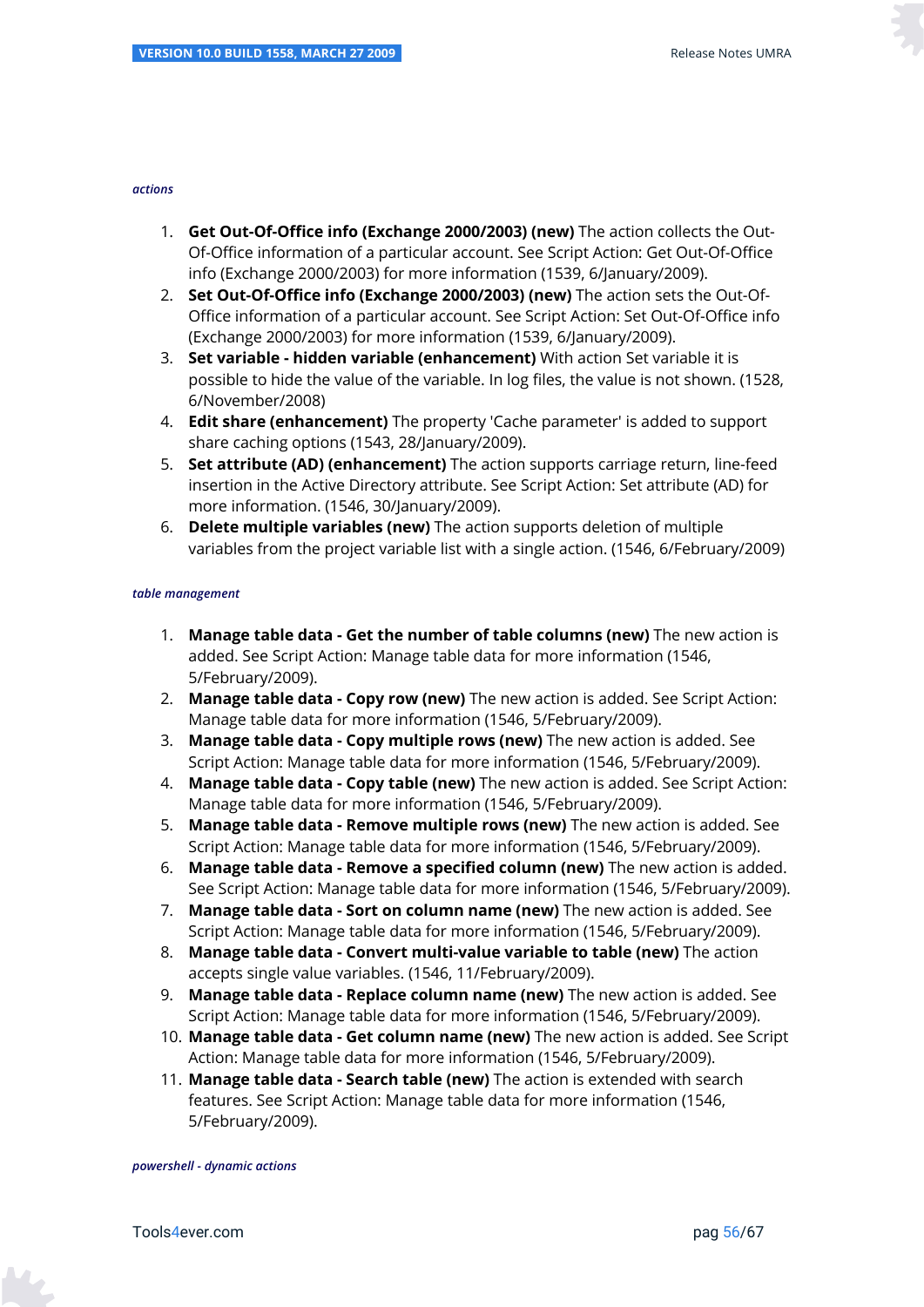- 1. **Time Powershell Agent service (fix)** The time as shown in log messages generated by the Powershell Agent service is now correct (1520, 21/October/2008).
- 2. **Upgrade of dynamic actions (fix)** The upgrade procedure of dynamic actions is enhanced (1520, 17/October/2008)
- 3. **Directory of Powershell Agent service (enhancement)** It is now possible to specify the directory where the Powershell Agent service is installed (1542, 13/January/2009).
- 4. **Powershell Agent service - UMRA Service (fix)** When multiple ( > 10) scheduled tasks access the Powershell Agent service simultaneously from within the UMRA Service, the RPC service can become to busy, causing errors and Powershell scripts not being executed. The error is now handled correctly and the RPC call is retried until it succeeds or the expiration period is passed (1506, 7/October/2008).
- 5. **Powershell Agent service - UMRA Service (fix)** In rare circumstances, the UMRA Service could crash when multiple scheduled tasks access the Powershell Agent service simultaneously. This is caused by some XML libraries not being thread-safe. The issue has been resolved (1506, 7/October/2008).

#### *umra com object*

1. **New** table contents and column names using the UmraDataTable interface. See UMRA COM object reference for more information (1543, 27/January/2009).

#### *lotus notes*

- 1. **Lotus Notes - Update profile document (enhancement)** The action is extended: item flags can be specified for the updated profile document and the profile document can be signed when changes are applied (1536, 12/December/2008).
- 2. **Lotus Notes - Copy document (new)** Copy a Lotus Notes document from one database to another Lotus Notes database. See Script Action: Copy document for more information (1536, 23/December/2008).
- 3. **Lotus Notes - Get quota (new)** Retrieve the quota and size of a Lotus Notes database. See Script Action: Get quota for more information.
- 4. **Lotus Notes - Update profile document, 'Log archiving' (new)** Online help is updated to show how the action is used to set log archiving for a Lotus Notes database (1543, 28/January/2009).

- 1. **Password Synchronization Manager (fix)** Some memory issues are resolved in the Password Synchronization Memory DLL (1480, 10/September/2008)
- 2. **Password Synchronization Manager (fix)** An issue is fixed for domain controllers with a name of 15 characters. In previous versions, error 111 could occur, generated by the Password Synchronization DLL, running on the domain controller. (1506, 7/October/2008)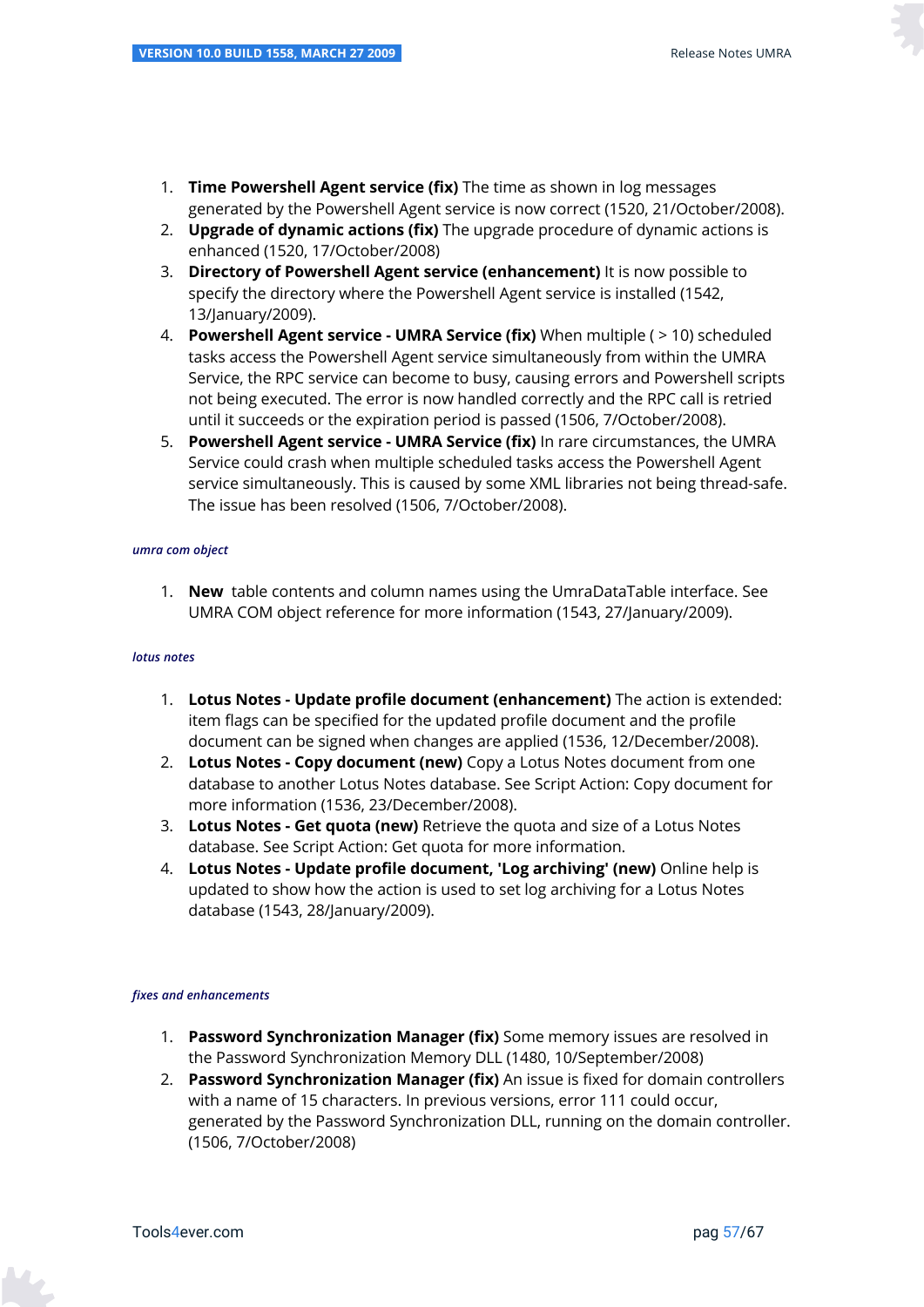- 3. **XML (fix)** The handling of special characters (white-space, carriage return, line feed, tab) in XML export and import procedures is now correct (1480, 5/September/2008).
- 4. **XML (fix)** For some UMRA objects, the XML export was not complete, e.g. the result file did not contain all of the UMRA object data. This could lead to incomplete backups. (1480, 5/September/2008)
- 5. **XML (fix)** The indentation of exported projects to XML files is now correct. (1527, 30/October/2009)
- 6. **XML (fix)** When importing a project from an XML-file that contains a generic table with an imported file, the separator character settings are now correct. In previous version, the comma (,) separator was always selected (1546, 5 February/2009).
- 7. **Recent projects (fix)** In rare circumstances, the UMRA Console application lost the list with recent projects. The issue has been resolved (1515, 16/October/2008)
- 8. **Logging of service projects cache parameters (enhancement)** The projects cache parameters are now logged in the UMRA Service log in startup. The log message has the following format: Service projects cache initialized with parameters 'Enabled=1', 'Delay=300' (1522, 22/October/2008)
- 9. **Manage service projects (fix)** When the buttons of the 'Manage service projects' are clicked in a certain order, the UMRA Console application could crash. The issue has been resolved. (1528, 7/November/2009).
- 10. **Thread mechanism (enhancement)** To prevent delays in large networks, specific tasks are performed in separate threads. (1543, 14/January/2009).
- 11. **Form security - group selection (enhancement)** When setting the accounts for form project security, available groups are now by default shown in the dialog to select User and/or Groups (1542, 12/January/2009).
- 12. **Importing project files with period (.) in file name (fix)** It is now possible to import a project file with multiple periods (.) in the file name. Example: form.with.period.ufp (1543, 13/January/2009).
- 13. **Name generation - output variable (enhancement)** The names of output variables can now be renamed when configuration name generation algorithms. (1546, 29/January/2009).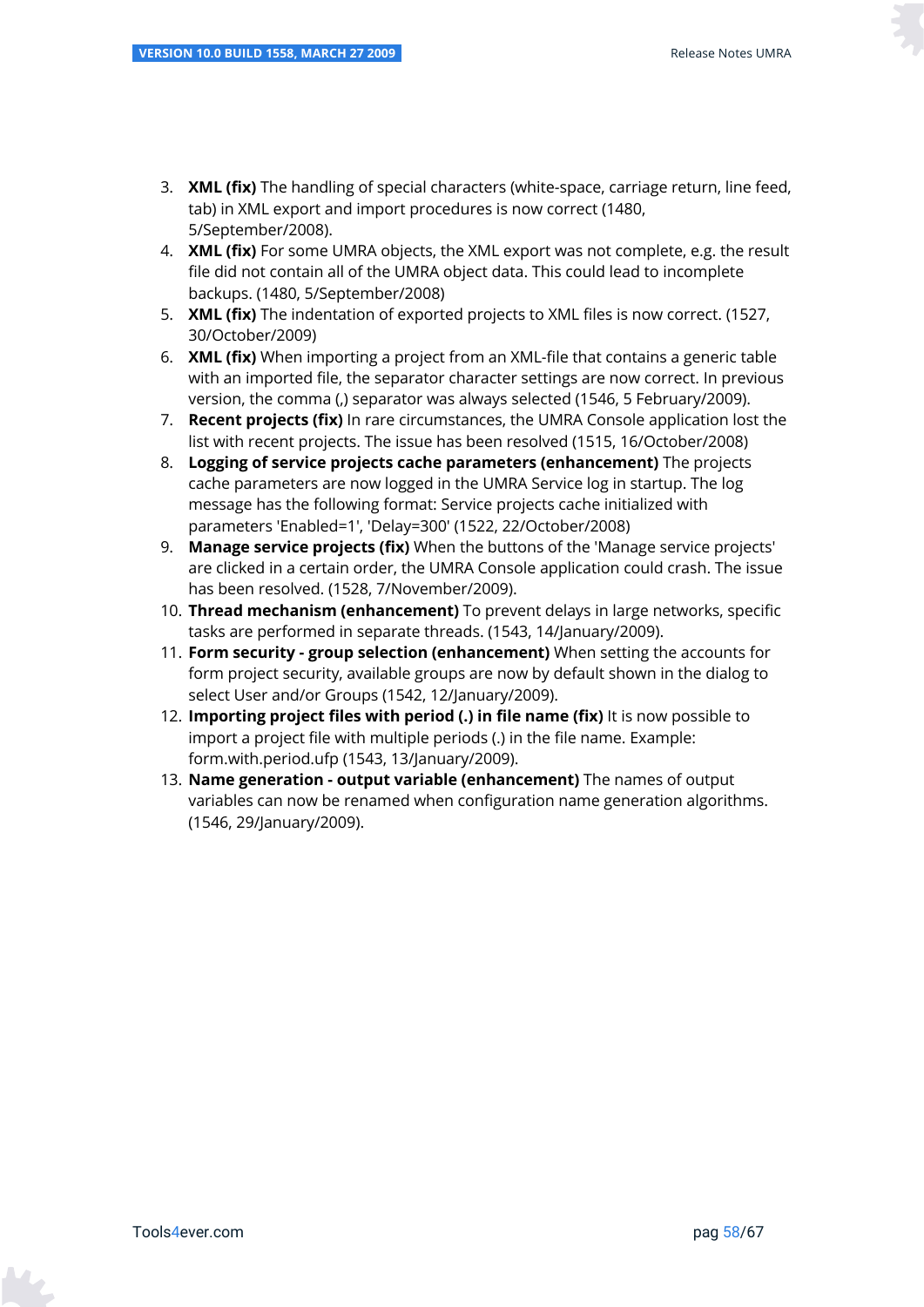### VERSION 9.2 BUILD 1486, SEPTEMBER 12, 2008

#### *major changes*

- 1. **SAP support** (new): Over 30 actions are added to support SAP. The UMRA SAP actions can be used to create SAP accounts, reset passwords, add users roles and profiles and so on. See UMRA and SAP for more information. (1480, 5/September/2008)
- 2. **XML** (fix): For some UMRA objects, the XML export was not complete, e.g. the result file did not contain all of the UMRA object data. This could lead to incomplete backups. (1480, 5/September/2008)

### *enhancements*

1. **Password Synchronization Manager** (fix): Some memory issues are resolved in the Password Synchronization Memory DLL. (1480, 10/September/2008)

 $\mathcal{L}$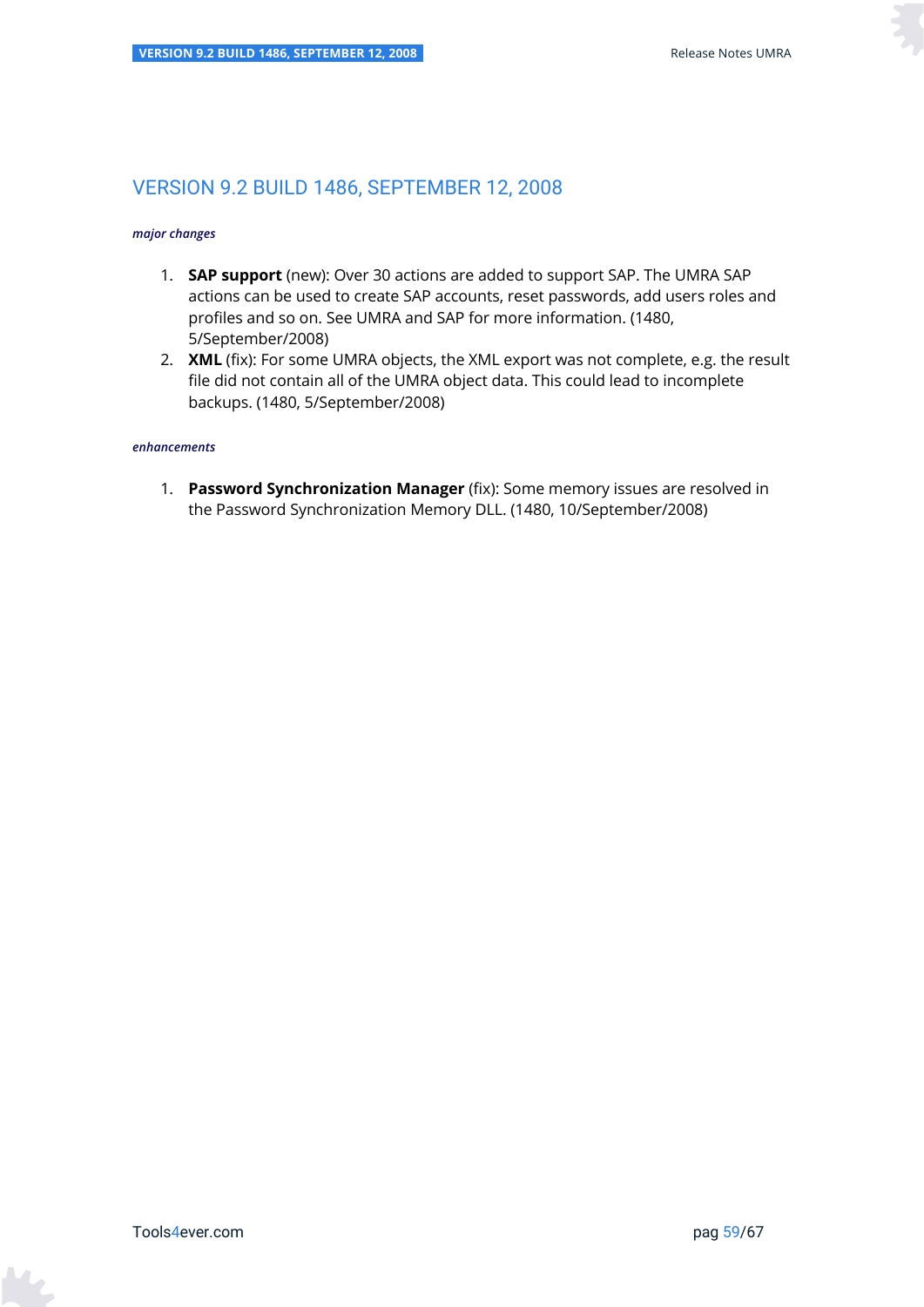### VERSION 9.1 BUILD 1478, AUGUST 1 2008

#### *major changes*

- 1. **XML project file format** (new): UMRA supports the XML standard to import and export UMRA projects and scripts. See UMRA XML project and script files for more information (1458, 3/June/2008).
- 2. **Password Synchronization Manager (PSM)** (new): The new PSM module will catch every password change in a Windows Active Directory domain and start an UMRA project. The UMRA project will forward the password change to other systems and applications. Refer to the section on PSM for more information (1474, 8/July/2008).

### *groups*

- 1. **Update group memberships (AD)** (new action):The new action allows the addition, removal and synchronization of group memberships for an account. Lists can be specified for each operation. For example, when synchronizing, the user account (or other type of account) will only be a member of the specified groups when the action is completed. See [Script Action: Update group memberships (AD)] for more information (1437, 2/!pril/2008).
- **2. Create group (AD)** (fix): The Common Name of a new group can now start with a # character (1462, 12/June/2008).

#### *tables*

- 1. **Manage table data, Set column name** (enhancement): The action Manage table data now supports the function to set the name of a column (1433).
- 2. **Manage table data, Search cells with matching contents**(enhancement): In a table, search through all rows and the specified or all columns to find tables cells with matching text contents (1441, 14/!pril/2008).
- 3. **Manage table data, Complete rows** (enhancement): Search through all rows of a table and add empty text values to each row so that the total number of columns is equal for all rows. If all rows already have an equal number of cells, no changes are made (1441, 14/!pril/2008).
- 4. **Get user (AD)** (enhancement): The action is extended with property Globally Unique Identifier (GUID). When the user object is successfully retrieved, the GUID of the user account can be stored in a variable (1458, 2/June/2008).
- 5. **Get users table (locked out/Disabled/Password) (AD)** (fix): When the domain Account lockout duration is specified as 0 (account is locked out until administrator unlocks it), the action functions correctly (1462, 12/June/2008).
- 6. **Store indices of selected rows in table variable** (new): The indices of the selected rows of UMRA form tables, can be stored in a table variable (11/June/2008, 1462).

*actions*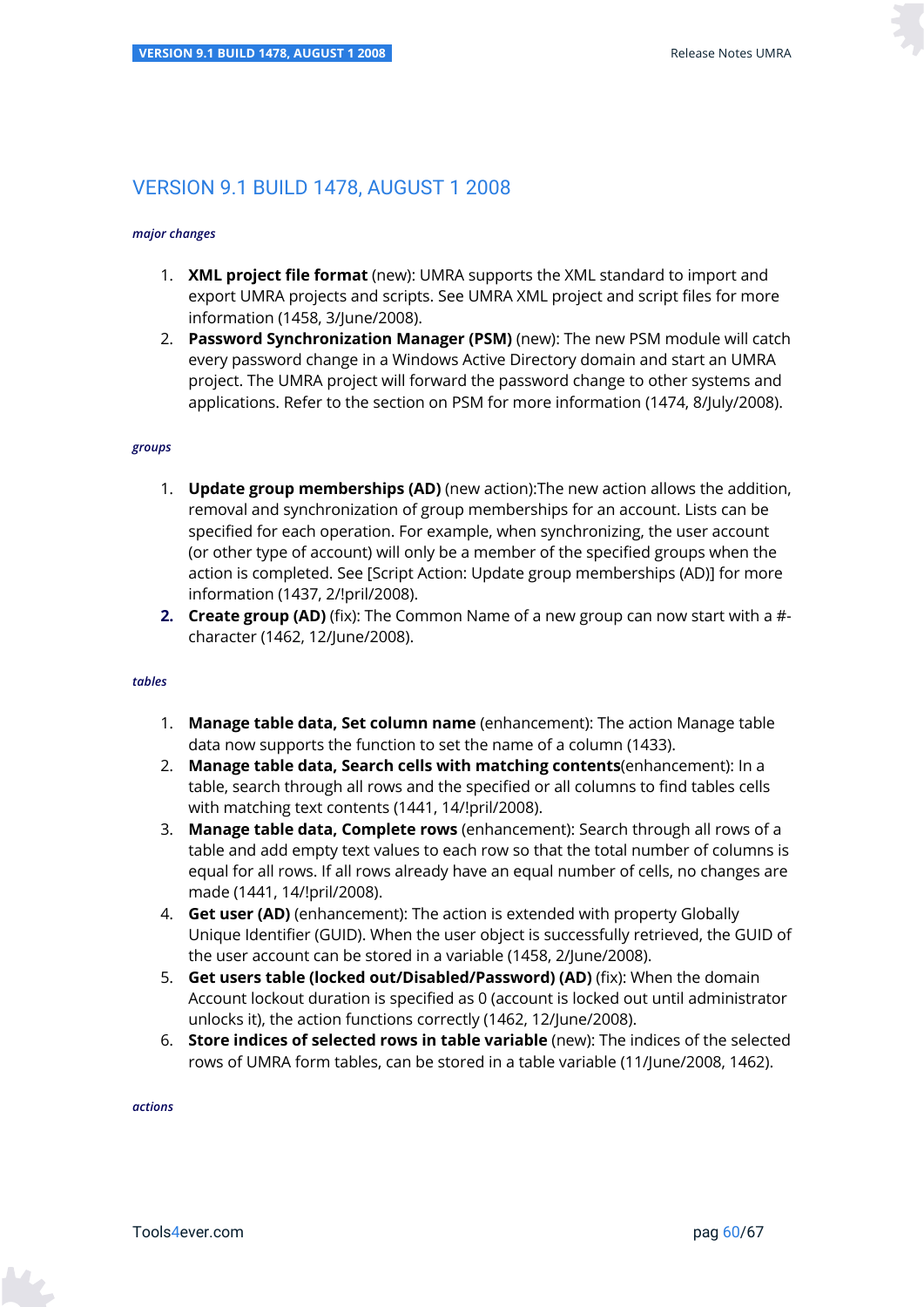- 1. **For Each** (enhanced):The dialog window to configure the For-Each action is extended with more options to configure the column variables passed to child project (1435, 21/March/2008).
- 2. **Execute command line** (enhanced):A property is added to allow the removal of carriage-return line-feed characters at the end of the output variable value (1438, 3/!pril/2008).
- 3. **Generate random number** (enhanced):For the minimum and maximum values, variable names can now be specified. (1441, 14/!pril/2008).
- 4. **Delete directory** (enhanced): The logic to calculate the correct directory name is improved to support directory names with multiple dots (.) in the full path (1441, 14/!pril/2008).
- 5. **Execute script** (enhanced): The action description as shown in the script window of an UMRA project now shows the name of the script to execute (1442, 18/!pril/2008).
- 6. **Get user (AD)** (fix): When an output variable is specified for the display name, and no display name is found for the user account, no UMRA error is generate. (1456, 29/May/2008).
- 7. **Format variable value** (new):The functions of the action 'Format variable value' can now be specified using variables. Also, when formatting functions are used in name generation algorithms, variables are supported (1437, 28/March/2008).
- 8. **Format variable value** (enhanced): The case conversion functions of the action now supports the special characters ä, Ä, ö, Ö, ü and Ü. (1471, 2/July/2008).
- 9. **Get attribute (AD)** (fix): When an attribute is not found, and property 'Convert to text flag' is set to 'No' and no errors must be generated if not found, the action now no longer generates an error (1462, 16/June/2008).
- 10. **Create local group** (fix): When the group cannot be created since it already exists, no error is generated if 'Error if group already exists' is set to 'No'. (1473, 9/July/2008).

#### *exchange*

- 1. **Manage mailbox e-mail addresses (Exchange 2007)** (enhancement): The action now contains an additional property Domain controller to allow specific server binding and avoid replication issues (1462, 16/June/2008).
- 2. **Enable distribution group (Exchange 2007)** (new): A new action to mail-enable distribution groups (1462, 16/June/2008).
- 3. **Set client access attributes (Exchange 2007)** (new): A new action to set client access attributes including Outlook Web Access (OWA), MAP, IMAP and POP (1462, 16/June/2008).

### *powershell*

- 1. **Powershell agent service** (enhancement): The service now supports more data types used to return output tables. For example the data of file system ACL's. (1425, 11/Feb/2008).
- 2. **Powershell agent service** (fix): A memory issue with encrypted data has been resolved. When using encrypted script phrases, the agent service could consume little memory resources that were not released properly. Eventually (after months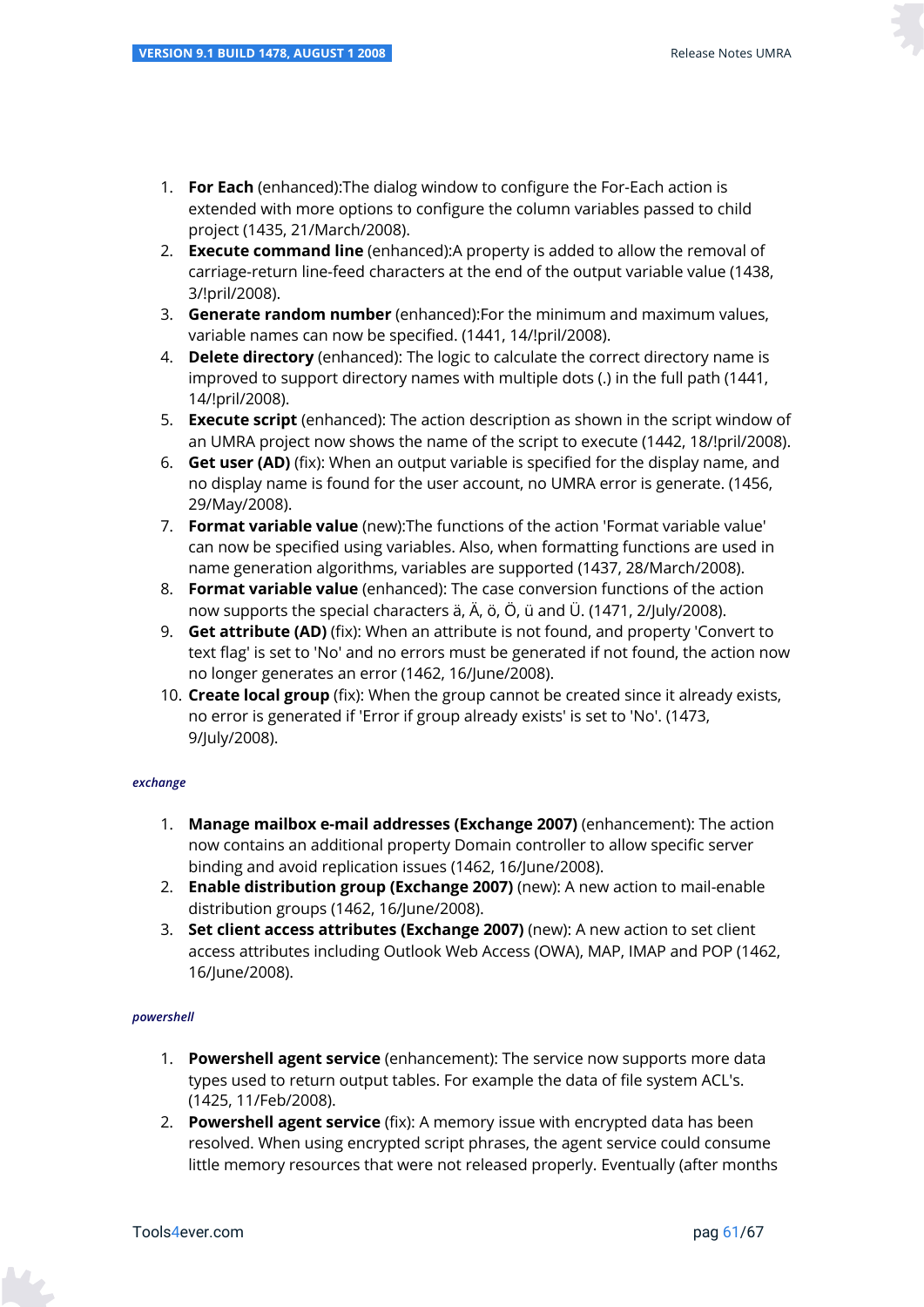or years without a reboot), this might cause problems for the computer running the Powershell Agent service (1425, 18/Feb/2008).

- 3. **Powershell return data** (new): Simple string and data values can be returned to UMRA with a more simple method. See Single value output data for more information (1467, 26/June/2008).
- 4. **Powershell encrypted variable input** (new): For input text properties, the value can be encrypted. In this case, the actual contents of the property is not shown in log files, UMRA script files and so on. See Encrypted properties for more information (1467, 27/June/2008).
- 5. **Powershell - Active Directory permissions management** (new): New UMRA actions are added to manage Active Directory permissions: Script Action: Get AD permissions, Script Action: Add AD permission, Script Action: Remove AD permission, Script Action: Set AD permissions (advanced), Script Action: Get owner, Script Action: Set owner (1473, 8/July/2008).
- 6. **Powershell - Group management** (new): New UMRA actions are added to manage Active Directory groups: Script Action: Set Managed By, Script Action: Get (nested) group memberships (1473, 8/July/2008).
- 7. **Powershell - File system** (new): A new action is added to get disk space information: Script Action: Get disk space (1473, 8/July/2008).
- 8. **Powershell - Active Directory utility** (new): A new action is added to determine the role of the primary domain controller: Script Action: Get PDC (AD) (1473, 8/July/2008).

#### *lotus notes*

- 1. **Lotus Notes - Generate recovery password** (new): Support new action to reset the password of an Lotus Notes ID file. See Lotus Notes action: Generate recovery password for more information (1433).
- 2. **Lotus Notes - Out-Of-Office** (new): Support new action to configure Out-Of-Office. See Lotus Notes action: Out-Of-Office for more information (1433).
- 3. **Lotus Notes - Move person (advanced)** (new) The existing action Move person cannot be used to move a person if the person is currently located in an organizational unit. To support this operation, the action Move person (advanced) is added. See [Script Action: Move person (advanced)] for more information (1438, 3/!pril/2008).
- 4. **Lotus Notes - Update profile document** (new). The action can be used to specify the value of a specific field of a database' profile document. See Script Action: Update profile document for more information (1473, 8/July/2008).
- 5. **Lotus Notes - Sign/Unsign document** (fix). In previous versions, the action could apparently execute with no error, but the resulting document (adminp request) was not accepted. The error occurred when creating administration requests for Domino version 7 servers. (For version 6.X Domino servers, the problem was not found). The issue has been resolved (1440, 9/!pril/2008).
- 6. **Lotus Notes - Update ACL** (fix). The ACE name that is specified as part of the Access Control Entry specification can now hold variables. In previous versions, variables were not replace at run-time by their actual values. (1142, 21/!pril/2008).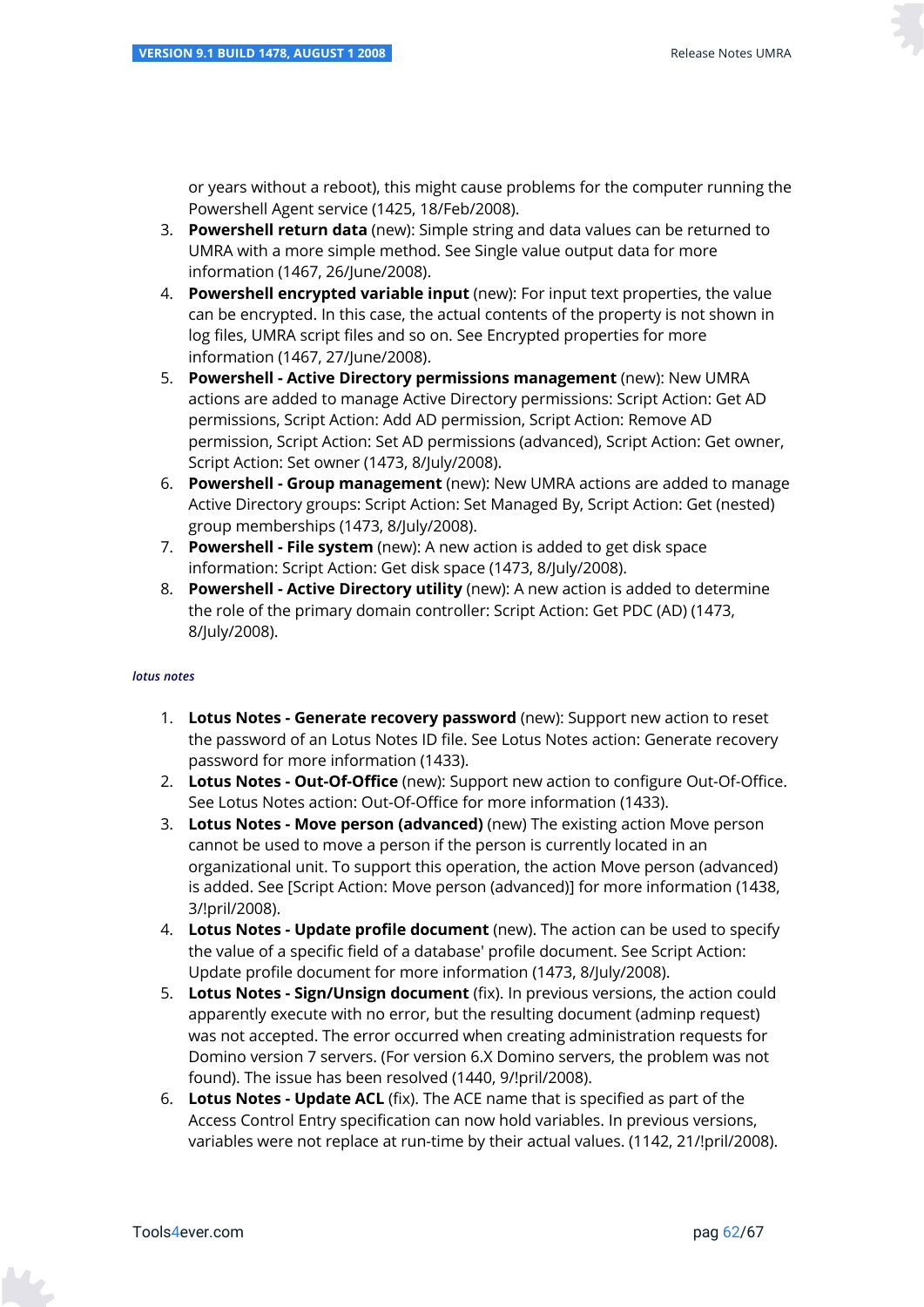- 7. **Lotus Notes - UMRA Service** (fix). When using an initial project with UMRA Forms projects, the UMRA Service did not properly release the resources used for Lotus Notes databases that were initialized in the initial project. Eventually, this could prevent the UMRA Service and other applications being able to access Lotus Notes databases (1435, 19/March/2008).
- 8. **Lotus Notes - Create document** (enhancement). The action now exports the document or notes ID of the created document.
- 9. **Lotus Notes - Register person (advanced)** (enhancement). The action now supports the creation of mail file replicas using property Mail – Mail file replicas (1447, 29/!pril/2008).
- 10. **Lotus Notes - Set items** (fix). The order of text item values of text list items as specified with action Set items is now preserved. (1462, 12/June/2008).
- 11. **Lotus Notes - Example projects** (new). Several UMRA Lotus Notes example projects are added. Almost all of these project show how to setup Lotus Notes administration requests in order to manage Lotus Notes accounts and mailboxes.

#### *forms*

- 1. **Variable generic table column names** (new): The names of columns in a variable generic table can be specified as variables (%NameColumnA%, %NamceColumnB%, etc) (1458, 2/June/2008).
- 2. **Name of client computer** (new): When a form is submitted by clicking a button, a variable, %UmraClientComputerName%, is generated. The variable holds the name of the client computer and can be used by the UMRA Service. See Built-in variables for more information (1462, 11/June/2008)

### *database*

- 1. **Database connection lost when database reset** (fix): With UMRA Forms, an error could occur when databases were reset or restarted. In these situation, the UMRA Service was not able to reconnect to the database unless the UMRA Service was restarted. The problem was caused by an incorrect update of the database connection cache maintained by the UMRA Service (1433).
- 2. **UMRA Console log with test query** (new): When executing a test query of a table from the UMRA Console application (Setup generic table, Run test, Test...) the query is now written to the UMRA Console log (1458, 2/June/2008).

#### *automation*

- 1. **UMRA Automation 64-bit support** (new): The UMRA Automation software is now available for both 32-bit and 64-bit platforms. As a result, web-pages that are part of IIS web-site can run on 32-bit and 64-bit IIS platforms. See UMRA COM on 64-bit platforms for more information (1445, 23/!pril/2008).
- 2. **Name of automation project** (fix): When creating a new automation project, the new project must now have an unique name. (27/May/2008, 1455).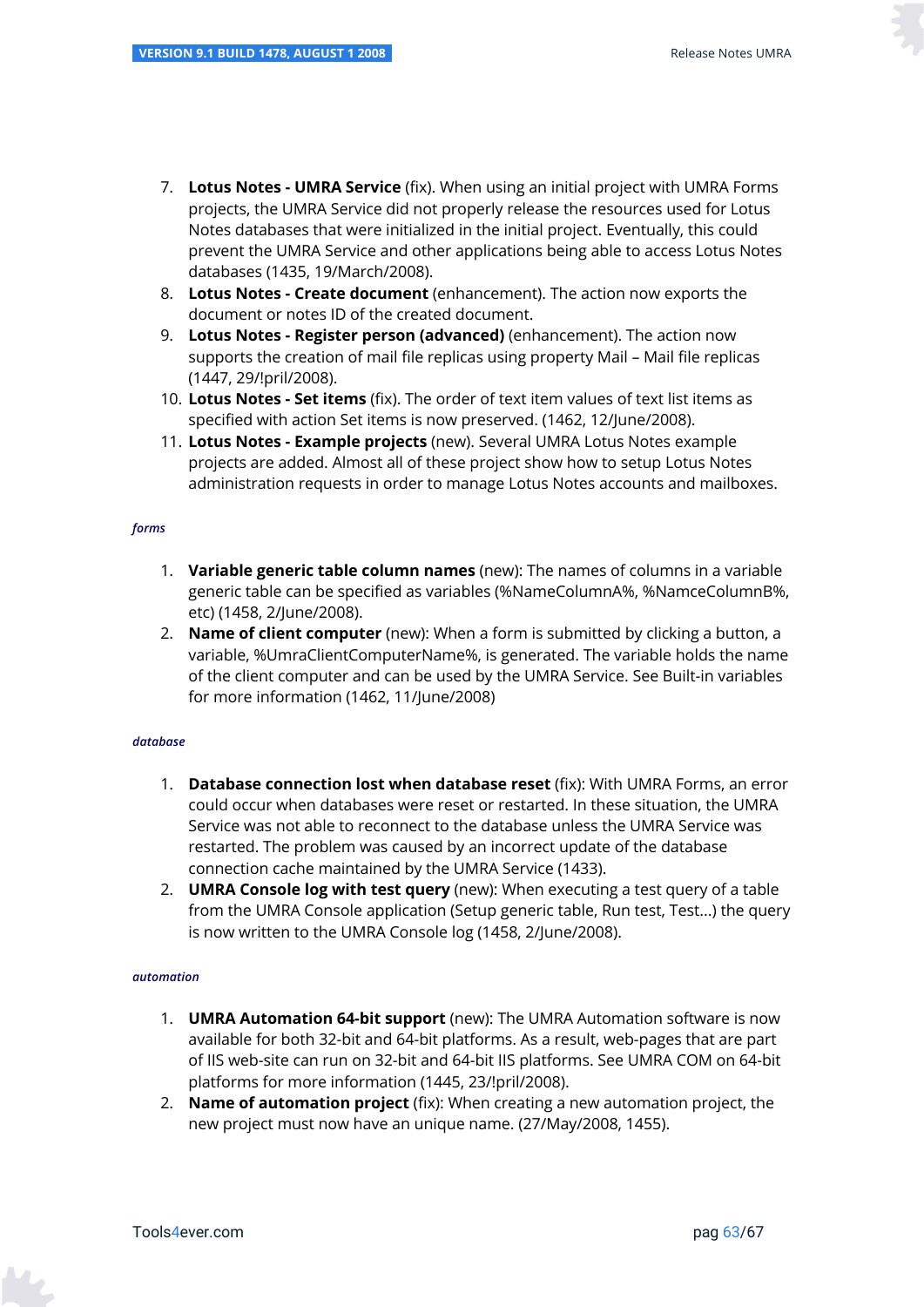3. **Automation log files** (fix): The specific automation log file settings, e.g. maximum log files size and maximum number of log files per project are now preserved when the UMRA Service is restarted (1462, 12/June/2008).

#### *general*

- 1. **UMRA on Vista and Windows Server 2008** (fix): All UMRA applications now run on Windows Vista and Windows Server 2008 with no problems (1462, 12/June/2008).
- 2. **Error 20403**(fix): When transferring large amounts of data ( > 1 MB) from either UMRA Forms or the UMRA Console application, an error could occur with error code 20403. This specially happened when variables storing big tables were used. (1433)
- 3. **Project name variable** (new): When a project is executed, the name of the project is now stored in a variable. Two variables are used for this purpose: %UmraProjectName% and %UmraProjectNameStack%. Variable %UmraProjectName% contains the name of the (deepest) project that is currently executed. %UmraProjectNameStack% contains the name of all projects: the deepest child project and all parent projects. See Built-in variables for more information (1435, 20/March/2008).
- 4. **New Build-in variables** (new): When a project is executed, the following new UMRA variables are generated: %CurrentSystemDate%, %TimeStamp%, %UmraFormSubmitDomain%, %UmraFormSubmitUsername%, %UmraPath%, %SystemRoot%. See Built-in variables for more information (1455, 28/May/2008).
- 5. **Error importing large amount of projects** (fix): An error could occur when importing large amounts (> 250) of projects in a single operation. The operation has been changed to support more projects (1433).
- 6. **Distinguished names with slash** (fix): The following actions properties are updated to support distinguished names containing one or more forward slashes: action Set attribute (AD), property Active Directory object LDAP name, action Create object (AD), property LDAP Container, action Set group memberships (AD), property Active Directory name, action Create user (AD), property LDAP Container, action Remove specific group memberships (AD), properties Group name (LDAP) and Account name, action Move cross domain, properties Source object and Target container, action Create contact (AD), property LDAP Container, action Get user table (…), property LDAP path, action Create group (AD), property LDAP Container, action Move – rename (AD), property OU-Container LDAP name, action Get object (AD), property LDAP name (1438, 8/!pril/2008).
- 7. **Script error handling** (fix): When the error handling settings of a script action are updated, the project is now marked as dirty (e.g. needs to be saved due to changes in the project) (1458, 2/June/2008).
- 8. **Log variables - Display of Carriage Return Line Feed** (fix): When a variable value contains carriage-return and/or line-feed characters, the action Log variables will show these characters ([cr],[lf],[crlf]).
- 9. **Log variables - Scheduler tab shown** (fix): When an automation project is scheduled to run once, and the run time is passed, the project window now shows the scheduler tab. In previous versions, the scheduler tab was only shown if the project schedule time was in the future (1462, 11/June/2008).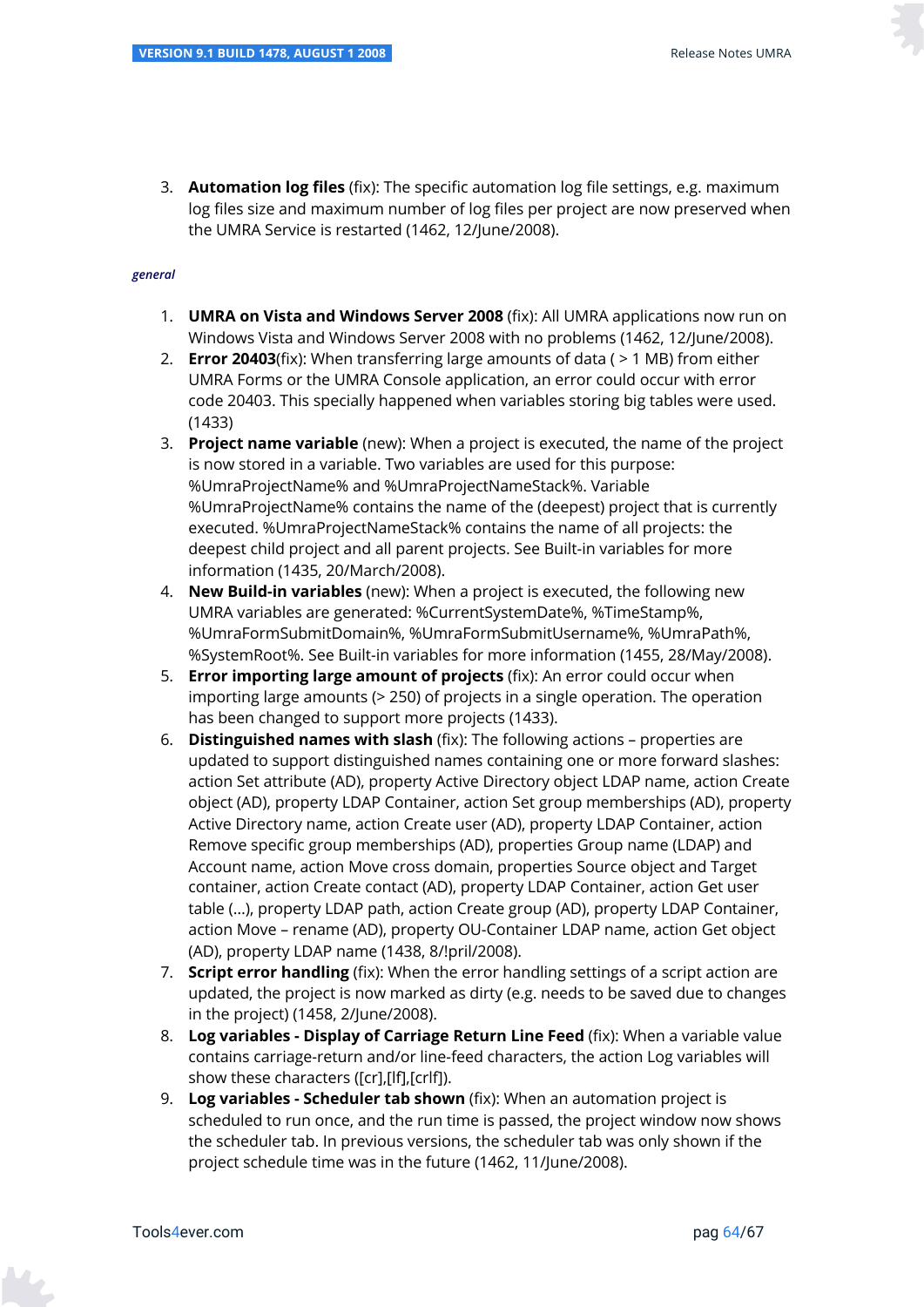$\mathbf{z}$ 

10. **Drop down lists, edit field** (fix): In a number of dialogs and tabbed windows, the the edit field of drop down lists now automatically scrolls in a horizontal direction when text is entered. In previous versions, the length of the entered text was limited (1462, 13/June/2008).

 $M_{\chi}$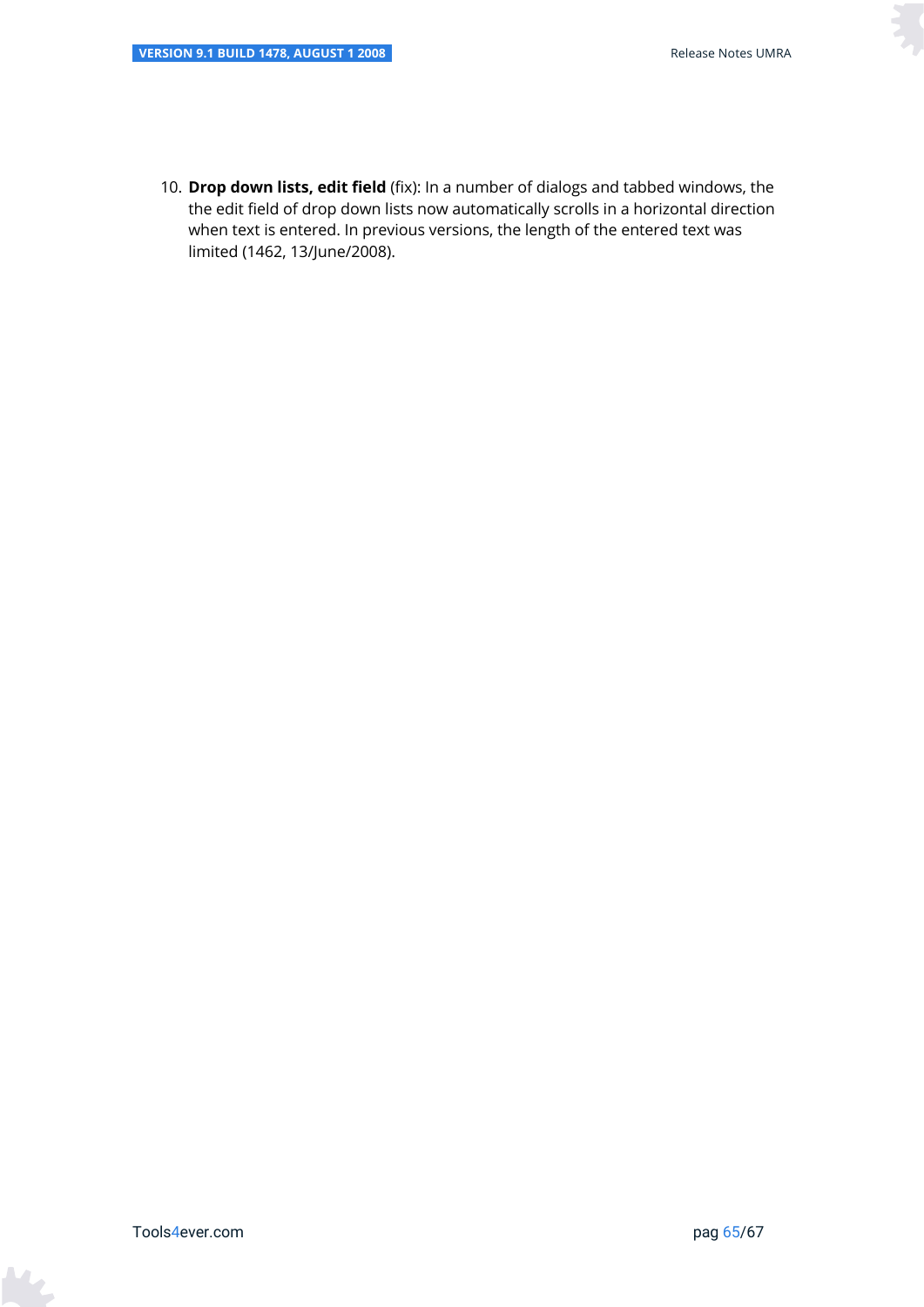### VERSION .0 BUILD 1425, FEBRUARY 1 2008

#### *new features*

- 1. **Major new area of functionality:** Support of PowerShell. The UMRA software is extended with the PowerShell Agent service. The service supports the integration of UMRA and Powershell. New actions that can use any PowerShell cmdlet can be added to UMRA in a dynamic manner to extend the functionality of UMRA. For more information, see the PowerShell Agent Service topics in the online help.
- 2. **Major new area of functionality:** Support of Exchange 2007. Based on the new Powershell Agent service, over 25 new actions are added to UMRA to support the management of Exchange 2007 mailboxes and other resources. For more information, see the Exchange 2007 topics in the online help.

**This new functionality is licensed as a separate module. Existing users should contact Tools4ever for an upgrade of their licence keys when required.**